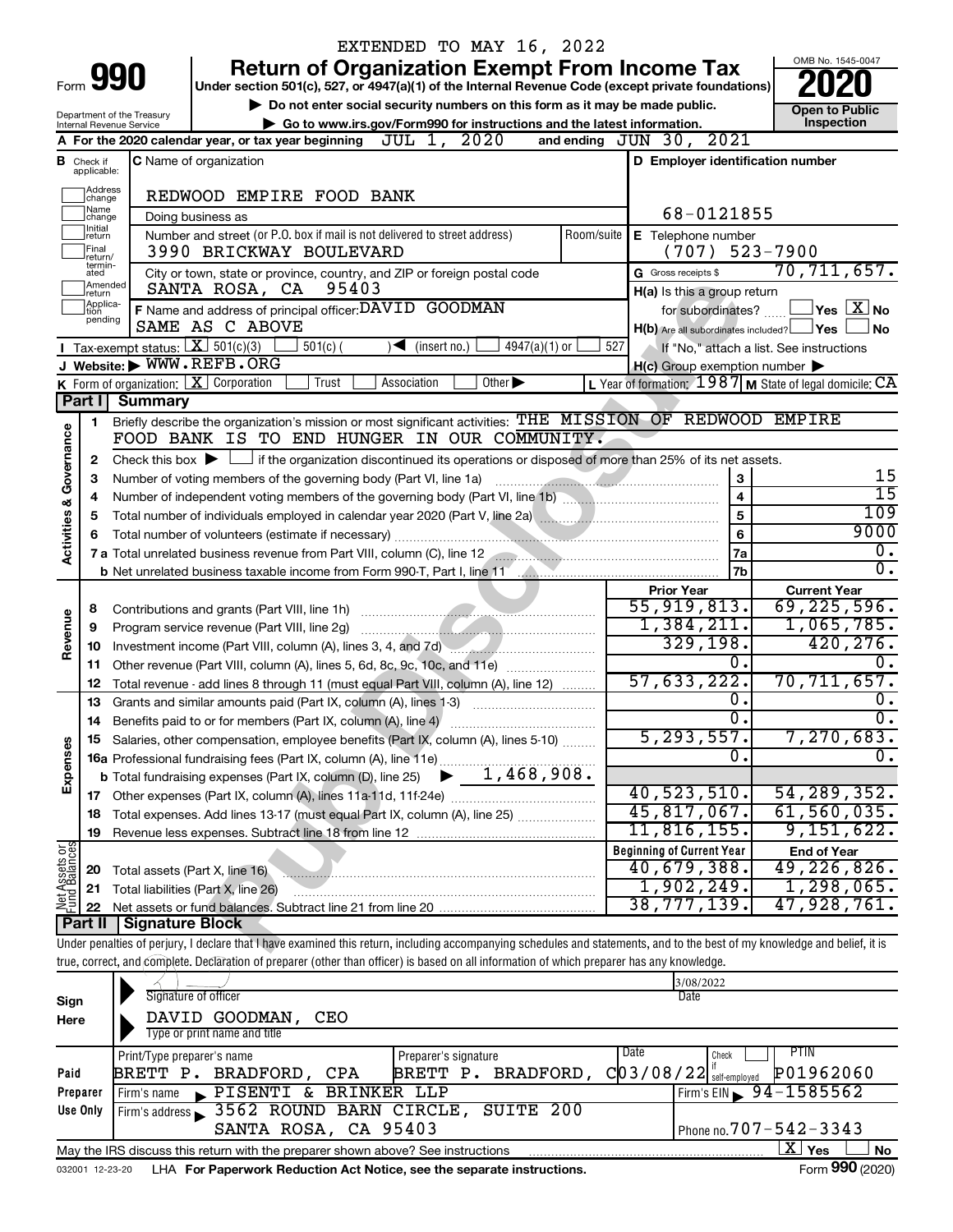|    | REDWOOD EMPIRE FOOD BANK<br>Form 990 (2020)                                                                                                                                                                                                                              | 68-0121855                  | Page 2                               |
|----|--------------------------------------------------------------------------------------------------------------------------------------------------------------------------------------------------------------------------------------------------------------------------|-----------------------------|--------------------------------------|
|    | <b>Statement of Program Service Accomplishments</b><br>Part III                                                                                                                                                                                                          |                             |                                      |
|    |                                                                                                                                                                                                                                                                          |                             |                                      |
| 1  | Briefly describe the organization's mission:<br>FEEDING OUR NEIGHBORS IN NEED AND LEADING THE COMMUNITY TO END HUNGER.                                                                                                                                                   |                             |                                      |
|    | A SAFETY NET SECURING AND DISTRIBUTING FOOD TO INDIVIDUALS AND                                                                                                                                                                                                           |                             |                                      |
|    | FAMILIES THROUGH MORE THAN 300 MONTHLY DISTRIBUTION SITES AND 150                                                                                                                                                                                                        |                             |                                      |
|    | HUNGER-RELIEF PARTNERS IN SONOMA COUNTY AND BEYOND.                                                                                                                                                                                                                      |                             |                                      |
| 2  | Did the organization undertake any significant program services during the year which were not listed on the<br>prior Form 990 or 990-EZ?                                                                                                                                |                             | $\exists$ Yes $\boxed{\text{X}}$ No  |
|    | If "Yes," describe these new services on Schedule O.                                                                                                                                                                                                                     |                             |                                      |
| 3  | Did the organization cease conducting, or make significant changes in how it conducts, any program services?                                                                                                                                                             |                             | $\exists$ Yes $\sqrt{\mathrm{X}}$ No |
| 4  | If "Yes," describe these changes on Schedule O.<br>Describe the organization's program service accomplishments for each of its three largest program services, as measured by expenses.                                                                                  |                             |                                      |
|    | Section 501(c)(3) and 501(c)(4) organizations are required to report the amount of grants and allocations to others, the total expenses, and                                                                                                                             |                             |                                      |
|    | revenue, if any, for each program service reported.                                                                                                                                                                                                                      |                             |                                      |
|    | 58,994,103.<br>) (Expenses \$<br>including grants of \$<br>4a (Code:                                                                                                                                                                                                     | 1,097,649.<br>) (Revenue \$ |                                      |
|    | THE REDWOOD EMPIRE FOOD BANK IS THE LARGEST HUNGER-RELIEF ORGANIZATION                                                                                                                                                                                                   |                             |                                      |
|    | SERVING NORTHERN CALIFORNIA. THE ORGANIZATION PROVIDES FOOD AND                                                                                                                                                                                                          |                             |                                      |
|    | NOURISHMENT THROUGH 4 INNOVATIVE HUNGER-RELIEF PROGRAMS, SERVING OVER                                                                                                                                                                                                    |                             |                                      |
|    | 100,000 CHILDREN, FAMILIES, AND SENIORS IN SONOMA, LAKE, MENDOCINO,                                                                                                                                                                                                      |                             |                                      |
|    | HUMBOLDT, AND DEL NORTE COUNTIES. WITH OVER 300 DIRECT SERVICE                                                                                                                                                                                                           |                             |                                      |
|    | DISTRIBUTIONS AND 150 PARTNERSHIPS WITH OTHER HUNGER-RELIEF                                                                                                                                                                                                              |                             |                                      |
|    | ORGANIZATIONS, ALL RESIDENTS FACING FOOD INSECURITY HAVE ACCESS TO MORE                                                                                                                                                                                                  |                             |                                      |
|    | THAN 340 WEEKLY AND MONTHLY DISTRIBUTION SITES ACROSS THE FIVE                                                                                                                                                                                                           |                             |                                      |
|    | COUNTIES. IN ADDITION, THE ORGANIZATION OFFERS CALFRESH APPLICATION<br>ASSISTANCE, EMERGENCY FOOD BOXES, AND OTHER FOOD ASSISTANCE SUPPORT                                                                                                                               |                             |                                      |
|    | THROUGH THEIR FOOD CONNECTIONS RESOURCE CENTER.                                                                                                                                                                                                                          |                             |                                      |
|    |                                                                                                                                                                                                                                                                          |                             |                                      |
| 4b | (Expenses \$<br>including grants of \$<br>(Code: with a set of the set of the set of the set of the set of the set of the set of the set of the set of the set of the set of the set of the set of the set of the set of the set of the set of the set of the set of the | Revenue \$                  |                                      |
|    |                                                                                                                                                                                                                                                                          |                             |                                      |
|    |                                                                                                                                                                                                                                                                          |                             |                                      |
|    |                                                                                                                                                                                                                                                                          |                             |                                      |
|    |                                                                                                                                                                                                                                                                          |                             |                                      |
|    |                                                                                                                                                                                                                                                                          |                             |                                      |
|    |                                                                                                                                                                                                                                                                          |                             |                                      |
|    |                                                                                                                                                                                                                                                                          |                             |                                      |
|    |                                                                                                                                                                                                                                                                          |                             |                                      |
|    |                                                                                                                                                                                                                                                                          |                             |                                      |
|    |                                                                                                                                                                                                                                                                          |                             |                                      |
|    |                                                                                                                                                                                                                                                                          |                             |                                      |
| 4с | ) (Expenses \$<br>(Code:<br>including grants of \$                                                                                                                                                                                                                       | ) (Revenue \$               |                                      |
|    |                                                                                                                                                                                                                                                                          |                             |                                      |
|    |                                                                                                                                                                                                                                                                          |                             |                                      |
|    |                                                                                                                                                                                                                                                                          |                             |                                      |
|    |                                                                                                                                                                                                                                                                          |                             |                                      |
|    |                                                                                                                                                                                                                                                                          |                             |                                      |
|    |                                                                                                                                                                                                                                                                          |                             |                                      |
|    |                                                                                                                                                                                                                                                                          |                             |                                      |
|    |                                                                                                                                                                                                                                                                          |                             |                                      |
|    |                                                                                                                                                                                                                                                                          |                             |                                      |
|    |                                                                                                                                                                                                                                                                          |                             |                                      |
|    |                                                                                                                                                                                                                                                                          |                             |                                      |
| 4d | Other program services (Describe on Schedule O.)                                                                                                                                                                                                                         |                             |                                      |
|    |                                                                                                                                                                                                                                                                          |                             |                                      |
| 4е | (Expenses \$<br>(Revenue \$<br>including grants of $$58,994,103$ .<br>Total program service expenses                                                                                                                                                                     |                             |                                      |
|    |                                                                                                                                                                                                                                                                          |                             | Form 990 (2020)                      |
|    | 032002 12-23-20                                                                                                                                                                                                                                                          |                             |                                      |
|    | 3                                                                                                                                                                                                                                                                        |                             |                                      |
|    | 13570308 755879 07974<br>2020.05091 REDWOOD EMPIRE FOOD BANK                                                                                                                                                                                                             | 07974                       |                                      |
|    |                                                                                                                                                                                                                                                                          |                             |                                      |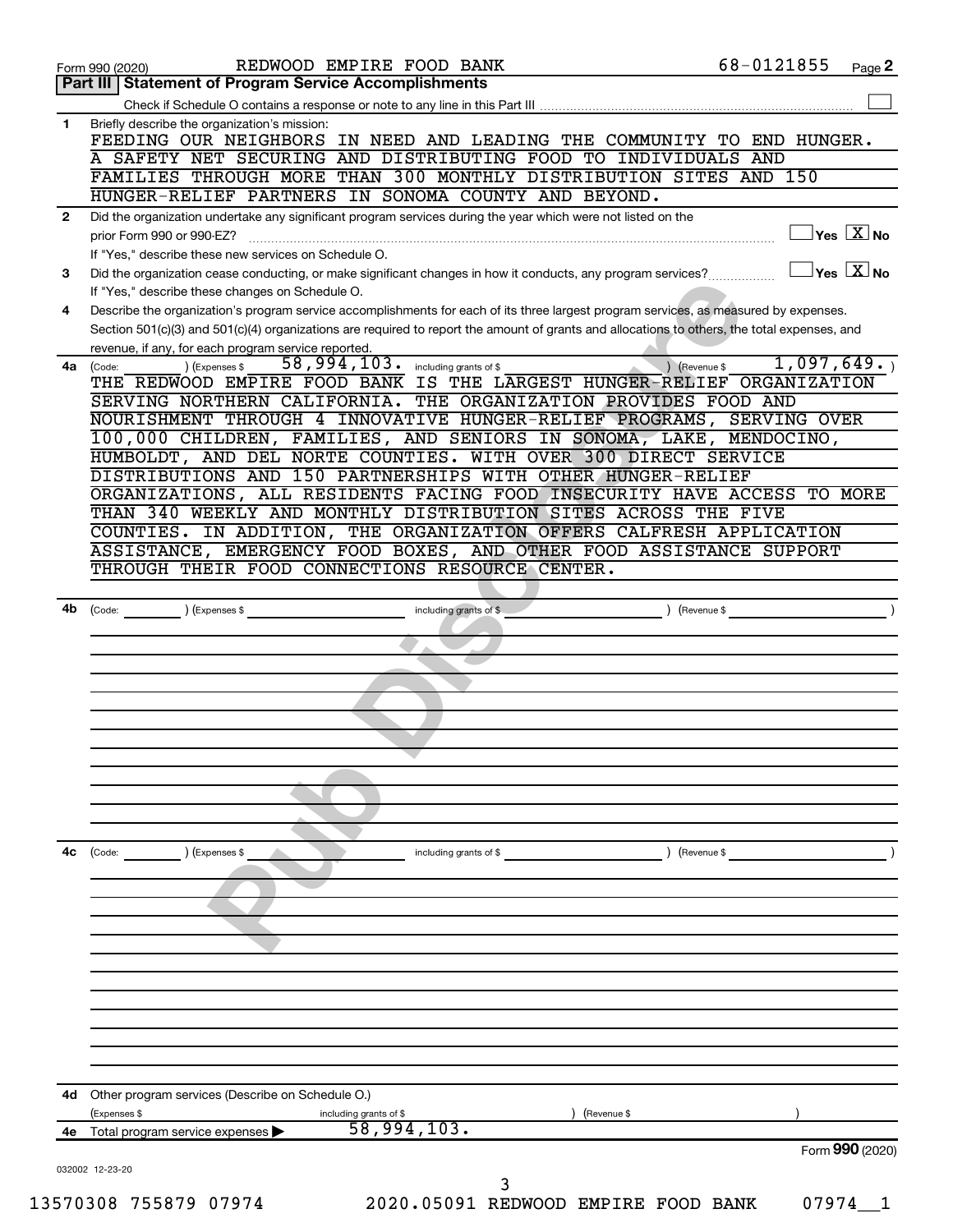|  | Form 990 (2020) |
|--|-----------------|

Form 990 (2020) Page REDWOOD EMPIRE FOOD BANK 68-0121855

**Part IV Checklist of Required Schedules**

|    |                                                                                                                                                                                                                                                                                                                                                                         |                 | Yes | No.                     |
|----|-------------------------------------------------------------------------------------------------------------------------------------------------------------------------------------------------------------------------------------------------------------------------------------------------------------------------------------------------------------------------|-----------------|-----|-------------------------|
| 1. | Is the organization described in section 501(c)(3) or 4947(a)(1) (other than a private foundation)?<br>If "Yes," complete Schedule A                                                                                                                                                                                                                                    | 1               | х   |                         |
| 2  | Is the organization required to complete Schedule B, Schedule of Contributors? [11] The organization required to complete Schedule B, Schedule of Contributors?                                                                                                                                                                                                         | $\mathbf{2}$    |     | х                       |
| 3  | Did the organization engage in direct or indirect political campaign activities on behalf of or in opposition to candidates for                                                                                                                                                                                                                                         |                 |     |                         |
|    | public office? If "Yes," complete Schedule C, Part I                                                                                                                                                                                                                                                                                                                    | з               |     | х                       |
| 4  | Section 501(c)(3) organizations. Did the organization engage in lobbying activities, or have a section 501(h) election in effect                                                                                                                                                                                                                                        | 4               |     | х                       |
| 5  | Is the organization a section 501(c)(4), 501(c)(5), or 501(c)(6) organization that receives membership dues, assessments, or                                                                                                                                                                                                                                            |                 |     |                         |
|    |                                                                                                                                                                                                                                                                                                                                                                         | 5               |     | х                       |
| 6  | Did the organization maintain any donor advised funds or any similar funds or accounts for which donors have the right to<br>provide advice on the distribution or investment of amounts in such funds or accounts? If "Yes," complete Schedule D, Part I                                                                                                               | 6               |     | х                       |
| 7  | Did the organization receive or hold a conservation easement, including easements to preserve open space,                                                                                                                                                                                                                                                               | $\overline{7}$  |     | х                       |
| 8  | Did the organization maintain collections of works of art, historical treasures, or other similar assets? If "Yes," complete                                                                                                                                                                                                                                            |                 |     |                         |
|    |                                                                                                                                                                                                                                                                                                                                                                         | 8               |     | x                       |
| 9  | Did the organization report an amount in Part X, line 21, for escrow or custodial account liability, serve as a custodian for                                                                                                                                                                                                                                           |                 |     |                         |
|    | amounts not listed in Part X; or provide credit counseling, debt management, credit repair, or debt negotiation services?                                                                                                                                                                                                                                               | 9               |     | x                       |
| 10 | Did the organization, directly or through a related organization, hold assets in donor-restricted endowments                                                                                                                                                                                                                                                            |                 |     |                         |
|    |                                                                                                                                                                                                                                                                                                                                                                         | 10              | х   |                         |
| 11 | If the organization's answer to any of the following questions is "Yes," then complete Schedule D, Parts VI, VII, VIII, IX, or X<br>as applicable.                                                                                                                                                                                                                      |                 |     |                         |
|    | a Did the organization report an amount for land, buildings, and equipment in Part X, line 10? If "Yes," complete Schedule D,                                                                                                                                                                                                                                           |                 |     |                         |
|    |                                                                                                                                                                                                                                                                                                                                                                         | 11a             | х   |                         |
|    | <b>b</b> Did the organization report an amount for investments - other securities in Part X, line 12, that is 5% or more of its total<br>assets reported in Part X, line 16? If "Yes," complete Schedule D, Part VII [100] [100] [100] [100] [100] [100] [100] [100] [100] [100] [100] [100] [100] [100] [100] [100] [100] [100] [100] [100] [100] [100] [100] [100] [1 | 11 <sub>b</sub> | х   |                         |
|    | c Did the organization report an amount for investments - program related in Part X, line 13, that is 5% or more of its total                                                                                                                                                                                                                                           |                 |     |                         |
|    | assets reported in Part X, line 16? If "Yes," complete Schedule D, Part VIII [[[[[[[[[[[[[[[[[[[[[[[[[[[[[[[[                                                                                                                                                                                                                                                           | 11c             |     | х                       |
|    | d Did the organization report an amount for other assets in Part X, line 15, that is 5% or more of its total assets reported in                                                                                                                                                                                                                                         |                 |     |                         |
|    | Part X, line 16? If "Yes," complete Schedule D, Part IX [19] Part IN [19] Part IX [19] Part IX [19] Part IX [19] Part IX [19] Part IX [19] Part IX [19] Part IX [19] Part IX [19] Part IX [19] Part IX [19] Part IX [19] Part                                                                                                                                           | 11d             |     | х                       |
|    |                                                                                                                                                                                                                                                                                                                                                                         | 11e             |     | x                       |
| f  | Did the organization's separate or consolidated financial statements for the tax year include a footnote that addresses                                                                                                                                                                                                                                                 |                 |     |                         |
|    | the organization's liability for uncertain tax positions under FIN 48 (ASC 740)? If "Yes," complete Schedule D, Part X                                                                                                                                                                                                                                                  | 11f             | х   |                         |
|    | 12a Did the organization obtain separate, independent audited financial statements for the tax year? If "Yes," complete                                                                                                                                                                                                                                                 | 12a             | х   |                         |
|    | <b>b</b> Was the organization included in consolidated, independent audited financial statements for the tax year?                                                                                                                                                                                                                                                      |                 |     |                         |
|    | If "Yes," and if the organization answered "No" to line 12a, then completing Schedule D, Parts XI and XII is optional                                                                                                                                                                                                                                                   | 12 <sub>b</sub> |     | х                       |
| 13 |                                                                                                                                                                                                                                                                                                                                                                         | 13              |     | $\overline{\mathbf{X}}$ |
|    |                                                                                                                                                                                                                                                                                                                                                                         | 14a             |     | х                       |
|    | <b>b</b> Did the organization have aggregate revenues or expenses of more than \$10,000 from grantmaking, fundraising, business,                                                                                                                                                                                                                                        |                 |     |                         |
|    | investment, and program service activities outside the United States, or aggregate foreign investments valued at \$100,000                                                                                                                                                                                                                                              |                 |     | х                       |
| 15 | Did the organization report on Part IX, column (A), line 3, more than \$5,000 of grants or other assistance to or for any                                                                                                                                                                                                                                               | 14b             |     |                         |
|    |                                                                                                                                                                                                                                                                                                                                                                         | 15              |     | х                       |
| 16 | Did the organization report on Part IX, column (A), line 3, more than \$5,000 of aggregate grants or other assistance to                                                                                                                                                                                                                                                |                 |     |                         |
|    |                                                                                                                                                                                                                                                                                                                                                                         | 16              |     | х                       |
| 17 | Did the organization report a total of more than \$15,000 of expenses for professional fundraising services on Part IX,                                                                                                                                                                                                                                                 |                 |     |                         |
|    |                                                                                                                                                                                                                                                                                                                                                                         | 17              |     | x                       |
| 18 | Did the organization report more than \$15,000 total of fundraising event gross income and contributions on Part VIII, lines                                                                                                                                                                                                                                            | 18              | х   |                         |
| 19 | Did the organization report more than \$15,000 of gross income from gaming activities on Part VIII, line 9a? If "Yes,"                                                                                                                                                                                                                                                  | 19              |     | X                       |
|    |                                                                                                                                                                                                                                                                                                                                                                         | 20a             |     | х                       |
|    |                                                                                                                                                                                                                                                                                                                                                                         | 20 <sub>b</sub> |     |                         |
| 21 | Did the organization report more than \$5,000 of grants or other assistance to any domestic organization or                                                                                                                                                                                                                                                             |                 |     |                         |
|    |                                                                                                                                                                                                                                                                                                                                                                         | 21              |     | х                       |
|    | 032003 12-23-20                                                                                                                                                                                                                                                                                                                                                         |                 |     | Form 990 (2020)         |

13570308 755879 07974 2020.05091 REDWOOD EMPIRE FOOD BANK 07974\_\_1

4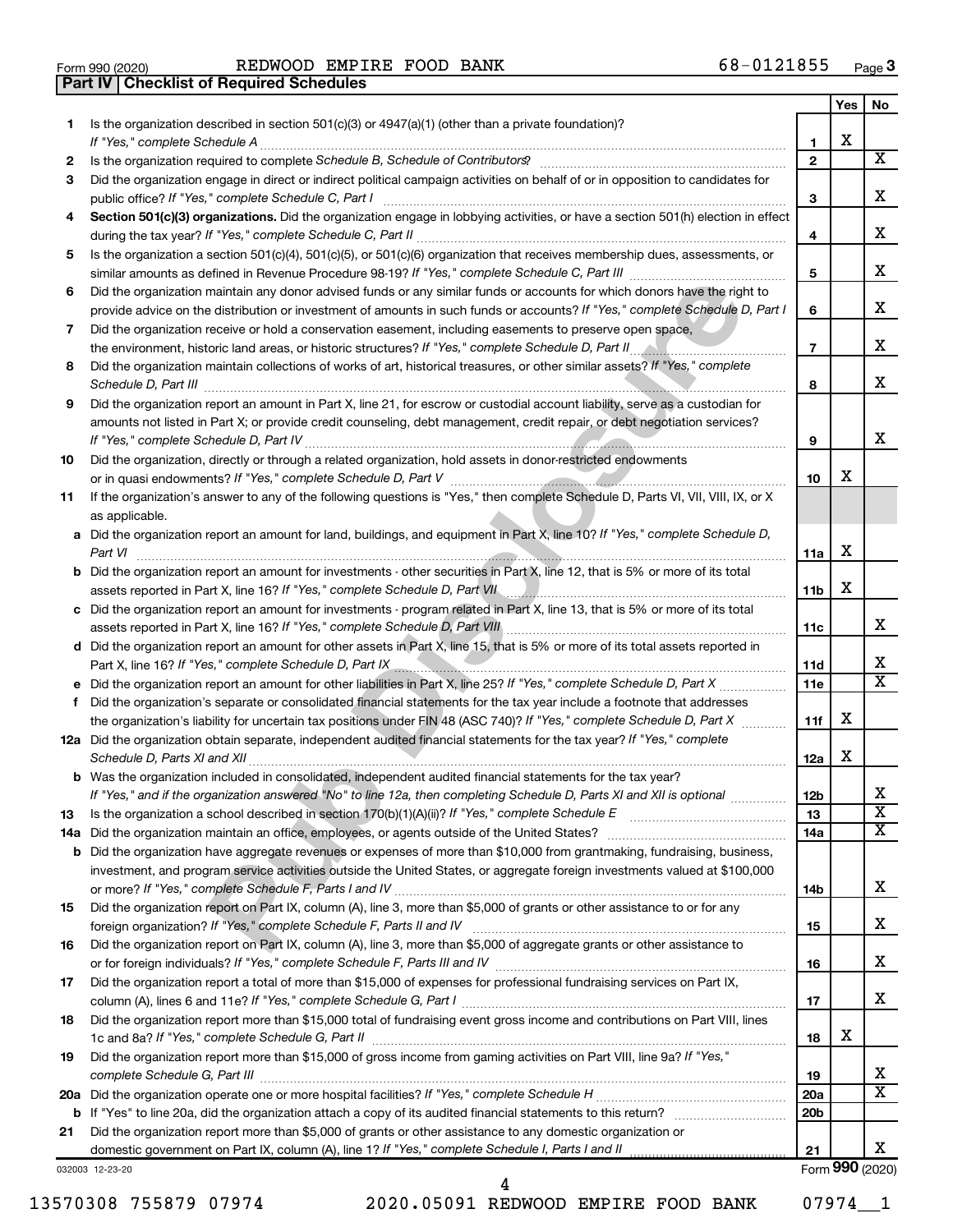|  | Form 990 (2020) |
|--|-----------------|
|  |                 |

*(continued)* **Part IV Checklist of Required Schedules**

|    |                                                                                                                                                                                                                                                                             |     | Yes             | No                      |
|----|-----------------------------------------------------------------------------------------------------------------------------------------------------------------------------------------------------------------------------------------------------------------------------|-----|-----------------|-------------------------|
| 22 | Did the organization report more than \$5,000 of grants or other assistance to or for domestic individuals on                                                                                                                                                               | 22  |                 | x                       |
| 23 | Did the organization answer "Yes" to Part VII, Section A, line 3, 4, or 5 about compensation of the organization's current                                                                                                                                                  |     |                 |                         |
|    | and former officers, directors, trustees, key employees, and highest compensated employees? If "Yes," complete                                                                                                                                                              | 23  | х               |                         |
|    | 24a Did the organization have a tax-exempt bond issue with an outstanding principal amount of more than \$100,000 as of the                                                                                                                                                 |     |                 |                         |
|    | last day of the year, that was issued after December 31, 2002? If "Yes," answer lines 24b through 24d and complete                                                                                                                                                          | 24a |                 | X                       |
|    |                                                                                                                                                                                                                                                                             | 24b |                 |                         |
|    | c Did the organization maintain an escrow account other than a refunding escrow at any time during the year to defease                                                                                                                                                      | 24c |                 |                         |
|    | d Did the organization act as an "on behalf of" issuer for bonds outstanding at any time during the year?                                                                                                                                                                   | 24d |                 |                         |
|    | 25a Section 501(c)(3), 501(c)(4), and 501(c)(29) organizations. Did the organization engage in an excess benefit                                                                                                                                                            |     |                 |                         |
|    | transaction with a disqualified person during the year? If "Yes," complete Schedule L, Part I manufactured and the set                                                                                                                                                      | 25a |                 | x                       |
|    | b Is the organization aware that it engaged in an excess benefit transaction with a disqualified person in a prior year, and<br>that the transaction has not been reported on any of the organization's prior Forms 990 or 990-EZ? If "Yes," complete<br>Schedule L, Part I | 25b |                 | x                       |
| 26 | Did the organization report any amount on Part X, line 5 or 22, for receivables from or payables to any current                                                                                                                                                             |     |                 |                         |
|    | or former officer, director, trustee, key employee, creator or founder, substantial contributor, or 35%                                                                                                                                                                     |     |                 |                         |
|    | controlled entity or family member of any of these persons? If "Yes," complete Schedule L, Part II                                                                                                                                                                          | 26  |                 | x                       |
| 27 | Did the organization provide a grant or other assistance to any current or former officer, director, trustee, key employee,                                                                                                                                                 |     |                 |                         |
|    | creator or founder, substantial contributor or employee thereof, a grant selection committee member, or to a 35% controlled                                                                                                                                                 |     |                 |                         |
|    | entity (including an employee thereof) or family member of any of these persons? If "Yes," complete Schedule L, Part III                                                                                                                                                    | 27  |                 | x                       |
| 28 | Was the organization a party to a business transaction with one of the following parties (see Schedule L, Part IV<br>instructions, for applicable filing thresholds, conditions, and exceptions):                                                                           |     |                 |                         |
|    | a A current or former officer, director, trustee, key employee, creator or founder, or substantial contributor? If                                                                                                                                                          | 28a |                 | X                       |
|    |                                                                                                                                                                                                                                                                             | 28b |                 | $\overline{\mathbf{X}}$ |
|    | c A 35% controlled entity of one or more individuals and/or organizations described in lines 28a or 28b?/f                                                                                                                                                                  | 28c |                 | X                       |
| 29 |                                                                                                                                                                                                                                                                             | 29  | х               |                         |
| 30 | Did the organization receive contributions of art, historical treasures, or other similar assets, or qualified conservation                                                                                                                                                 | 30  |                 | х                       |
| 31 | Did the organization liquidate, terminate, or dissolve and cease operations? If "Yes," complete Schedule N, Part I                                                                                                                                                          | 31  |                 | $\overline{\mathbf{X}}$ |
| 32 | Did the organization sell, exchange, dispose of, or transfer more than 25% of its net assets? If "Yes," complete                                                                                                                                                            | 32  |                 | X                       |
| 33 | Did the organization own 100% of an entity disregarded as separate from the organization under Regulations                                                                                                                                                                  |     |                 |                         |
| 34 | Was the organization related to any tax-exempt or taxable entity? If "Yes," complete Schedule R, Part II, III, or IV, and                                                                                                                                                   | 33  |                 | х                       |
|    | Part V, line 1                                                                                                                                                                                                                                                              | 34  |                 | х                       |
|    |                                                                                                                                                                                                                                                                             | 35a |                 | x                       |
|    | b If "Yes" to line 35a, did the organization receive any payment from or engage in any transaction with a controlled entity                                                                                                                                                 |     |                 |                         |
| 36 | Section 501(c)(3) organizations. Did the organization make any transfers to an exempt non-charitable related organization?                                                                                                                                                  | 35b |                 |                         |
|    |                                                                                                                                                                                                                                                                             | 36  |                 | x                       |
| 37 | Did the organization conduct more than 5% of its activities through an entity that is not a related organization                                                                                                                                                            | 37  |                 | x                       |
| 38 | Did the organization complete Schedule O and provide explanations in Schedule O for Part VI, lines 11b and 19?                                                                                                                                                              |     |                 |                         |
|    | Part V<br><b>Statements Regarding Other IRS Filings and Tax Compliance</b>                                                                                                                                                                                                  | 38  | х               |                         |
|    |                                                                                                                                                                                                                                                                             |     |                 |                         |
|    |                                                                                                                                                                                                                                                                             |     | Yes             | No                      |
|    | 20<br>  1a                                                                                                                                                                                                                                                                  |     |                 |                         |
|    | 0<br>1 <sub>b</sub>                                                                                                                                                                                                                                                         |     |                 |                         |
|    | c Did the organization comply with backup withholding rules for reportable payments to vendors and reportable gaming                                                                                                                                                        |     | X               |                         |
|    |                                                                                                                                                                                                                                                                             | 1c  |                 |                         |
|    | 032004 12-23-20<br>5                                                                                                                                                                                                                                                        |     | Form 990 (2020) |                         |
|    | 2020.05091 REDWOOD EMPIRE FOOD BANK<br>13570308 755879 07974                                                                                                                                                                                                                |     | 07974           |                         |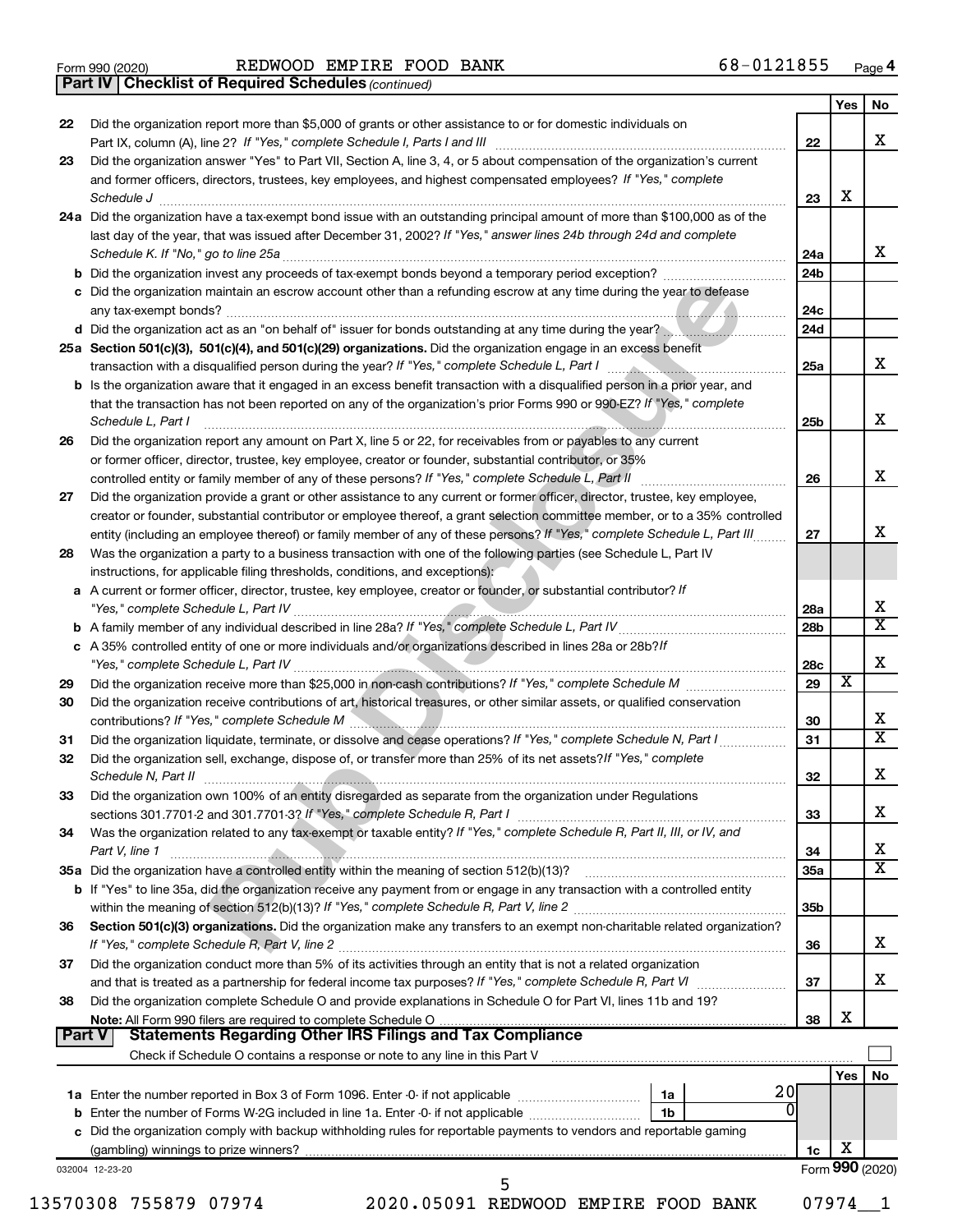| <b>EMPIRE FOOD BANK</b> | Form 990 (2020) | REDWOOD |  | 68-0121855 | Page |
|-------------------------|-----------------|---------|--|------------|------|
|-------------------------|-----------------|---------|--|------------|------|

**Part V Statements Regarding Other IRS Filings and Tax Compliance**

*(continued)*

|    |                                                                                                                                                 |                | Yes | No                      |  |  |
|----|-------------------------------------------------------------------------------------------------------------------------------------------------|----------------|-----|-------------------------|--|--|
|    | 2a Enter the number of employees reported on Form W-3, Transmittal of Wage and Tax Statements,                                                  |                |     |                         |  |  |
|    | 109<br>2a<br>filed for the calendar year ending with or within the year covered by this return                                                  |                |     |                         |  |  |
|    |                                                                                                                                                 | 2 <sub>b</sub> | х   |                         |  |  |
|    |                                                                                                                                                 |                |     |                         |  |  |
|    | 3a Did the organization have unrelated business gross income of \$1,000 or more during the year?                                                | За             |     | x                       |  |  |
|    |                                                                                                                                                 |                |     |                         |  |  |
|    | 4a At any time during the calendar year, did the organization have an interest in, or a signature or other authority over, a                    |                |     |                         |  |  |
|    | financial account in a foreign country (such as a bank account, securities account, or other financial account)?                                | 4a             |     | x                       |  |  |
|    | <b>b</b> If "Yes," enter the name of the foreign country $\blacktriangleright$                                                                  |                |     |                         |  |  |
|    | See instructions for filing requirements for FinCEN Form 114, Report of Foreign Bank and Financial Accounts (FBAR).                             |                |     | x                       |  |  |
|    |                                                                                                                                                 | 5a             |     | $\overline{\texttt{x}}$ |  |  |
|    |                                                                                                                                                 | 5b             |     |                         |  |  |
|    | 6a Does the organization have annual gross receipts that are normally greater than \$100,000, and did the organization solicit                  | 5c             |     |                         |  |  |
|    | any contributions that were not tax deductible as charitable contributions?                                                                     | 6a             |     | x                       |  |  |
|    | b If "Yes," did the organization include with every solicitation an express statement that such contributions or gifts                          |                |     |                         |  |  |
|    | were not tax deductible?                                                                                                                        | 6b             |     |                         |  |  |
| 7  | Organizations that may receive deductible contributions under section 170(c).                                                                   |                |     |                         |  |  |
|    | Did the organization receive a payment in excess of \$75 made partly as a contribution and partly for goods and services provided to the payor? | 7a             |     | x                       |  |  |
|    | If "Yes," did the organization notify the donor of the value of the goods or services provided?                                                 | 7b             |     |                         |  |  |
|    | c Did the organization sell, exchange, or otherwise dispose of tangible personal property for which it was required                             |                |     |                         |  |  |
|    | to file Form 8282?                                                                                                                              | 7c             |     | x                       |  |  |
|    | 7d                                                                                                                                              |                |     |                         |  |  |
|    | Did the organization receive any funds, directly or indirectly, to pay premiums on a personal benefit contract?                                 | 7е             |     | х                       |  |  |
| Ť. |                                                                                                                                                 |                |     |                         |  |  |
| g  | If the organization received a contribution of qualified intellectual property, did the organization file Form 8899 as required?                |                |     |                         |  |  |
| h. | If the organization received a contribution of cars, boats, airplanes, or other vehicles, did the organization file a Form 1098-C?              |                |     |                         |  |  |
| 8  | Sponsoring organizations maintaining donor advised funds. Did a donor advised fund maintained by the                                            |                |     |                         |  |  |
|    | sponsoring organization have excess business holdings at any time during the year?                                                              |                |     |                         |  |  |
| 9  | Sponsoring organizations maintaining donor advised funds.                                                                                       |                |     |                         |  |  |
| а  | Did the sponsoring organization make any taxable distributions under section 4966?                                                              | <b>9a</b>      |     |                         |  |  |
| b  |                                                                                                                                                 | 9b             |     |                         |  |  |
| 10 | Section 501(c)(7) organizations. Enter:                                                                                                         |                |     |                         |  |  |
| а  | 10a                                                                                                                                             |                |     |                         |  |  |
|    | 10 <sub>b</sub><br><b>b</b> Gross receipts, included on Form 990, Part VIII, line 12, for public use of club facilities <i>manument</i>         |                |     |                         |  |  |
| 11 | Section 501(c)(12) organizations. Enter:<br> 11a                                                                                                |                |     |                         |  |  |
|    | <b>b</b> Gross income from other sources (Do not net amounts due or paid to other sources against                                               |                |     |                         |  |  |
|    | amounts due or received from them.) <b>All and Strategie and Strategie and Strategie and Strategie and Strategie a</b><br>11b                   |                |     |                         |  |  |
|    | 12a Section 4947(a)(1) non-exempt charitable trusts. Is the organization filing Form 990 in lieu of Form 1041?                                  | 12a            |     |                         |  |  |
|    | <b>b</b> If "Yes," enter the amount of tax-exempt interest received or accrued during the year<br>12b                                           |                |     |                         |  |  |
| 13 | Section 501(c)(29) qualified nonprofit health insurance issuers.                                                                                |                |     |                         |  |  |
|    |                                                                                                                                                 | 13a            |     |                         |  |  |
|    | Note: See the instructions for additional information the organization must report on Schedule O.                                               |                |     |                         |  |  |
|    | <b>b</b> Enter the amount of reserves the organization is required to maintain by the states in which the                                       |                |     |                         |  |  |
|    | 13 <sub>b</sub>                                                                                                                                 |                |     |                         |  |  |
|    | 13с                                                                                                                                             |                |     |                         |  |  |
|    | 14a Did the organization receive any payments for indoor tanning services during the tax year?                                                  | 14a            |     | х                       |  |  |
|    | <b>b</b> If "Yes," has it filed a Form 720 to report these payments? If "No," provide an explanation on Schedule O                              | 14b            |     |                         |  |  |
| 15 | Is the organization subject to the section 4960 tax on payment(s) of more than \$1,000,000 in remuneration or                                   |                |     |                         |  |  |
|    | excess parachute payment(s) during the year?                                                                                                    | 15             |     | x                       |  |  |
|    | If "Yes," see instructions and file Form 4720, Schedule N.                                                                                      |                |     |                         |  |  |
| 16 | Is the organization an educational institution subject to the section 4968 excise tax on net investment income?                                 | 16             |     | х                       |  |  |
|    | If "Yes," complete Form 4720, Schedule O.                                                                                                       |                |     |                         |  |  |

Form (2020) **990**

032005 12-23-20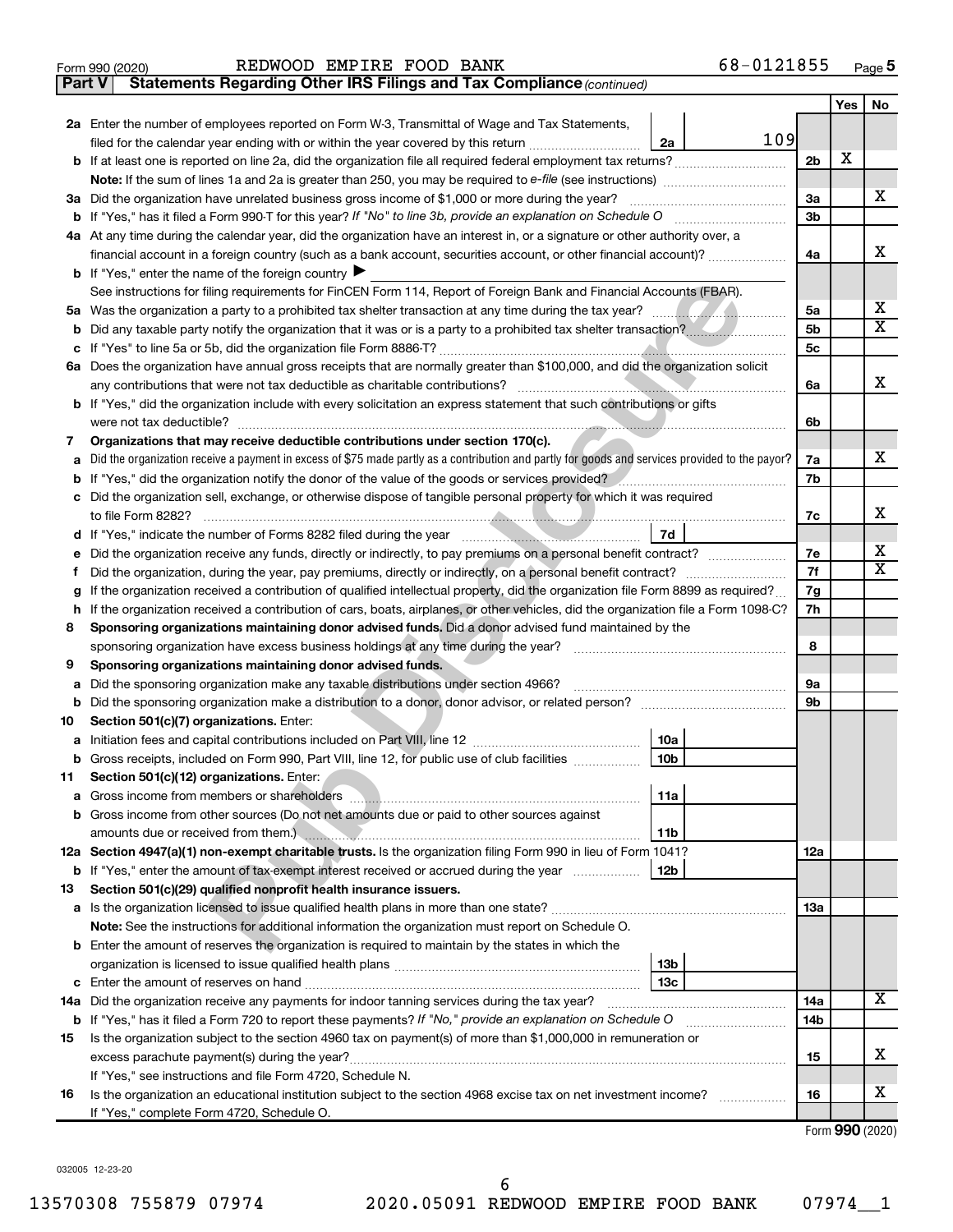#### Form 990 (2020) REDWOOD EMPIRE FOOD BANK 6 8-0121855 <sub>Page</sub> **6** REDWOOD EMPIRE FOOD BANK 68-0121855

*For each "Yes" response to lines 2 through 7b below, and for a "No" response to line 8a, 8b, or 10b below, describe the circumstances, processes, or changes on Schedule O. See instructions.* **Part VI Governance, Management, and Disclosure** 

|     | Check if Schedule O contains a response or note to any line in this Part VI                                                                      |    |  |    |                 |                         | $\mathbf{X}$            |
|-----|--------------------------------------------------------------------------------------------------------------------------------------------------|----|--|----|-----------------|-------------------------|-------------------------|
|     | <b>Section A. Governing Body and Management</b>                                                                                                  |    |  |    |                 |                         |                         |
|     |                                                                                                                                                  |    |  |    |                 | Yes                     | No                      |
|     | <b>1a</b> Enter the number of voting members of the governing body at the end of the tax year                                                    | 1a |  | 15 |                 |                         |                         |
|     | If there are material differences in voting rights among members of the governing body, or if the governing                                      |    |  |    |                 |                         |                         |
|     | body delegated broad authority to an executive committee or similar committee, explain on Schedule O.                                            |    |  |    |                 |                         |                         |
| b   | Enter the number of voting members included on line 1a, above, who are independent                                                               | 1b |  | 15 |                 |                         |                         |
| 2   | Did any officer, director, trustee, or key employee have a family relationship or a business relationship with any other                         |    |  |    |                 |                         |                         |
|     | officer, director, trustee, or key employee?                                                                                                     |    |  |    | 2               |                         | X                       |
| З   | Did the organization delegate control over management duties customarily performed by or under the direct supervision                            |    |  |    |                 |                         |                         |
|     |                                                                                                                                                  |    |  |    | 3               |                         | х                       |
| 4   | Did the organization make any significant changes to its governing documents since the prior Form 990 was filed?                                 |    |  |    | 4               |                         | $\overline{\textbf{X}}$ |
| 5   | Did the organization become aware during the year of a significant diversion of the organization's assets?                                       |    |  |    | 5               |                         | $\overline{\mathbf{X}}$ |
| 6   |                                                                                                                                                  |    |  |    | 6               |                         | $\overline{\mathbf{X}}$ |
| 7a  | Did the organization have members, stockholders, or other persons who had the power to elect or appoint one or                                   |    |  |    |                 |                         |                         |
|     |                                                                                                                                                  |    |  |    | 7a              |                         | x                       |
| b   | Are any governance decisions of the organization reserved to (or subject to approval by) members, stockholders, or                               |    |  |    |                 |                         |                         |
|     | persons other than the governing body?                                                                                                           |    |  |    | 7b              |                         | x                       |
| 8   | Did the organization contemporaneously document the meetings held or written actions undertaken during the year by the following:                |    |  |    |                 |                         |                         |
| a   |                                                                                                                                                  |    |  |    | 8а              | x                       |                         |
| b   |                                                                                                                                                  |    |  |    | 8b              | x                       |                         |
| 9   | Is there any officer, director, trustee, or key employee listed in Part VII, Section A, who cannot be reached at the                             |    |  |    |                 |                         |                         |
|     |                                                                                                                                                  |    |  |    | 9               |                         | x                       |
|     | <b>Section B. Policies</b> (This Section B requests information about policies not required by the Internal Revenue Code.)                       |    |  |    |                 |                         |                         |
|     |                                                                                                                                                  |    |  |    |                 | Yes                     | No                      |
|     |                                                                                                                                                  |    |  |    | 10a             |                         | x                       |
|     | <b>b</b> If "Yes," did the organization have written policies and procedures governing the activities of such chapters, affiliates,              |    |  |    |                 |                         |                         |
|     |                                                                                                                                                  |    |  |    | 10 <sub>b</sub> |                         |                         |
|     | 11a Has the organization provided a complete copy of this Form 990 to all members of its governing body before filing the form?                  |    |  |    | 11a             | X                       |                         |
| b   | Describe in Schedule O the process, if any, used by the organization to review this Form 990.                                                    |    |  |    |                 |                         |                         |
| 12a |                                                                                                                                                  |    |  |    | 12a             | х                       |                         |
| b   | Were officers, directors, or trustees, and key employees required to disclose annually interests that could give rise to conflicts?              |    |  |    | 12 <sub>b</sub> | $\overline{\textbf{x}}$ |                         |
| с   | Did the organization regularly and consistently monitor and enforce compliance with the policy? If "Yes," describe                               |    |  |    |                 |                         |                         |
|     | in Schedule O how this was done <i>manufacture contained a contained a contained a contained a contained a contained</i>                         |    |  |    | 12c             | х                       |                         |
| 13  |                                                                                                                                                  |    |  |    | 13              | $\overline{\textbf{x}}$ |                         |
| 14  | Did the organization have a written document retention and destruction policy? [11] manufaction manufaction in                                   |    |  |    | 14              | $\overline{\textbf{x}}$ |                         |
| 15  | Did the process for determining compensation of the following persons include a review and approval by independent                               |    |  |    |                 |                         |                         |
|     | persons, comparability data, and contemporaneous substantiation of the deliberation and decision?                                                |    |  |    |                 |                         |                         |
| а   |                                                                                                                                                  |    |  |    | 15a             | х                       |                         |
|     |                                                                                                                                                  |    |  |    | <b>15b</b>      | $\overline{\text{X}}$   |                         |
|     | If "Yes" to line 15a or 15b, describe the process in Schedule O (see instructions).                                                              |    |  |    |                 |                         |                         |
|     | 16a Did the organization invest in, contribute assets to, or participate in a joint venture or similar arrangement with a                        |    |  |    |                 |                         |                         |
|     | taxable entity during the year?                                                                                                                  |    |  |    | 16a             |                         | X                       |
|     | b If "Yes," did the organization follow a written policy or procedure requiring the organization to evaluate its participation                   |    |  |    |                 |                         |                         |
|     | in joint venture arrangements under applicable federal tax law, and take steps to safeguard the organization's                                   |    |  |    |                 |                         |                         |
|     | exempt status with respect to such arrangements?                                                                                                 |    |  |    | 16b             |                         |                         |
|     | <b>Section C. Disclosure</b>                                                                                                                     |    |  |    |                 |                         |                         |
| 17  | List the states with which a copy of this Form 990 is required to be filed $\blacktriangleright$ CA                                              |    |  |    |                 |                         |                         |
| 18  | Section 6104 requires an organization to make its Forms 1023 (1024 or 1024-A, if applicable), 990, and 990-T (Section 501(c)(3)s only) available |    |  |    |                 |                         |                         |
|     | for public inspection. Indicate how you made these available. Check all that apply.                                                              |    |  |    |                 |                         |                         |
|     | $\lfloor x \rfloor$ Upon request<br>  X   Own website<br>Another's website<br>Other (explain on Schedule O)                                      |    |  |    |                 |                         |                         |
| 19  | Describe on Schedule O whether (and if so, how) the organization made its governing documents, conflict of interest policy, and financial        |    |  |    |                 |                         |                         |
|     | statements available to the public during the tax year.                                                                                          |    |  |    |                 |                         |                         |
| 20  | State the name, address, and telephone number of the person who possesses the organization's books and records                                   |    |  |    |                 |                         |                         |
|     | DAVID GOODMAN, CEO - (707) 523-7900                                                                                                              |    |  |    |                 |                         |                         |
|     | 95403<br>3990 BRICKWAY BOULEVARD, SANTA ROSA,<br>CA                                                                                              |    |  |    |                 |                         |                         |
|     | 032006 12-23-20                                                                                                                                  |    |  |    |                 | Form 990 (2020)         |                         |
|     |                                                                                                                                                  |    |  |    |                 |                         |                         |
|     | 13570308 755879 07974<br>2020.05091 REDWOOD EMPIRE FOOD BANK                                                                                     |    |  |    |                 | $07974 - 1$             |                         |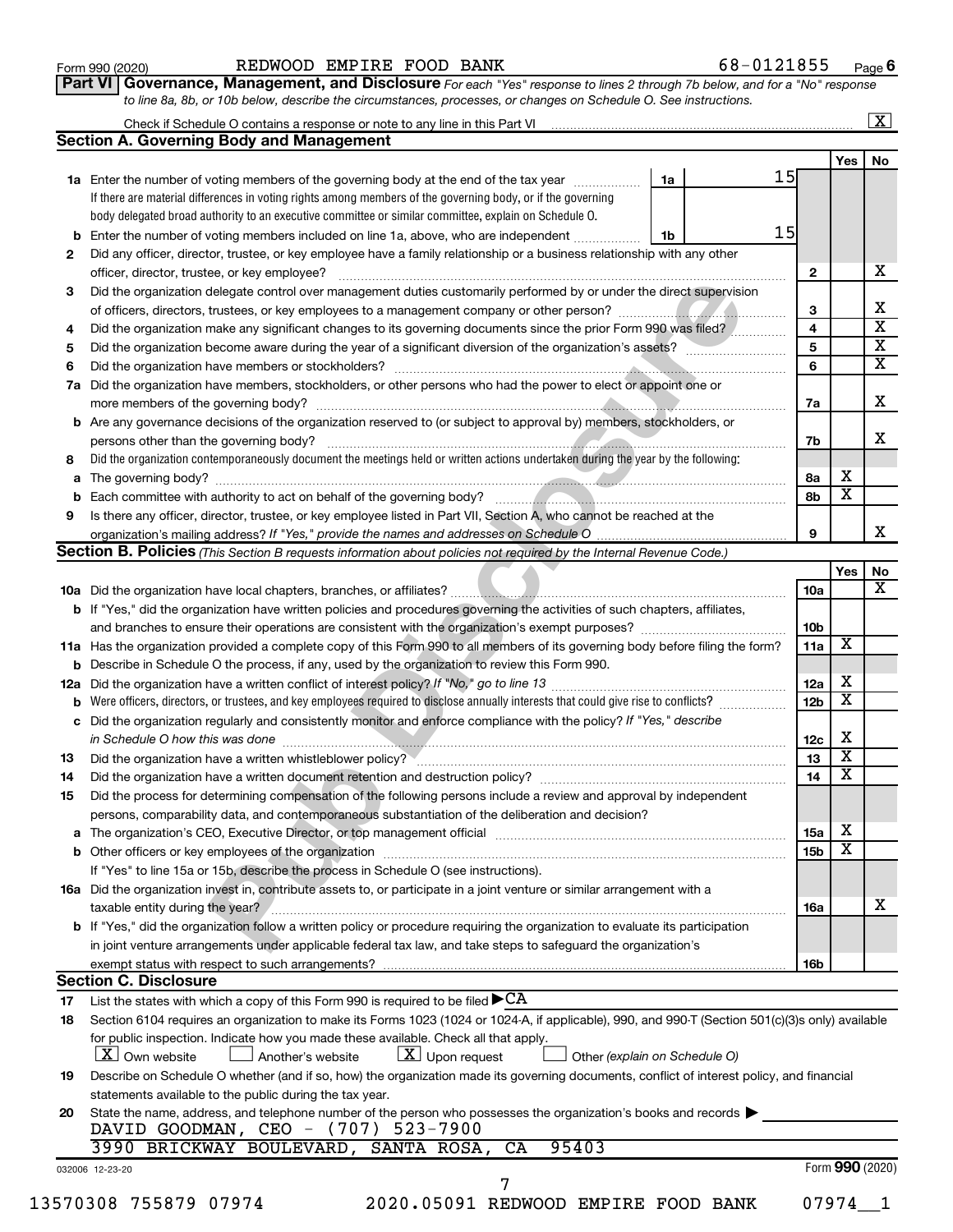$\Box$ 

| Part VII Compensation of Officers, Directors, Trustees, Key Employees, Highest Compensated |  |  |  |  |
|--------------------------------------------------------------------------------------------|--|--|--|--|
| <b>Employees, and Independent Contractors</b>                                              |  |  |  |  |

Check if Schedule O contains a response or note to any line in this Part VII

**Section A. Officers, Directors, Trustees, Key Employees, and Highest Compensated Employees**

**1a**  Complete this table for all persons required to be listed. Report compensation for the calendar year ending with or within the organization's tax year.  $\bullet$  List all of the organization's current officers, directors, trustees (whether individuals or organizations), regardless of amount of compensation.

Enter -0- in columns (D), (E), and (F) if no compensation was paid.

**•** List all of the organization's current key employees, if any. See instructions for definition of "key employee."

• List the organization's five *current* highest compensated employees (other than an officer, director, trustee, or key employee) who received reportable compensation (Box 5 of Form W-2 and/or Box 7 of Form 1099-MISC) of more than \$100,000 from the organization and any related organizations.

 $\bullet$  List all of the organization's former officers, key employees, and highest compensated employees who received more than \$100,000 of reportable compensation from the organization and any related organizations.

| reportable compensation from the organization and any related organizations.                                                                                                                                                                            |                        |                               |                       |          |             |                                                                  |        |                     |                                  |                          |
|---------------------------------------------------------------------------------------------------------------------------------------------------------------------------------------------------------------------------------------------------------|------------------------|-------------------------------|-----------------------|----------|-------------|------------------------------------------------------------------|--------|---------------------|----------------------------------|--------------------------|
| • List all of the organization's former directors or trustees that received, in the capacity as a former director or trustee of the organization,<br>more than \$10,000 of reportable compensation from the organization and any related organizations. |                        |                               |                       |          |             |                                                                  |        |                     |                                  |                          |
| See instructions for the order in which to list the persons above.                                                                                                                                                                                      |                        |                               |                       |          |             |                                                                  |        |                     |                                  |                          |
| Check this box if neither the organization nor any related organization compensated any current officer, director, or trustee.                                                                                                                          |                        |                               |                       |          |             |                                                                  |        |                     |                                  |                          |
| (A)                                                                                                                                                                                                                                                     | (B)                    |                               |                       |          | (C)         |                                                                  |        | (D)                 | (E)                              | (F)                      |
| Name and title                                                                                                                                                                                                                                          | Average                |                               |                       | Position |             | (do not check more than one                                      |        | Reportable          | Reportable                       | Estimated                |
|                                                                                                                                                                                                                                                         | hours per              |                               |                       |          |             | box, unless person is both an<br>officer and a director/trustee) |        | compensation        | compensation                     | amount of                |
|                                                                                                                                                                                                                                                         | week                   |                               |                       |          |             |                                                                  |        | from                | from related                     | other                    |
|                                                                                                                                                                                                                                                         | (list any<br>hours for |                               |                       |          |             |                                                                  |        | the<br>organization | organizations<br>(W-2/1099-MISC) | compensation<br>from the |
|                                                                                                                                                                                                                                                         | related                |                               |                       |          |             |                                                                  |        | (W-2/1099-MISC)     |                                  | organization             |
|                                                                                                                                                                                                                                                         | organizations          |                               |                       |          |             |                                                                  |        |                     |                                  | and related              |
|                                                                                                                                                                                                                                                         | below                  | ndividual trustee or director | Institutional trustee |          | Keyemployee |                                                                  |        |                     |                                  | organizations            |
|                                                                                                                                                                                                                                                         | line)                  |                               |                       | Officer  |             | Highest compensated<br> employee                                 | Former |                     |                                  |                          |
| DAVID J GOODMAN<br>(1)                                                                                                                                                                                                                                  | 40.00                  |                               |                       |          |             |                                                                  |        |                     |                                  |                          |
| CEO                                                                                                                                                                                                                                                     | 40.00                  |                               |                       | X        |             |                                                                  |        | 324,431.            | $\mathbf 0$ .                    | 27,681.                  |
| PAULA HANDELMAN<br>(2)                                                                                                                                                                                                                                  |                        |                               |                       | X        |             |                                                                  |        | 148,450.            | $\mathbf 0$ .                    | 29,831.                  |
| DIRECTOR OF FINANCE<br>ALISON SMITH<br>(3)                                                                                                                                                                                                              | 40.00                  |                               |                       |          |             |                                                                  |        |                     |                                  |                          |
| DIRECTOR OF OPERATIONS & S                                                                                                                                                                                                                              |                        |                               |                       |          | $\mathbf X$ |                                                                  |        | 150,650.            | $\mathbf 0$ .                    | 22,468.                  |
| ALLISON GOODWIN<br>(4)                                                                                                                                                                                                                                  | 40.00                  |                               |                       |          |             |                                                                  |        |                     |                                  |                          |
| DIRECTOR OF PROGRAMS                                                                                                                                                                                                                                    |                        |                               |                       |          | X           |                                                                  |        | 150,650.            | $\mathbf 0$                      | 7,219.                   |
| CATHERINE BARTOLOMEI<br>(5)                                                                                                                                                                                                                             | 1.00                   |                               |                       |          |             |                                                                  |        |                     |                                  |                          |
| <b>MEMBER</b>                                                                                                                                                                                                                                           |                        | X                             |                       |          |             |                                                                  |        | 0                   | 0                                | $0$ .                    |
| (6)<br>GAYLE GUYNUP                                                                                                                                                                                                                                     | 4.00                   |                               |                       |          |             |                                                                  |        |                     |                                  |                          |
| CHAIR                                                                                                                                                                                                                                                   |                        | X                             |                       |          |             |                                                                  |        | 0                   | 0                                | 0.                       |
| (7)<br>KATY LONG                                                                                                                                                                                                                                        | 1.00                   |                               |                       |          |             |                                                                  |        |                     |                                  |                          |
| <b>MEMBER</b><br>PETE GOLIS (LEFT 4/21)                                                                                                                                                                                                                 | 3.00                   | X                             |                       |          |             |                                                                  |        | 0                   | 0                                | 0.                       |
| (8)<br><b>MEMBER</b>                                                                                                                                                                                                                                    |                        | X                             |                       |          |             |                                                                  |        | 0                   | 0                                | 0.                       |
| (9)<br>BRENDAN KUNKLE (LEFT 2/21)                                                                                                                                                                                                                       | 4.00                   |                               |                       |          |             |                                                                  |        |                     |                                  |                          |
| PRESIDENT                                                                                                                                                                                                                                               |                        | X                             |                       | X        |             |                                                                  |        | 0                   | 0                                | $\mathbf 0$ .            |
| (10) STEPHANIE LARSON (LEFT 2/21)                                                                                                                                                                                                                       | 1.00                   |                               |                       |          |             |                                                                  |        |                     |                                  |                          |
| <b>MEMBER</b>                                                                                                                                                                                                                                           |                        | X                             |                       |          |             |                                                                  |        | 0                   | 0                                | 0.                       |
| (11) ANDY BANNISTER (JOINED 2/21)                                                                                                                                                                                                                       | 1.00                   |                               |                       |          |             |                                                                  |        |                     |                                  |                          |
| MEMBER                                                                                                                                                                                                                                                  |                        | X                             |                       |          |             |                                                                  |        | 0                   | $\mathbf 0$                      | $0$ .                    |
| (12) KOMRON SHAHHOSSEINI (JOINED 9/2                                                                                                                                                                                                                    | 1.00                   | X                             |                       |          |             |                                                                  |        | 0                   | 0                                | 0.                       |
| MEMBER<br>(13) PAUL GULLIXSON                                                                                                                                                                                                                           | 1.00                   |                               |                       |          |             |                                                                  |        |                     |                                  |                          |
| VICE-CHAIR                                                                                                                                                                                                                                              |                        | х                             |                       |          |             |                                                                  |        | 0                   | О.                               | 0.                       |
| (14) COURTNEY FOLEY (JOINED 9/20)                                                                                                                                                                                                                       | 1.00                   |                               |                       |          |             |                                                                  |        |                     |                                  |                          |
| MEMBER                                                                                                                                                                                                                                                  |                        | х                             |                       |          |             |                                                                  |        | О.                  | 0.                               | 0.                       |
| (15) PEDRO TOLEDO (LEFT 4/21)                                                                                                                                                                                                                           | 1.00                   |                               |                       |          |             |                                                                  |        |                     |                                  |                          |
| MEMBER                                                                                                                                                                                                                                                  |                        | х                             |                       |          |             |                                                                  |        | 0.                  | 0.                               | 0.                       |
| (16) GARY HARTWICK (LEFT 12/20)                                                                                                                                                                                                                         | 1.00                   |                               |                       |          |             |                                                                  |        |                     |                                  |                          |
| MEMBER                                                                                                                                                                                                                                                  |                        | х                             |                       |          |             |                                                                  |        | 0.                  | 0.                               | 0.                       |
| (17) JEREMY OLSAN                                                                                                                                                                                                                                       | 1.00                   |                               |                       |          |             |                                                                  |        |                     |                                  |                          |
| MEMBER                                                                                                                                                                                                                                                  |                        | х                             |                       |          |             |                                                                  |        | 0.                  | $\mathbf 0$ .                    | $0$ .                    |
| 032007 12-23-20                                                                                                                                                                                                                                         |                        |                               |                       |          |             |                                                                  |        |                     |                                  | Form 990 (2020)          |

13570308 755879 07974 2020.05091 REDWOOD EMPIRE FOOD BANK 07974\_\_1

8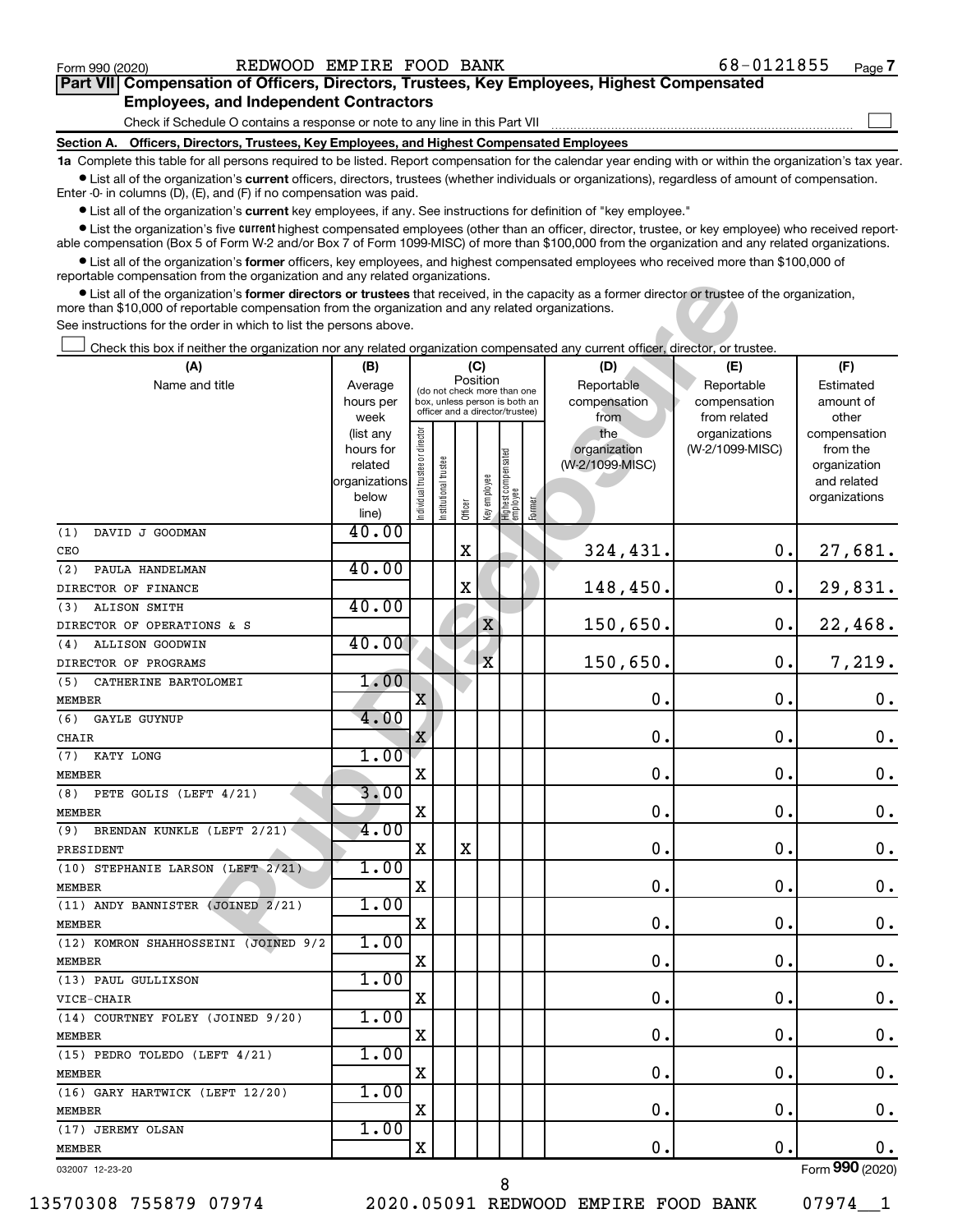|               | REDWOOD EMPIRE FOOD BANK<br>Form 990 (2020)                                                                                          |                        |                                |                                                                  |             |              |                                 |        |                                 | 68-0121855      |                  |                     |                             | Page 8         |
|---------------|--------------------------------------------------------------------------------------------------------------------------------------|------------------------|--------------------------------|------------------------------------------------------------------|-------------|--------------|---------------------------------|--------|---------------------------------|-----------------|------------------|---------------------|-----------------------------|----------------|
|               | <b>Part VII</b><br>Section A. Officers, Directors, Trustees, Key Employees, and Highest Compensated Employees (continued)            |                        |                                |                                                                  |             |              |                                 |        |                                 |                 |                  |                     |                             |                |
|               | (A)                                                                                                                                  | (B)                    |                                |                                                                  | (C)         |              |                                 |        | (D)                             | (E)             |                  |                     | (F)                         |                |
|               | Name and title                                                                                                                       | Average                |                                | (do not check more than one                                      |             | Position     |                                 |        | Reportable                      | Reportable      |                  |                     | Estimated                   |                |
|               |                                                                                                                                      | hours per              |                                | box, unless person is both an<br>officer and a director/trustee) |             |              |                                 |        | compensation                    | compensation    |                  |                     | amount of                   |                |
|               |                                                                                                                                      | week                   |                                |                                                                  |             |              |                                 |        | from                            | from related    |                  |                     | other                       |                |
|               |                                                                                                                                      | (list any<br>hours for |                                |                                                                  |             |              |                                 |        | the                             | organizations   |                  |                     | compensation                |                |
|               |                                                                                                                                      | related                |                                |                                                                  |             |              |                                 |        | organization<br>(W-2/1099-MISC) | (W-2/1099-MISC) |                  |                     | from the                    |                |
|               |                                                                                                                                      | organizations          |                                |                                                                  |             |              |                                 |        |                                 |                 |                  |                     | organization<br>and related |                |
|               |                                                                                                                                      | below                  |                                |                                                                  |             |              |                                 |        |                                 |                 |                  |                     | organizations               |                |
|               |                                                                                                                                      | line)                  | Individual trustee or director | Institutional trustee                                            | Officer     | Key employee | Highest compensated<br>employee | Former |                                 |                 |                  |                     |                             |                |
|               | (18) ABIGAIL SMYTH                                                                                                                   | 1.00                   |                                |                                                                  |             |              |                                 |        |                                 |                 |                  |                     |                             |                |
| <b>MEMBER</b> |                                                                                                                                      |                        | X                              |                                                                  |             |              |                                 |        | 0.                              |                 | $\mathbf 0$ .    |                     |                             | 0.             |
|               | (19) TERENCE BROWN                                                                                                                   | 1.00                   |                                |                                                                  |             |              |                                 |        |                                 |                 |                  |                     |                             |                |
| <b>MEMBER</b> |                                                                                                                                      |                        | X                              |                                                                  |             |              |                                 |        | 0.                              |                 | $\mathbf 0$ .    |                     |                             | 0.             |
|               | (20) TRACY CONDRON                                                                                                                   | 1.00                   |                                |                                                                  |             |              |                                 |        |                                 |                 |                  |                     |                             |                |
| <b>MEMBER</b> |                                                                                                                                      |                        | X                              |                                                                  |             |              |                                 |        | $\overline{0}$ .                |                 | $\mathbf 0$ .    |                     |                             | 0.             |
|               | (21) BRUCE KELM                                                                                                                      | 4.00                   |                                |                                                                  |             |              |                                 |        |                                 |                 |                  |                     |                             |                |
|               | TREASURER                                                                                                                            |                        | X                              |                                                                  | X           |              |                                 |        | $\overline{0}$ .                |                 | 0.               |                     |                             | 0.             |
|               | (22) VIVIANN STAPP                                                                                                                   | 4.00                   |                                |                                                                  |             |              |                                 |        |                                 |                 |                  |                     |                             |                |
|               | <b>SECRETARY</b>                                                                                                                     |                        | X                              |                                                                  | $\mathbf X$ |              |                                 |        | $\overline{0}$ .                |                 | 0.               |                     |                             | 0.             |
|               | (23) AMY LYLE (JOINED 2/20)                                                                                                          | 1.00                   |                                |                                                                  |             |              |                                 |        |                                 |                 |                  |                     |                             |                |
| <b>MEMBER</b> |                                                                                                                                      |                        | X                              |                                                                  |             |              |                                 |        | $\mathbf 0$ .                   |                 | 0.               |                     |                             | 0.             |
|               | (24) TROY SANDERSON (JOINED 5/21)                                                                                                    | 1.00                   |                                |                                                                  |             |              |                                 |        |                                 |                 |                  |                     |                             |                |
| MEMBER        |                                                                                                                                      |                        | X                              |                                                                  |             |              |                                 |        | 0.                              |                 | 0.               |                     |                             | 0.             |
|               |                                                                                                                                      |                        |                                |                                                                  |             |              |                                 |        |                                 |                 |                  |                     |                             |                |
|               |                                                                                                                                      |                        |                                |                                                                  |             |              |                                 |        |                                 |                 |                  |                     |                             |                |
|               |                                                                                                                                      |                        |                                |                                                                  |             |              |                                 |        |                                 |                 |                  |                     |                             |                |
|               |                                                                                                                                      |                        |                                |                                                                  |             |              |                                 |        |                                 |                 |                  |                     |                             |                |
|               | 1b Subtotal                                                                                                                          |                        |                                |                                                                  |             |              |                                 |        | 774,181.                        |                 | $\overline{0}$ . |                     |                             | 87,199.        |
|               |                                                                                                                                      |                        |                                |                                                                  |             |              |                                 |        | σ.                              |                 | $\overline{0}$ . |                     |                             | О.             |
| d             |                                                                                                                                      |                        |                                |                                                                  |             |              |                                 |        | 774,181.                        |                 | $\overline{0}$ . |                     | 87,199.                     |                |
| $\mathbf{2}$  | Total number of individuals (including but not limited to those listed above) who received more than \$100,000 of reportable         |                        |                                |                                                                  |             |              |                                 |        |                                 |                 |                  |                     |                             |                |
|               | compensation from the organization $\blacktriangleright$                                                                             |                        |                                |                                                                  |             |              |                                 |        |                                 |                 |                  |                     |                             | 5              |
|               |                                                                                                                                      |                        |                                |                                                                  |             |              |                                 |        |                                 |                 |                  |                     | Yes                         | $\overline{N}$ |
| 3             | Did the organization list any former officer, director, trustee, key employee, or highest compensated employee on                    |                        |                                |                                                                  |             |              |                                 |        |                                 |                 |                  |                     |                             |                |
|               | line 1a? If "Yes," complete Schedule J for such individual manufacture communications and the settlement of the                      |                        |                                |                                                                  |             |              |                                 |        |                                 |                 |                  | 3                   |                             | x              |
| 4             | For any individual listed on line 1a, is the sum of reportable compensation and other compensation from the organization             |                        |                                |                                                                  |             |              |                                 |        |                                 |                 |                  |                     |                             |                |
|               | and related organizations greater than \$150,000? If "Yes," complete Schedule J for such individual                                  |                        |                                |                                                                  |             |              |                                 |        |                                 |                 |                  | 4                   | х                           |                |
| 5             | Did any person listed on line 1a receive or accrue compensation from any unrelated organization or individual for services           |                        |                                |                                                                  |             |              |                                 |        |                                 |                 |                  |                     |                             |                |
|               |                                                                                                                                      |                        |                                |                                                                  |             |              |                                 |        |                                 |                 |                  | 5                   |                             | x              |
|               | <b>Section B. Independent Contractors</b>                                                                                            |                        |                                |                                                                  |             |              |                                 |        |                                 |                 |                  |                     |                             |                |
| 1             | Complete this table for your five highest compensated independent contractors that received more than \$100,000 of compensation from |                        |                                |                                                                  |             |              |                                 |        |                                 |                 |                  |                     |                             |                |
|               | the organization. Report compensation for the calendar year ending with or within the organization's tax year.                       |                        |                                |                                                                  |             |              |                                 |        |                                 |                 |                  |                     |                             |                |
|               | (A)<br>Name and business address                                                                                                     |                        |                                |                                                                  |             |              |                                 |        | (B)<br>Description of services  |                 |                  | (C)<br>Compensation |                             |                |
|               |                                                                                                                                      |                        |                                | NONE                                                             |             |              |                                 |        |                                 |                 |                  |                     |                             |                |
|               |                                                                                                                                      |                        |                                |                                                                  |             |              |                                 |        |                                 |                 |                  |                     |                             |                |
|               |                                                                                                                                      |                        |                                |                                                                  |             |              |                                 |        |                                 |                 |                  |                     |                             |                |
|               |                                                                                                                                      |                        |                                |                                                                  |             |              |                                 |        |                                 |                 |                  |                     |                             |                |
|               |                                                                                                                                      |                        |                                |                                                                  |             |              |                                 |        |                                 |                 |                  |                     |                             |                |
|               |                                                                                                                                      |                        |                                |                                                                  |             |              |                                 |        |                                 |                 |                  |                     |                             |                |
|               |                                                                                                                                      |                        |                                |                                                                  |             |              |                                 |        |                                 |                 |                  |                     |                             |                |
|               |                                                                                                                                      |                        |                                |                                                                  |             |              |                                 |        |                                 |                 |                  |                     |                             |                |
|               |                                                                                                                                      |                        |                                |                                                                  |             |              |                                 |        |                                 |                 |                  |                     |                             |                |
|               |                                                                                                                                      |                        |                                |                                                                  |             |              |                                 |        |                                 |                 |                  |                     |                             |                |
| 2             | Total number of independent contractors (including but not limited to those listed above) who received more than                     |                        |                                |                                                                  |             |              |                                 |        |                                 |                 |                  |                     |                             |                |
|               | \$100,000 of compensation from the organization                                                                                      |                        |                                |                                                                  |             |              | 0                               |        |                                 |                 |                  |                     |                             |                |
|               |                                                                                                                                      |                        |                                |                                                                  |             |              |                                 |        |                                 |                 |                  | Form 990 (2020)     |                             |                |

032008 12-23-20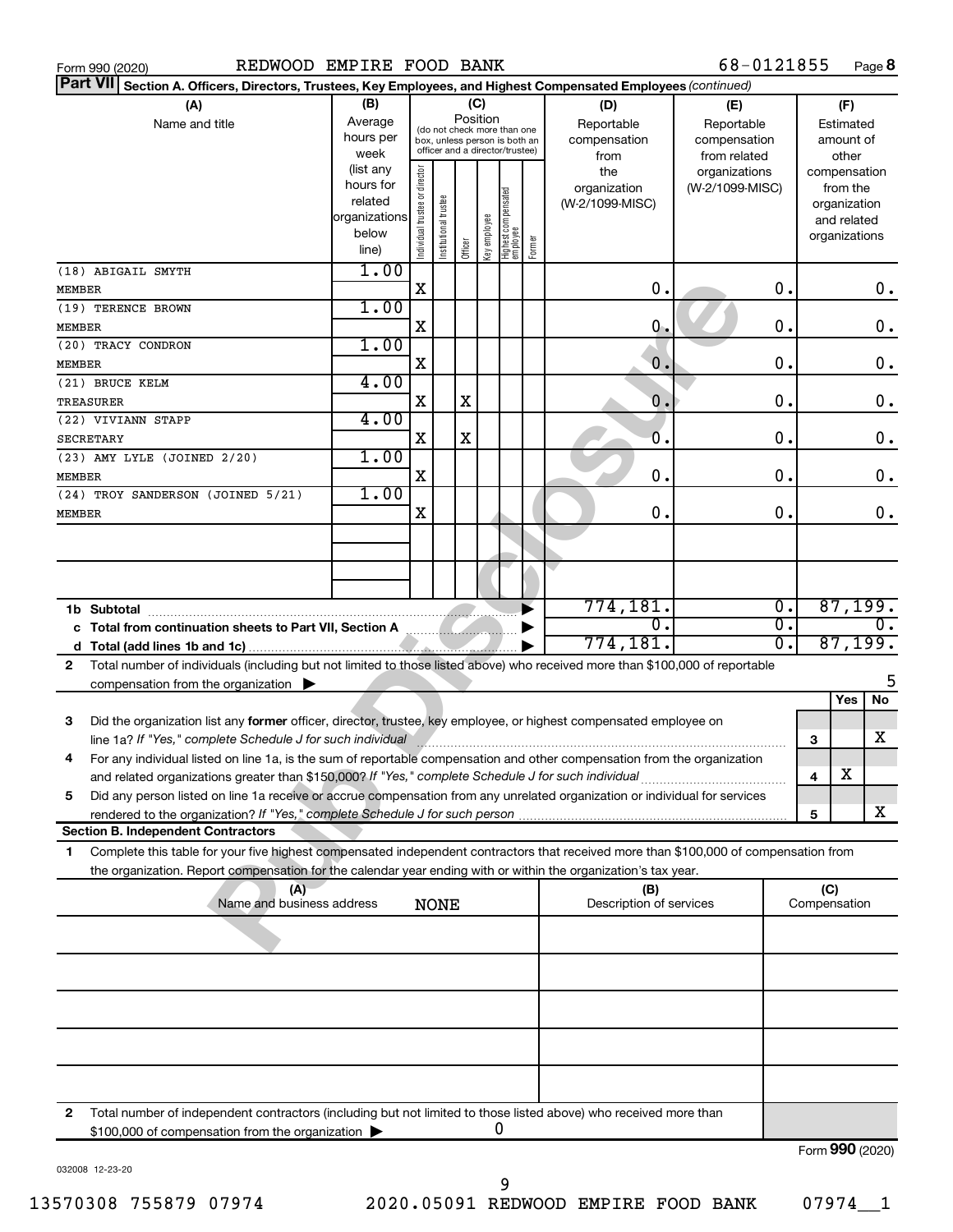|                                                           |      |    |                                                        |          |                |                |                      | (A)<br>Total revenue | (B)<br>Related or exempt<br>function revenue | (C)<br>Unrelated<br>business revenue | (D)<br>Revenue excluded<br>from tax under<br>sections 512 - 514 |
|-----------------------------------------------------------|------|----|--------------------------------------------------------|----------|----------------|----------------|----------------------|----------------------|----------------------------------------------|--------------------------------------|-----------------------------------------------------------------|
|                                                           |      |    | 1 a Federated campaigns                                |          | 1a             |                |                      |                      |                                              |                                      |                                                                 |
| Contributions, Gifts, Grants<br>and Other Similar Amounts |      |    | <b>b</b> Membership dues                               |          | 1 <sub>b</sub> |                |                      |                      |                                              |                                      |                                                                 |
|                                                           |      |    | c Fundraising events                                   |          | 1 <sub>c</sub> |                |                      |                      |                                              |                                      |                                                                 |
|                                                           |      |    | d Related organizations                                |          | 1 <sub>d</sub> |                |                      |                      |                                              |                                      |                                                                 |
|                                                           |      |    | e Government grants (contributions)                    |          | 1e             |                | 3, 376, 558.         |                      |                                              |                                      |                                                                 |
|                                                           |      |    | f All other contributions, gifts, grants, and          |          |                |                |                      |                      |                                              |                                      |                                                                 |
|                                                           |      |    | similar amounts not included above                     |          | 1f             |                | 65,849,038.          |                      |                                              |                                      |                                                                 |
|                                                           |      |    | g Noncash contributions included in lines 1a-1f        |          | $1g$ \$        |                | 44, 316, 592.        |                      |                                              |                                      |                                                                 |
|                                                           |      |    |                                                        |          |                |                |                      | 69,225,596.          |                                              |                                      |                                                                 |
|                                                           |      |    |                                                        |          |                |                | <b>Business Code</b> |                      |                                              |                                      |                                                                 |
|                                                           |      | 2а | FOOD SALES                                             |          |                |                | 624200               | 702,437.             | 702,437.                                     |                                      |                                                                 |
| Program Service<br>Revenue                                |      |    | SHARED MAINTENANCE FEES                                |          |                |                | 624200               | 363,348.             | 363, 348.                                    |                                      |                                                                 |
|                                                           |      | с  |                                                        |          |                |                |                      |                      |                                              |                                      |                                                                 |
|                                                           |      | d  |                                                        |          |                |                |                      |                      |                                              |                                      |                                                                 |
|                                                           |      |    |                                                        |          |                |                |                      |                      |                                              |                                      |                                                                 |
|                                                           |      |    | All other program service revenue                      |          |                |                |                      |                      |                                              |                                      |                                                                 |
|                                                           |      | a  |                                                        |          |                |                |                      | 1,065,785.           |                                              |                                      |                                                                 |
|                                                           | 3    |    | Investment income (including dividends, interest, and  |          |                |                |                      |                      |                                              |                                      |                                                                 |
|                                                           |      |    |                                                        |          |                |                |                      | 388, 412,            |                                              |                                      | 388,412.                                                        |
|                                                           | 4    |    | Income from investment of tax-exempt bond proceeds     |          |                |                |                      |                      |                                              |                                      |                                                                 |
|                                                           | 5    |    |                                                        |          |                |                |                      |                      |                                              |                                      |                                                                 |
|                                                           |      |    |                                                        |          | (i) Real       |                | (ii) Personal        |                      |                                              |                                      |                                                                 |
|                                                           |      |    | 6 a Gross rents                                        | 6a       |                |                |                      |                      |                                              |                                      |                                                                 |
|                                                           |      |    | <b>b</b> Less: rental expenses $\ldots$                | 6b       |                |                |                      |                      |                                              |                                      |                                                                 |
|                                                           |      | c  | Rental income or (loss)                                | 6c       |                |                |                      |                      |                                              |                                      |                                                                 |
|                                                           |      |    | d Net rental income or (loss)                          |          |                |                |                      |                      |                                              |                                      |                                                                 |
|                                                           |      |    | 7 a Gross amount from sales of                         |          | (i) Securities |                | (ii) Other           |                      |                                              |                                      |                                                                 |
|                                                           |      |    | assets other than inventory                            | 7a       |                |                | 31,864               |                      |                                              |                                      |                                                                 |
|                                                           |      |    | <b>b</b> Less: cost or other basis                     |          |                |                | 0                    |                      |                                              |                                      |                                                                 |
|                                                           |      |    | and sales expenses                                     | 7b<br>7c |                |                | 31,864.              |                      |                                              |                                      |                                                                 |
|                                                           |      |    | c Gain or (loss)                                       |          |                |                |                      | 31,864.              | 31,864.                                      |                                      |                                                                 |
| ther Revenue                                              |      |    | 8 a Gross income from fundraising events (not          |          |                |                | ▶                    |                      |                                              |                                      |                                                                 |
| Ò                                                         |      |    | including \$                                           |          | of             |                |                      |                      |                                              |                                      |                                                                 |
|                                                           |      |    | contributions reported on line 1c). See                |          |                |                |                      |                      |                                              |                                      |                                                                 |
|                                                           |      |    |                                                        |          |                | l 8a           |                      |                      |                                              |                                      |                                                                 |
|                                                           |      |    |                                                        |          |                | 8b             |                      |                      |                                              |                                      |                                                                 |
|                                                           |      |    | c Net income or (loss) from fundraising events         |          |                |                | .                    |                      |                                              |                                      |                                                                 |
|                                                           |      |    | 9 a Gross income from gaming activities. See           |          |                |                |                      |                      |                                              |                                      |                                                                 |
|                                                           |      |    |                                                        |          |                | 9a             |                      |                      |                                              |                                      |                                                                 |
|                                                           |      |    | <b>b</b> Less: direct expenses <b>human</b> materials. |          |                | 9 <sub>b</sub> |                      |                      |                                              |                                      |                                                                 |
|                                                           |      |    | c Net income or (loss) from gaming activities          |          |                |                | ▶                    |                      |                                              |                                      |                                                                 |
|                                                           |      |    | 10 a Gross sales of inventory, less returns            |          |                |                |                      |                      |                                              |                                      |                                                                 |
|                                                           |      |    |                                                        |          |                | 10a            |                      |                      |                                              |                                      |                                                                 |
|                                                           |      |    | <b>b</b> Less: cost of goods sold                      |          |                | l10bl          |                      |                      |                                              |                                      |                                                                 |
|                                                           |      |    | c Net income or (loss) from sales of inventory         |          |                |                |                      |                      |                                              |                                      |                                                                 |
|                                                           |      |    |                                                        |          |                |                | <b>Business Code</b> |                      |                                              |                                      |                                                                 |
| $\mathbf{S}$                                              | 11 a |    |                                                        |          |                |                |                      |                      |                                              |                                      |                                                                 |
| event                                                     |      | b  |                                                        |          |                |                |                      |                      |                                              |                                      |                                                                 |
| Miscellaneous<br>Revenue                                  |      | с  |                                                        |          |                |                |                      |                      |                                              |                                      |                                                                 |
|                                                           |      |    |                                                        |          |                |                |                      |                      |                                              |                                      |                                                                 |
|                                                           |      |    |                                                        |          |                |                | ▶                    |                      |                                              |                                      |                                                                 |
|                                                           | 12   |    |                                                        |          |                |                |                      | 70, 711, 657.        | 1,097,649.                                   | $\mathbf 0$ .                        | 388,412.                                                        |
| 032009 12-23-20                                           |      |    |                                                        |          |                |                |                      |                      |                                              |                                      | Form 990 (2020)                                                 |

10

13570308 755879 07974 2020.05091 REDWOOD EMPIRE FOOD BANK 07974\_\_1

68-0121855 Page 9

Form 990 (2020) **REDWOOD EMPIRE FOOD BANK** 68-0121855 Page

**Part VIII** Statement of Revenue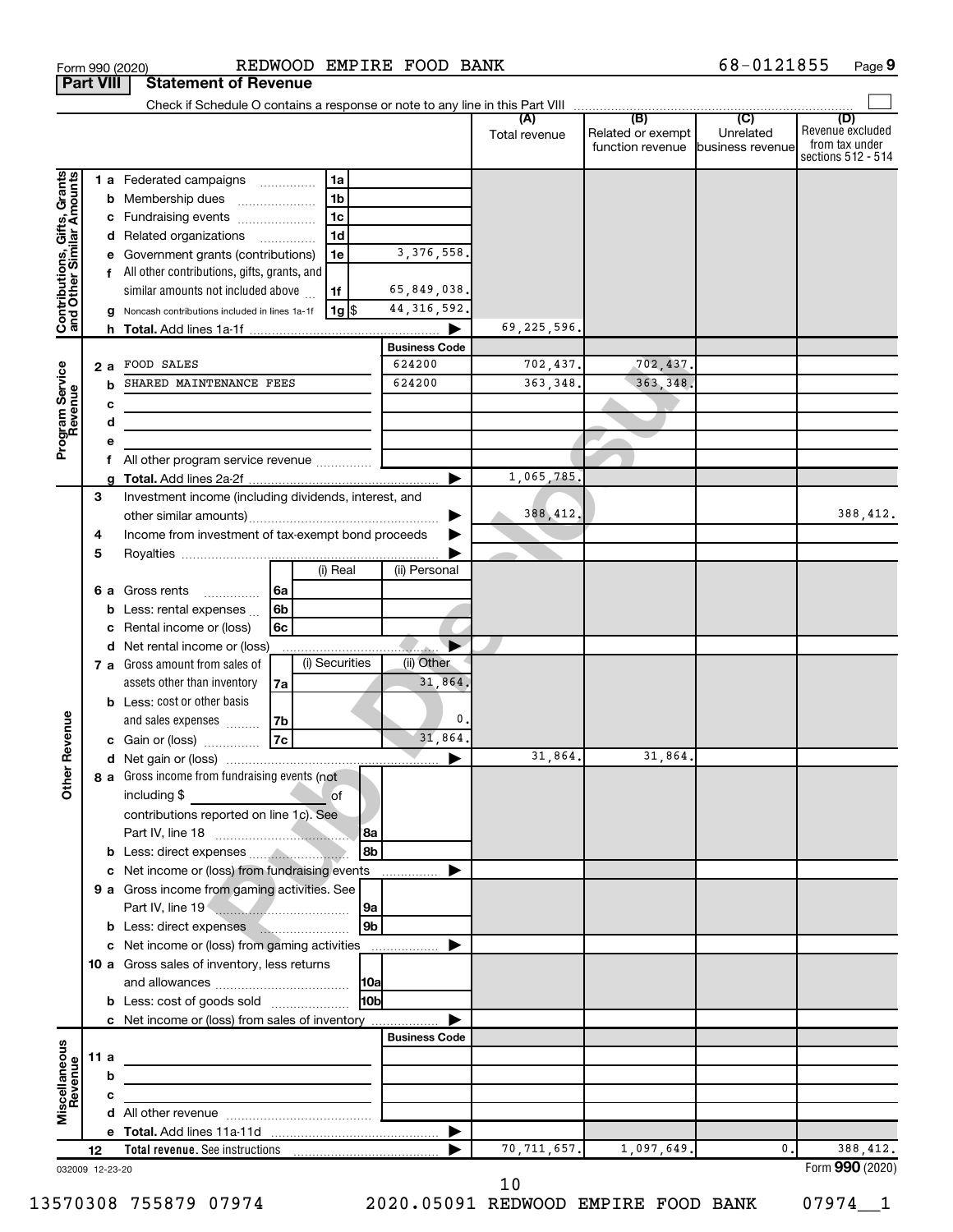|  | Form 990 (2020) |
|--|-----------------|
|  |                 |

**Part IX Statement of Functional Expenses**

Form 990 (2020) **REDWOOD EMPIRE FOOD BANK** 68-0121855  $_{\text{Page}}$ 

|              | Section 501(c)(3) and 501(c)(4) organizations must complete all columns. All other organizations must complete column (A).                                                                                 |                          |                                    |                                           |                                |
|--------------|------------------------------------------------------------------------------------------------------------------------------------------------------------------------------------------------------------|--------------------------|------------------------------------|-------------------------------------------|--------------------------------|
|              | Check if Schedule O contains a response or note to any line in this Part IX.                                                                                                                               |                          |                                    |                                           |                                |
|              | Do not include amounts reported on lines 6b,<br>7b, 8b, 9b, and 10b of Part VIII.                                                                                                                          | (A)<br>Total expenses    | (B)<br>Program service<br>expenses | (C)<br>Management and<br>general expenses | (D)<br>Fundraising<br>expenses |
| 1            | Grants and other assistance to domestic organizations                                                                                                                                                      |                          |                                    |                                           |                                |
|              | and domestic governments. See Part IV, line 21                                                                                                                                                             |                          |                                    |                                           |                                |
| $\mathbf{2}$ | Grants and other assistance to domestic                                                                                                                                                                    |                          |                                    |                                           |                                |
|              | individuals. See Part IV, line 22                                                                                                                                                                          |                          |                                    |                                           |                                |
| 3            | Grants and other assistance to foreign                                                                                                                                                                     |                          |                                    |                                           |                                |
|              | organizations, foreign governments, and foreign                                                                                                                                                            |                          |                                    |                                           |                                |
|              | individuals. See Part IV, lines 15 and 16                                                                                                                                                                  |                          |                                    |                                           |                                |
| 4            | Benefits paid to or for members                                                                                                                                                                            |                          |                                    |                                           |                                |
| 5            | Compensation of current officers, directors,                                                                                                                                                               |                          |                                    |                                           |                                |
|              | trustees, and key employees                                                                                                                                                                                | 902, 214.                | 694,705.                           | 102,852.                                  | 104,657.                       |
| 6            | Compensation not included above to disqualified                                                                                                                                                            |                          |                                    |                                           |                                |
|              | persons (as defined under section 4958(f)(1)) and                                                                                                                                                          |                          |                                    |                                           |                                |
|              | persons described in section 4958(c)(3)(B)                                                                                                                                                                 |                          |                                    |                                           |                                |
| 7            |                                                                                                                                                                                                            | 4,924,645.               | 3,786,190.                         | 564, 254.                                 | 574, 201.                      |
| 8            | Pension plan accruals and contributions (include                                                                                                                                                           |                          |                                    |                                           |                                |
|              | section 401(k) and 403(b) employer contributions)                                                                                                                                                          | $\frac{99,725}{964,797}$ | 76,788.                            | $\frac{11,369}{109,987}$                  | 11,568.                        |
| 9            |                                                                                                                                                                                                            |                          | 742,894.                           |                                           | 111,916.                       |
| 10           |                                                                                                                                                                                                            | 379, 302.                | 292,063.                           | 43,240.                                   | 43,999.                        |
| 11           | Fees for services (nonemployees):                                                                                                                                                                          |                          |                                    |                                           |                                |
| a            |                                                                                                                                                                                                            |                          |                                    |                                           |                                |
|              |                                                                                                                                                                                                            | 36, 211.<br>48,600.      |                                    | 36, 211.<br>48,600.                       |                                |
|              |                                                                                                                                                                                                            |                          |                                    |                                           |                                |
|              |                                                                                                                                                                                                            |                          |                                    |                                           |                                |
| e            | Professional fundraising services. See Part IV, line 17                                                                                                                                                    |                          |                                    |                                           |                                |
|              | Investment management fees                                                                                                                                                                                 |                          |                                    |                                           |                                |
| q            | Other. (If line 11g amount exceeds 10% of line 25,<br>column (A) amount, list line 11g expenses on Sch O.)                                                                                                 |                          |                                    |                                           |                                |
|              |                                                                                                                                                                                                            | 299,386.                 | 52,753.                            | 2,960.                                    | 243,673.                       |
| 12<br>13     |                                                                                                                                                                                                            | 740, 451.                | 358,421.                           | 84,093.                                   | 297,937.                       |
| 14           |                                                                                                                                                                                                            | 109,922.                 | 81,984.                            | 8,794.                                    | 19, 144.                       |
| 15           |                                                                                                                                                                                                            |                          |                                    |                                           |                                |
| 16           |                                                                                                                                                                                                            | 450,941.                 | 425, 192.                          | 13,798.                                   | 11,951.                        |
| 17           |                                                                                                                                                                                                            |                          |                                    |                                           |                                |
| 18           | Payments of travel or entertainment expenses                                                                                                                                                               |                          |                                    |                                           |                                |
|              | for any federal, state, or local public officials.                                                                                                                                                         |                          |                                    |                                           |                                |
| 19           | Conferences, conventions, and meetings                                                                                                                                                                     | 857.                     | 353.                               | 224.                                      | 280.                           |
| 20           | Interest                                                                                                                                                                                                   |                          |                                    |                                           |                                |
| 21           |                                                                                                                                                                                                            |                          |                                    |                                           |                                |
| 22           | Depreciation, depletion, and amortization                                                                                                                                                                  | 740,943.                 | 643, 104.                          | 52,572.                                   | 45,267.                        |
| 23           | Insurance                                                                                                                                                                                                  | 118, 170.                | 95,785.                            | 18,070.                                   | 4,315.                         |
| 24           | Other expenses. Itemize expenses not covered<br>above (List miscellaneous expenses on line 24e. If<br>line 24e amount exceeds 10% of line 25, column (A)<br>amount, list line 24e expenses on Schedule O.) |                          |                                    |                                           |                                |
| a            | FOOD DISTRIBUTED - DONA                                                                                                                                                                                    | 45, 239, 218.            | 45, 239, 218.                      |                                           |                                |
| b            | FOOD DISTRIBUTED - ACQU                                                                                                                                                                                    | 4,683,141.               | 4,683,141.                         |                                           |                                |
| C            | FOOD DISTRIBUTION EXPEN                                                                                                                                                                                    | 1,821,512.               | 1,821,512.                         |                                           |                                |
| d            |                                                                                                                                                                                                            |                          |                                    |                                           |                                |
| е            | All other expenses                                                                                                                                                                                         |                          |                                    |                                           |                                |
| 25           | Total functional expenses. Add lines 1 through 24e                                                                                                                                                         | 61,560,035.              | 58,994,103.                        | 1,097,024.                                | 1,468,908.                     |
| 26           | Joint costs. Complete this line only if the organization                                                                                                                                                   |                          |                                    |                                           |                                |
|              | reported in column (B) joint costs from a combined                                                                                                                                                         |                          |                                    |                                           |                                |
|              | educational campaign and fundraising solicitation.                                                                                                                                                         |                          |                                    |                                           |                                |

032010 12-23-20

Check here

13570308 755879 07974 2020.05091 REDWOOD EMPIRE FOOD BANK 07974\_\_1

 $\Box$ 

if following SOP 98-2 (ASC 958-720)

Form (2020) **990**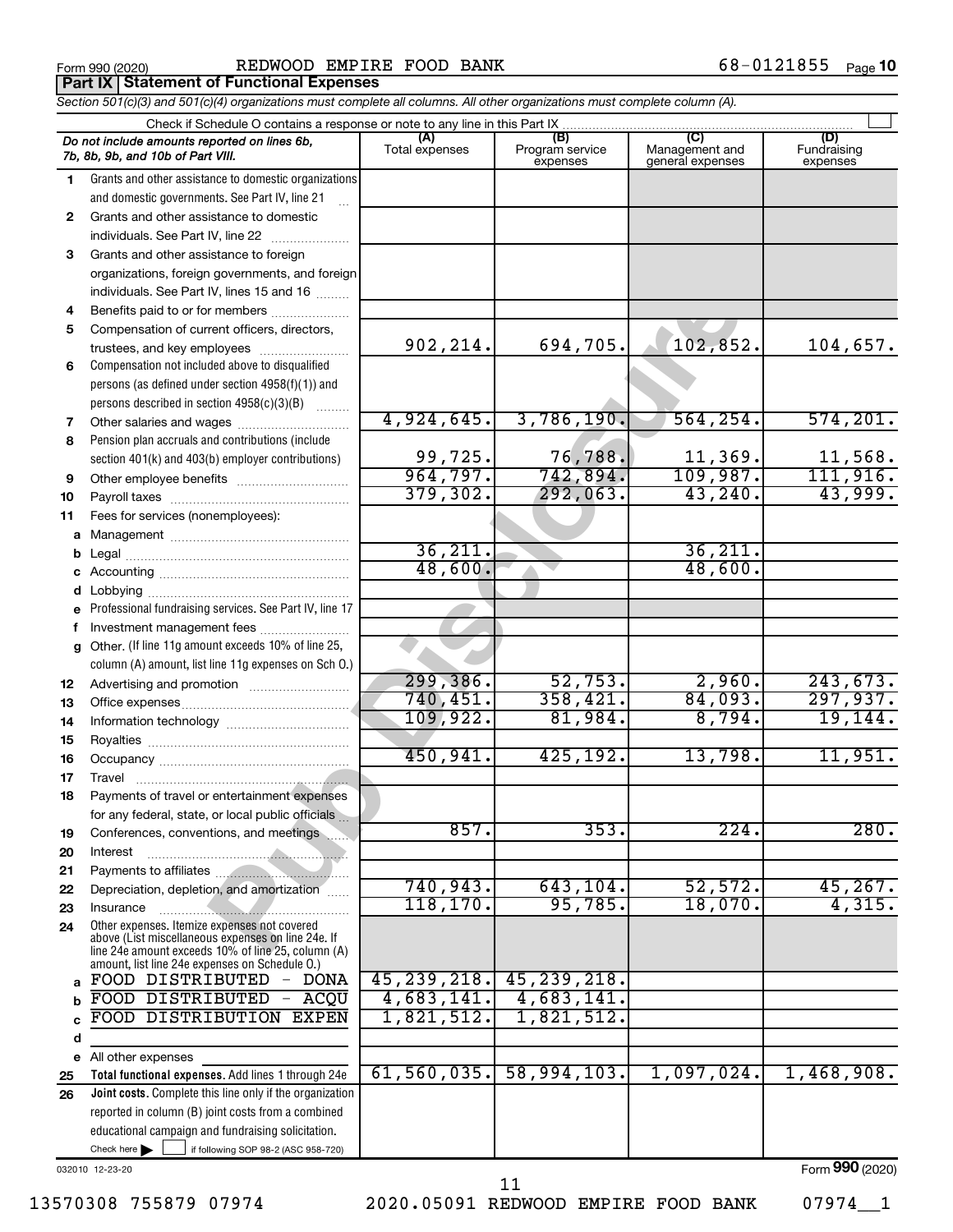**Part X Balance Sheet** 

|                             |    |                                                                                                                                          |                           | (A)                     |                         | (B)                     |
|-----------------------------|----|------------------------------------------------------------------------------------------------------------------------------------------|---------------------------|-------------------------|-------------------------|-------------------------|
|                             |    |                                                                                                                                          |                           | Beginning of year       |                         | End of year             |
|                             | 1  |                                                                                                                                          |                           | 2,844,755.              | $\mathbf{1}$            | 6,660,538.              |
|                             | 2  |                                                                                                                                          |                           | 10,612,030.             | $\mathbf{2}$            | 6,719,090.              |
|                             | 3  |                                                                                                                                          |                           | 350, 510.               | 3                       | 337,214.                |
|                             | 4  |                                                                                                                                          |                           | 67,229.                 | $\overline{\mathbf{4}}$ | 42,701.                 |
|                             | 5  | Loans and other receivables from any current or former officer, director,                                                                |                           |                         |                         |                         |
|                             |    |                                                                                                                                          |                           |                         |                         |                         |
|                             |    | trustee, key employee, creator or founder, substantial contributor, or 35%<br>controlled entity or family member of any of these persons |                           |                         |                         |                         |
|                             |    |                                                                                                                                          |                           |                         | 5                       |                         |
|                             | 6  | Loans and other receivables from other disqualified persons (as defined                                                                  |                           |                         |                         |                         |
|                             |    | under section $4958(f)(1)$ , and persons described in section $4958(c)(3)(B)$                                                            |                           |                         | 6<br>$\overline{7}$     |                         |
| Assets                      | 7  |                                                                                                                                          |                           | 5, 155, 152.            |                         | 4,389,191.              |
|                             | 8  |                                                                                                                                          |                           | 85,775.                 | 8                       | 56,814.                 |
|                             | 9  | Prepaid expenses and deferred charges                                                                                                    |                           |                         | $\boldsymbol{9}$        |                         |
|                             |    | 10a Land, buildings, and equipment: cost or other                                                                                        |                           |                         |                         |                         |
|                             |    | basis. Complete Part VI of Schedule D  10a                                                                                               | 17,291,479.<br>3,940,973. | 12,562,838.             |                         | 13,350,506.             |
|                             |    |                                                                                                                                          |                           |                         | 10 <sub>c</sub>         |                         |
|                             | 11 |                                                                                                                                          |                           | 9,001,099.              | 11                      | 17,670,772.             |
|                             | 12 |                                                                                                                                          |                           |                         | 12                      |                         |
|                             | 13 |                                                                                                                                          |                           |                         | 13                      |                         |
|                             | 14 |                                                                                                                                          |                           |                         | 14                      |                         |
|                             | 15 |                                                                                                                                          |                           | 40,679,388.             | 15                      |                         |
|                             | 16 |                                                                                                                                          |                           |                         | 16                      | 49,226,826.             |
|                             | 17 |                                                                                                                                          |                           | 1,080,749.              | 17                      | 1, 298, 065.            |
|                             | 18 |                                                                                                                                          |                           |                         | 18                      |                         |
|                             | 19 |                                                                                                                                          |                           |                         | 19                      |                         |
|                             | 20 |                                                                                                                                          |                           |                         | 20                      |                         |
|                             | 21 | Escrow or custodial account liability. Complete Part IV of Schedule D                                                                    |                           |                         | 21                      |                         |
|                             | 22 | Loans and other payables to any current or former officer, director,                                                                     |                           |                         |                         |                         |
| Liabilities                 |    | trustee, key employee, creator or founder, substantial contributor, or 35%                                                               |                           |                         |                         |                         |
|                             |    | controlled entity or family member of any of these persons members of the set of the controlled entity or family                         |                           |                         | 22                      |                         |
|                             | 23 | Secured mortgages and notes payable to unrelated third parties                                                                           |                           |                         | 23                      |                         |
|                             | 24 | Unsecured notes and loans payable to unrelated third parties                                                                             |                           |                         | 24                      |                         |
|                             | 25 | Other liabilities (including federal income tax, payables to related third                                                               |                           |                         |                         |                         |
|                             |    | parties, and other liabilities not included on lines 17-24). Complete Part X                                                             |                           |                         |                         | 0.                      |
|                             |    | of Schedule D                                                                                                                            |                           | 821,500.                | 25                      |                         |
|                             | 26 | Total liabilities. Add lines 17 through 25                                                                                               |                           | 1,902,249.              | 26                      | $1,298,065$ .           |
|                             |    | Organizations that follow FASB ASC 958, check here $\blacktriangleright \boxed{X}$                                                       |                           |                         |                         |                         |
|                             |    | and complete lines 27, 28, 32, and 33.                                                                                                   |                           |                         |                         |                         |
|                             | 27 | Net assets without donor restrictions                                                                                                    |                           | 37,946,137.<br>831,002. | 27                      | 47,705,947.<br>222,814. |
|                             | 28 |                                                                                                                                          |                           |                         | 28                      |                         |
|                             |    | Organizations that do not follow FASB ASC 958, check here $\blacktriangleright$                                                          |                           |                         |                         |                         |
|                             |    | and complete lines 29 through 33.                                                                                                        |                           |                         |                         |                         |
|                             | 29 |                                                                                                                                          |                           |                         | 29                      |                         |
|                             | 30 | Paid-in or capital surplus, or land, building, or equipment fund                                                                         |                           |                         | 30                      |                         |
| Net Assets or Fund Balances | 31 | Retained earnings, endowment, accumulated income, or other funds                                                                         |                           | 38,777,139.             | 31                      |                         |
|                             | 32 | Total net assets or fund balances                                                                                                        |                           |                         | 32                      | 47,928,761.             |
|                             | 33 |                                                                                                                                          |                           | 40,679,388.             | 33                      | 49,226,826.             |

Form (2020) **990**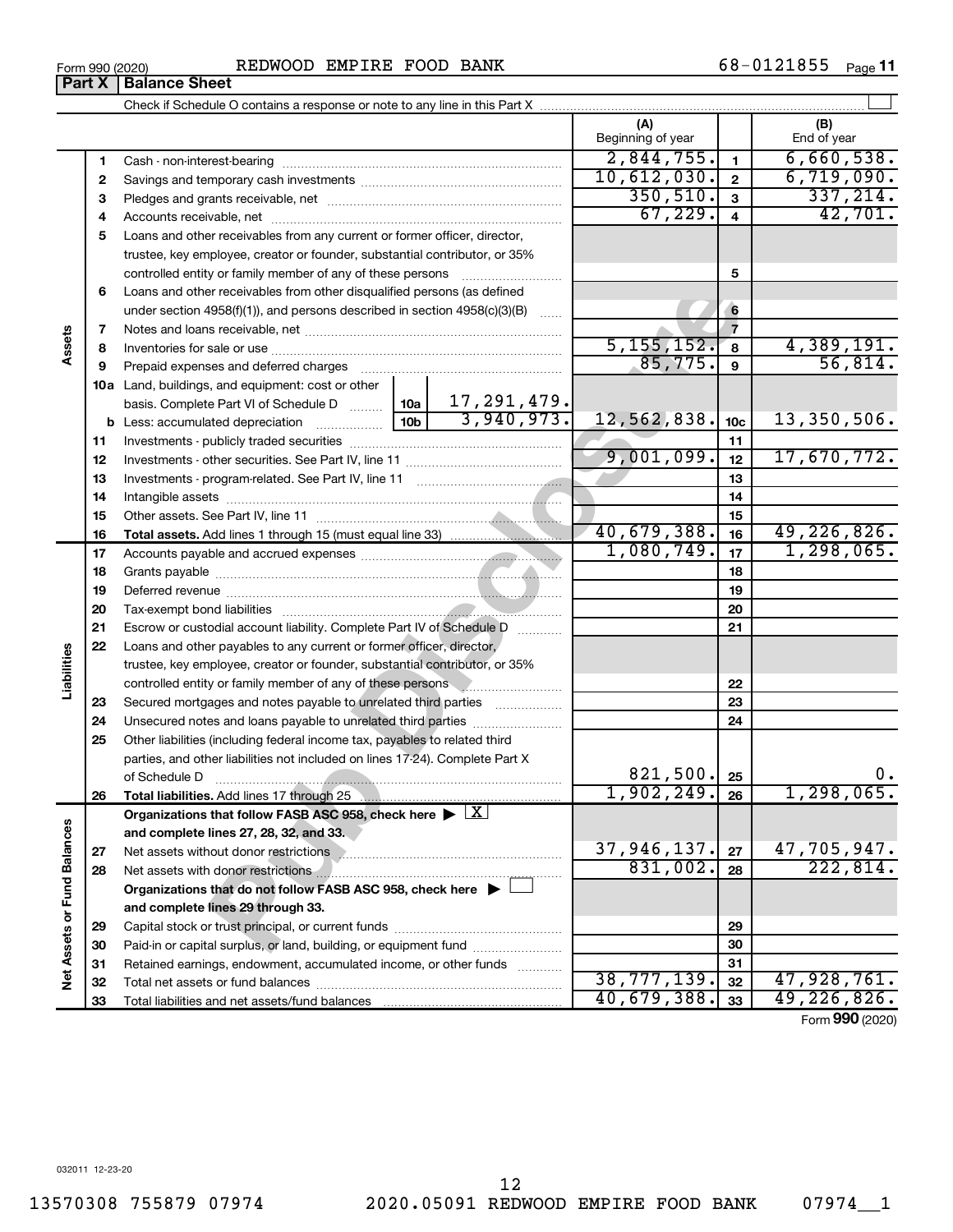|    | REDWOOD EMPIRE FOOD BANK<br>Form 990 (2020)                                                                                                                                                                                    |                         | 68-0121855 |                |     | Page 12                 |
|----|--------------------------------------------------------------------------------------------------------------------------------------------------------------------------------------------------------------------------------|-------------------------|------------|----------------|-----|-------------------------|
|    | Part XI<br><b>Reconciliation of Net Assets</b>                                                                                                                                                                                 |                         |            |                |     |                         |
|    |                                                                                                                                                                                                                                |                         |            |                |     |                         |
|    |                                                                                                                                                                                                                                |                         |            |                |     |                         |
| 1  |                                                                                                                                                                                                                                | 1                       |            | 70, 711, 657.  |     |                         |
| 2  |                                                                                                                                                                                                                                | $\overline{2}$          |            | 61, 560, 035.  |     |                         |
| 3  |                                                                                                                                                                                                                                | $\mathbf{3}$            |            |                |     | 9,151,622.              |
| 4  |                                                                                                                                                                                                                                | $\overline{\mathbf{4}}$ |            |                |     | 38,777,139.             |
| 5  | Net unrealized gains (losses) on investments [11] matter continuum matter is a set of the set of the set of the                                                                                                                | 5                       |            |                |     |                         |
| 6  | Donated services and use of facilities [[111][12] manufactures in the service of facilities [[11] manufactures in the service and use of facilities [[11] manufactures in the service of facilities [[11] manufactures in the  | 6                       |            |                |     |                         |
| 7  | Investment expenses <b>construction and construction of the construction of the construction of the construction</b>                                                                                                           | $\overline{7}$          |            |                |     |                         |
| 8  | Prior period adjustments [111] All and the contract of the contract of the contract of the contract of the contract of the contract of the contract of the contract of the contract of the contract of the contract of the con | 8                       |            |                |     |                         |
| 9  | Other changes in net assets or fund balances (explain on Schedule O)                                                                                                                                                           | $\overline{9}$          |            |                |     | $\overline{0}$ .        |
| 10 | Net assets or fund balances at end of year. Combine lines 3 through 9 (must equal Part X, line 32,                                                                                                                             |                         |            |                |     |                         |
|    |                                                                                                                                                                                                                                | 10 <sup>10</sup>        |            | 47,928,761.    |     |                         |
|    | <b>Part XII</b> Financial Statements and Reporting                                                                                                                                                                             |                         |            |                |     |                         |
|    |                                                                                                                                                                                                                                |                         |            |                |     | $\overline{\mathbf{x}}$ |
|    |                                                                                                                                                                                                                                |                         |            |                | Yes | No                      |
| 1. | $\lfloor x \rfloor$ Accrual<br>Accounting method used to prepare the Form 990: [130] Cash<br>Other                                                                                                                             |                         |            |                |     |                         |
|    | If the organization changed its method of accounting from a prior year or checked "Other," explain in Schedule O.                                                                                                              |                         |            |                |     |                         |
|    | 2a Were the organization's financial statements compiled or reviewed by an independent accountant?                                                                                                                             |                         |            | 2a             |     | x                       |
|    | If "Yes," check a box below to indicate whether the financial statements for the year were compiled or reviewed on a                                                                                                           |                         |            |                |     |                         |
|    | separate basis, consolidated basis, or both:                                                                                                                                                                                   |                         |            |                |     |                         |
|    | Separate basis<br>Consolidated basis<br>Both consolidated and separate basis                                                                                                                                                   |                         |            |                |     |                         |
| b  | Were the organization's financial statements audited by an independent accountant?                                                                                                                                             |                         |            | 2 <sub>b</sub> | х   |                         |
|    | If "Yes," check a box below to indicate whether the financial statements for the year were audited on a separate basis,                                                                                                        |                         |            |                |     |                         |
|    | consolidated basis, or both:                                                                                                                                                                                                   |                         |            |                |     |                         |
|    | $ \mathbf{X} $ Separate basis<br><b>Consolidated basis</b><br>Both consolidated and separate basis                                                                                                                             |                         |            |                |     |                         |
|    | c If "Yes" to line 2a or 2b, does the organization have a committee that assumes responsibility for oversight of the audit,                                                                                                    |                         |            |                |     |                         |
|    |                                                                                                                                                                                                                                |                         |            | 2c             | х   |                         |
|    | If the organization changed either its oversight process or selection process during the tax year, explain on Schedule O.                                                                                                      |                         |            |                |     |                         |
|    | 3a As a result of a federal award, was the organization required to undergo an audit or audits as set forth in the Single Audit                                                                                                |                         |            |                |     |                         |
|    |                                                                                                                                                                                                                                |                         |            | 3a             | х   |                         |
|    | <b>b</b> If "Yes," did the organization undergo the required audit or audits? If the organization did not undergo the required audit                                                                                           |                         |            |                |     |                         |
|    |                                                                                                                                                                                                                                |                         |            | 3 <sub>b</sub> | х   |                         |
|    |                                                                                                                                                                                                                                |                         |            |                |     | Form 990 (2020)         |
|    |                                                                                                                                                                                                                                |                         |            |                |     |                         |
|    |                                                                                                                                                                                                                                |                         |            |                |     |                         |
|    |                                                                                                                                                                                                                                |                         |            |                |     |                         |
|    |                                                                                                                                                                                                                                |                         |            |                |     |                         |
|    |                                                                                                                                                                                                                                |                         |            |                |     |                         |
|    | X                                                                                                                                                                                                                              |                         |            |                |     |                         |
|    |                                                                                                                                                                                                                                |                         |            |                |     |                         |
|    |                                                                                                                                                                                                                                |                         |            |                |     |                         |
|    |                                                                                                                                                                                                                                |                         |            |                |     |                         |
|    |                                                                                                                                                                                                                                |                         |            |                |     |                         |
|    |                                                                                                                                                                                                                                |                         |            |                |     |                         |
|    |                                                                                                                                                                                                                                |                         |            |                |     |                         |

032012 12-23-20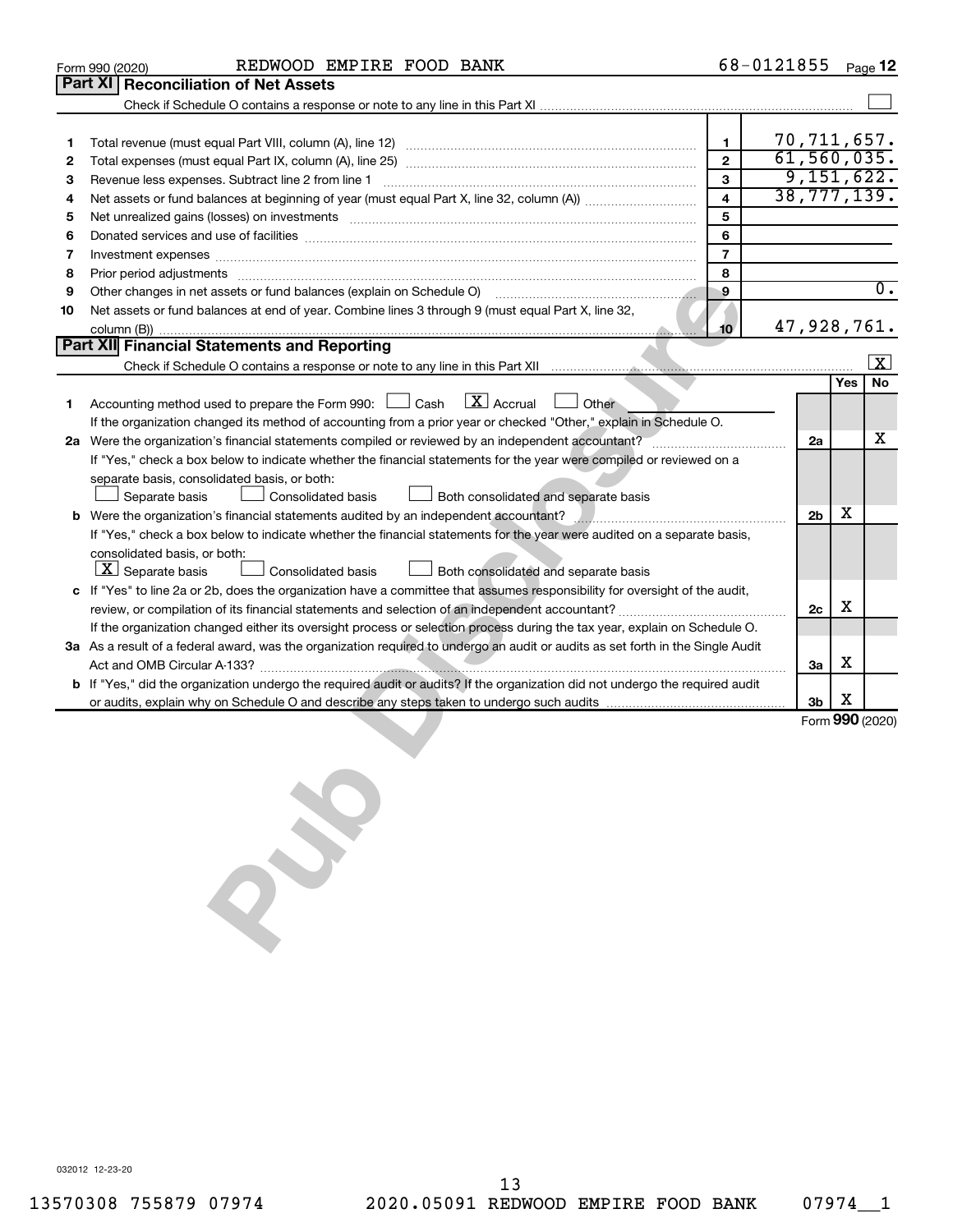| <b>SCHEDULE D</b> |  |
|-------------------|--|
|-------------------|--|

# **SCHEDULE D Supplemental Financial Statements**<br> **Form 990 2020**<br> **Part IV** line 6.7.8.9.10, 11a, 11b, 11d, 11d, 11d, 11d, 11d, 12a, 0r, 12b

**(Form 990) | Complete if the organization answered "Yes" on Form 990, Part IV, line 6, 7, 8, 9, 10, 11a, 11b, 11c, 11d, 11e, 11f, 12a, or 12b.**

**| Attach to Form 990. |Go to www.irs.gov/Form990 for instructions and the latest information.**



Department of the Treasury Internal Revenue Service **Name of the organization Employer identification number**

### **Part I** | Organizations Maintaining Donor Advised Funds or Other Similar Funds or Accounts. Complete if the REDWOOD EMPIRE FOOD BANK 68-0121855

|              | organization answered "Yes" on Form 990, Part IV, line 6.                                                                                      |                         |                                                    |
|--------------|------------------------------------------------------------------------------------------------------------------------------------------------|-------------------------|----------------------------------------------------|
|              |                                                                                                                                                | (a) Donor advised funds | (b) Funds and other accounts                       |
| 1.           |                                                                                                                                                |                         |                                                    |
| 2            | Aggregate value of contributions to (during year)                                                                                              |                         |                                                    |
| З            | Aggregate value of grants from (during year)                                                                                                   |                         |                                                    |
| 4            |                                                                                                                                                |                         |                                                    |
| 5            | Did the organization inform all donors and donor advisors in writing that the assets held in donor advised funds                               |                         |                                                    |
|              |                                                                                                                                                |                         | Yes<br>No                                          |
| 6            | Did the organization inform all grantees, donors, and donor advisors in writing that grant funds can be used only                              |                         |                                                    |
|              | for charitable purposes and not for the benefit of the donor or donor advisor, or for any other purpose conferring                             |                         |                                                    |
|              | impermissible private benefit?                                                                                                                 |                         | Yes<br>No                                          |
| Part II      | Conservation Easements. Complete if the organization answered "Yes" on Form 990, Part IV, line 7.                                              |                         |                                                    |
| 1            | Purpose(s) of conservation easements held by the organization (check all that apply).                                                          |                         |                                                    |
|              | Preservation of land for public use (for example, recreation or education)                                                                     |                         | Preservation of a historically important land area |
|              | Protection of natural habitat                                                                                                                  |                         | Preservation of a certified historic structure     |
|              | Preservation of open space                                                                                                                     |                         |                                                    |
| 2            | Complete lines 2a through 2d if the organization held a qualified conservation contribution in the form of a conservation easement on the last |                         |                                                    |
|              | day of the tax year.                                                                                                                           |                         | Held at the End of the Tax Year                    |
|              |                                                                                                                                                |                         | 2a                                                 |
|              | Total acreage restricted by conservation easements                                                                                             |                         | 2b                                                 |
|              | Number of conservation easements on a certified historic structure included in (a) mummumumum                                                  |                         | 2c                                                 |
|              | Number of conservation easements included in (c) acquired after 7/25/06, and not on a historic structure                                       |                         |                                                    |
| 3            | Number of conservation easements modified, transferred, released, extinguished, or terminated by the organization during the tax               |                         | 2d                                                 |
|              | year                                                                                                                                           |                         |                                                    |
| 4            | Number of states where property subject to conservation easement is located >                                                                  |                         |                                                    |
| 5            | Does the organization have a written policy regarding the periodic monitoring, inspection, handling of                                         |                         |                                                    |
|              | violations, and enforcement of the conservation easements it holds?                                                                            |                         | Yes<br>No                                          |
| 6            | Staff and volunteer hours devoted to monitoring, inspecting, handling of violations, and enforcing conservation easements during the year      |                         |                                                    |
|              |                                                                                                                                                |                         |                                                    |
| 7            | Amount of expenses incurred in monitoring, inspecting, handling of violations, and enforcing conservation easements during the year            |                         |                                                    |
|              | ▶ \$                                                                                                                                           |                         |                                                    |
| 8            | Does each conservation easement reported on line 2(d) above satisfy the requirements of section 170(h)(4)(B)(i)                                |                         |                                                    |
|              |                                                                                                                                                |                         | Yes<br>No                                          |
| 9            | In Part XIII, describe how the organization reports conservation easements in its revenue and expense statement and                            |                         |                                                    |
|              | balance sheet, and include, if applicable, the text of the footnote to the organization's financial statements that describes the              |                         |                                                    |
|              | organization's accounting for conservation easements.                                                                                          |                         |                                                    |
|              | Part III   Organizations Maintaining Collections of Art, Historical Treasures, or Other Similar Assets.                                        |                         |                                                    |
|              | Complete if the organization answered "Yes" on Form 990, Part IV, line 8.                                                                      |                         |                                                    |
|              | 1a If the organization elected, as permitted under FASB ASC 958, not to report in its revenue statement and balance sheet works                |                         |                                                    |
|              | of art, historical treasures, or other similar assets held for public exhibition, education, or research in furtherance of public              |                         |                                                    |
|              | service, provide in Part XIII the text of the footnote to its financial statements that describes these items.                                 |                         |                                                    |
|              | <b>b</b> If the organization elected, as permitted under FASB ASC 958, to report in its revenue statement and balance sheet works of           |                         |                                                    |
|              | art, historical treasures, or other similar assets held for public exhibition, education, or research in furtherance of public service,        |                         |                                                    |
|              | provide the following amounts relating to these items:                                                                                         |                         |                                                    |
|              |                                                                                                                                                |                         |                                                    |
|              | (ii) Assets included in Form 990, Part X                                                                                                       |                         | $\blacktriangleright$ s                            |
| $\mathbf{2}$ | If the organization received or held works of art, historical treasures, or other similar assets for financial gain, provide                   |                         |                                                    |
|              | the following amounts required to be reported under FASB ASC 958 relating to these items:                                                      |                         |                                                    |
|              |                                                                                                                                                |                         | S                                                  |
|              |                                                                                                                                                |                         | -\$                                                |
|              | LHA For Paperwork Reduction Act Notice, see the Instructions for Form 990.                                                                     |                         | Schedule D (Form 990) 2020                         |
|              | 032051 12-01-20                                                                                                                                | 14                      |                                                    |
|              |                                                                                                                                                |                         |                                                    |

13570308 755879 07974 2020.05091 REDWOOD EMPIRE FOOD BANK 07974\_\_1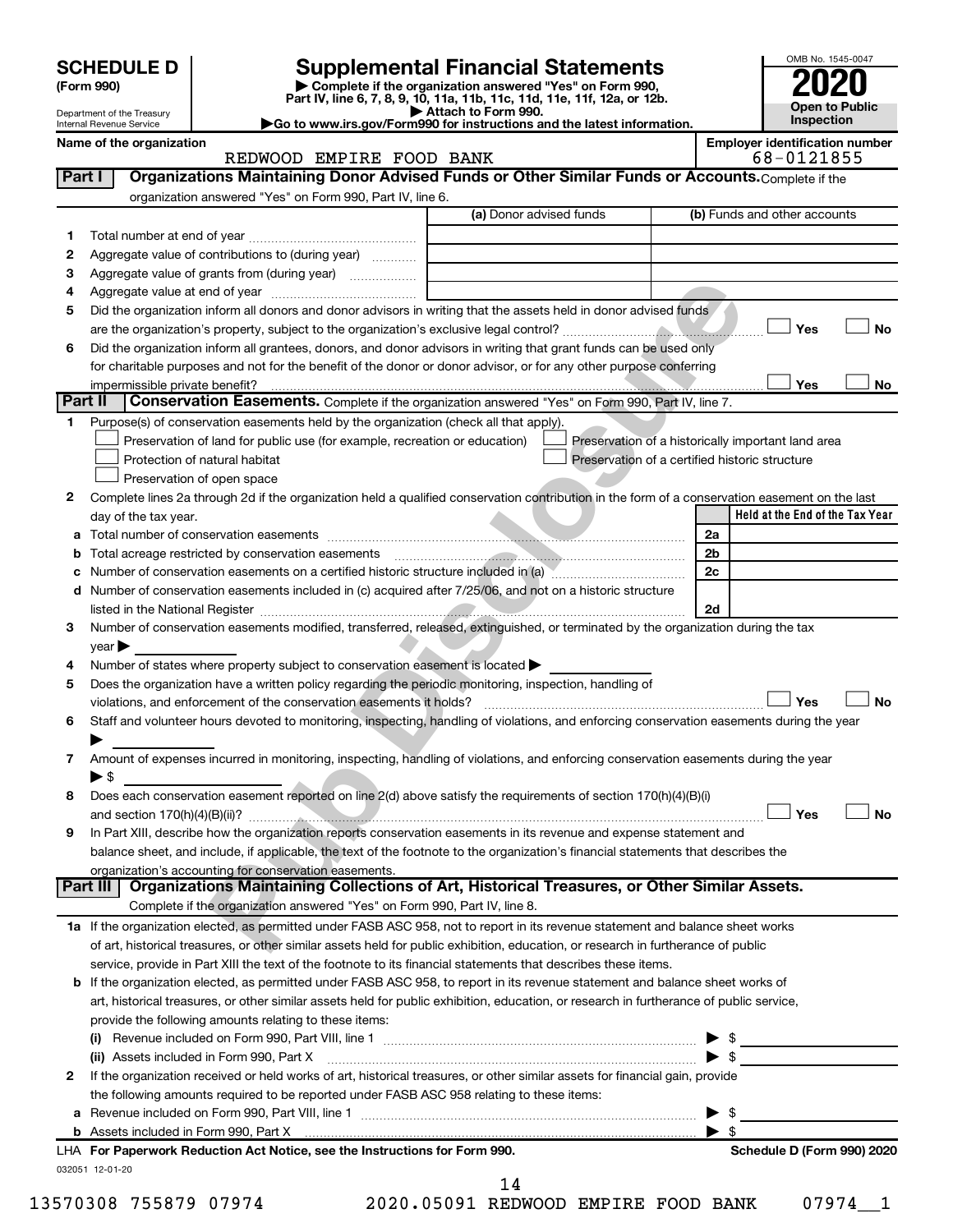|               | Schedule D (Form 990) 2020                                                                                                                                                                                                                                                                                                                          | REDWOOD EMPIRE FOOD BANK  |                |                                                                                                                                                                                                                                |         |                                                         | 68-0121855 Page 2          |                            |
|---------------|-----------------------------------------------------------------------------------------------------------------------------------------------------------------------------------------------------------------------------------------------------------------------------------------------------------------------------------------------------|---------------------------|----------------|--------------------------------------------------------------------------------------------------------------------------------------------------------------------------------------------------------------------------------|---------|---------------------------------------------------------|----------------------------|----------------------------|
|               | Part III<br>Organizations Maintaining Collections of Art, Historical Treasures, or Other Similar Assets (continued)                                                                                                                                                                                                                                 |                           |                |                                                                                                                                                                                                                                |         |                                                         |                            |                            |
| З             | Using the organization's acquisition, accession, and other records, check any of the following that make significant use of its                                                                                                                                                                                                                     |                           |                |                                                                                                                                                                                                                                |         |                                                         |                            |                            |
|               | collection items (check all that apply):                                                                                                                                                                                                                                                                                                            |                           |                |                                                                                                                                                                                                                                |         |                                                         |                            |                            |
| a             | Public exhibition                                                                                                                                                                                                                                                                                                                                   | d                         |                | Loan or exchange program                                                                                                                                                                                                       |         |                                                         |                            |                            |
| b             | Scholarly research                                                                                                                                                                                                                                                                                                                                  | e                         |                | Other and the control of the control of the control of the control of the control of the control of the control of the control of the control of the control of the control of the control of the control of the control of th |         |                                                         |                            |                            |
| с             | Preservation for future generations                                                                                                                                                                                                                                                                                                                 |                           |                |                                                                                                                                                                                                                                |         |                                                         |                            |                            |
| 4             | Provide a description of the organization's collections and explain how they further the organization's exempt purpose in Part XIII.                                                                                                                                                                                                                |                           |                |                                                                                                                                                                                                                                |         |                                                         |                            |                            |
| 5             | During the year, did the organization solicit or receive donations of art, historical treasures, or other similar assets                                                                                                                                                                                                                            |                           |                |                                                                                                                                                                                                                                |         |                                                         |                            |                            |
|               |                                                                                                                                                                                                                                                                                                                                                     |                           |                |                                                                                                                                                                                                                                |         |                                                         | Yes                        | No                         |
|               | <b>Part IV</b><br><b>Escrow and Custodial Arrangements.</b> Complete if the organization answered "Yes" on Form 990, Part IV, line 9, or                                                                                                                                                                                                            |                           |                |                                                                                                                                                                                                                                |         |                                                         |                            |                            |
|               | reported an amount on Form 990, Part X, line 21.                                                                                                                                                                                                                                                                                                    |                           |                |                                                                                                                                                                                                                                |         |                                                         |                            |                            |
|               | 1a Is the organization an agent, trustee, custodian or other intermediary for contributions or other assets not included                                                                                                                                                                                                                            |                           |                |                                                                                                                                                                                                                                |         |                                                         |                            |                            |
|               |                                                                                                                                                                                                                                                                                                                                                     |                           |                |                                                                                                                                                                                                                                |         |                                                         | Yes                        | <b>No</b>                  |
|               | b If "Yes," explain the arrangement in Part XIII and complete the following table:                                                                                                                                                                                                                                                                  |                           |                |                                                                                                                                                                                                                                |         |                                                         |                            |                            |
|               |                                                                                                                                                                                                                                                                                                                                                     |                           |                |                                                                                                                                                                                                                                |         |                                                         | Amount                     |                            |
|               | c Beginning balance (1000) (1000) (2000) (2000) (2000) (2000) (2000) (2000) (2000) (2000) (2000) (2000) (2000) (2000) (2000) (2000) (2000) (2000) (2000) (2000) (2000) (2000) (2000) (2000) (2000) (2000) (2000) (2000) (2000)                                                                                                                      |                           |                |                                                                                                                                                                                                                                |         | 1c                                                      |                            |                            |
|               |                                                                                                                                                                                                                                                                                                                                                     |                           |                |                                                                                                                                                                                                                                |         | 1d<br>1e                                                |                            |                            |
|               | e Distributions during the year manufactured and continuum and contact the control of the control of the control of the control of the control of the control of the control of the control of the control of the control of t                                                                                                                      |                           |                |                                                                                                                                                                                                                                |         | 1f                                                      |                            |                            |
|               | f Ending balance manufactured and contact the contract of the contract of the contract of the contract of the contract of the contract of the contract of the contract of the contract of the contract of the contract of the<br>2a Did the organization include an amount on Form 990, Part X, line 21, for escrow or custodial account liability? |                           |                |                                                                                                                                                                                                                                |         |                                                         | Yes                        | No                         |
|               | <b>b</b> If "Yes," explain the arrangement in Part XIII. Check here if the explanation has been provided on Part XIII                                                                                                                                                                                                                               |                           |                |                                                                                                                                                                                                                                |         |                                                         |                            |                            |
| <b>Part V</b> | <b>Endowment Funds.</b> Complete if the organization answered "Yes" on Form 990, Part IV, line 10.                                                                                                                                                                                                                                                  |                           |                |                                                                                                                                                                                                                                |         |                                                         |                            |                            |
|               |                                                                                                                                                                                                                                                                                                                                                     | (a) Current year          | (b) Prior year |                                                                                                                                                                                                                                |         | (c) Two years back $\vert$ (d) Three years back $\vert$ |                            | (e) Four years back        |
|               | <b>1a</b> Beginning of year balance <i>manumumum</i>                                                                                                                                                                                                                                                                                                | 32,203.                   | 31,500.        |                                                                                                                                                                                                                                | 31,500. | 31,500.                                                 |                            | 30,500.                    |
| b             |                                                                                                                                                                                                                                                                                                                                                     |                           |                |                                                                                                                                                                                                                                |         |                                                         |                            | 1,000.                     |
|               | Net investment earnings, gains, and losses                                                                                                                                                                                                                                                                                                          |                           |                |                                                                                                                                                                                                                                |         |                                                         |                            |                            |
|               |                                                                                                                                                                                                                                                                                                                                                     |                           |                |                                                                                                                                                                                                                                |         |                                                         |                            |                            |
|               | e Other expenditures for facilities                                                                                                                                                                                                                                                                                                                 |                           |                |                                                                                                                                                                                                                                |         |                                                         |                            |                            |
|               | and programs                                                                                                                                                                                                                                                                                                                                        |                           |                |                                                                                                                                                                                                                                |         |                                                         |                            |                            |
|               | f Administrative expenses                                                                                                                                                                                                                                                                                                                           |                           |                |                                                                                                                                                                                                                                |         |                                                         |                            |                            |
| g             |                                                                                                                                                                                                                                                                                                                                                     | 4,967,500.                | 32,203.        |                                                                                                                                                                                                                                | 31,500. | 31,500.                                                 |                            | 31,500.                    |
| 2             | Provide the estimated percentage of the current year end balance (line 1g, column (a)) held as:                                                                                                                                                                                                                                                     |                           |                |                                                                                                                                                                                                                                |         |                                                         |                            |                            |
| а             | Board designated or quasi-endowment                                                                                                                                                                                                                                                                                                                 | 100,0000<br>%             |                |                                                                                                                                                                                                                                |         |                                                         |                            |                            |
|               | Permanent endowment                                                                                                                                                                                                                                                                                                                                 | %                         |                |                                                                                                                                                                                                                                |         |                                                         |                            |                            |
|               | $\mathbf c$ Term endowment $\blacktriangleright$                                                                                                                                                                                                                                                                                                    | %                         |                |                                                                                                                                                                                                                                |         |                                                         |                            |                            |
|               | The percentages on lines 2a, 2b, and 2c should equal 100%.                                                                                                                                                                                                                                                                                          |                           |                |                                                                                                                                                                                                                                |         |                                                         |                            |                            |
|               | 3a Are there endowment funds not in the possession of the organization that are held and administered for the organization                                                                                                                                                                                                                          |                           |                |                                                                                                                                                                                                                                |         |                                                         |                            |                            |
|               | by:                                                                                                                                                                                                                                                                                                                                                 |                           |                |                                                                                                                                                                                                                                |         |                                                         |                            | Yes<br>No                  |
|               | (i)                                                                                                                                                                                                                                                                                                                                                 |                           |                |                                                                                                                                                                                                                                |         |                                                         | 3a(i)                      | х                          |
|               |                                                                                                                                                                                                                                                                                                                                                     |                           |                |                                                                                                                                                                                                                                |         |                                                         | 3a(ii)                     | $\overline{\texttt{x}}$    |
|               |                                                                                                                                                                                                                                                                                                                                                     |                           |                |                                                                                                                                                                                                                                |         |                                                         | 3b                         |                            |
| 4             | Describe in Part XIII the intended uses of the organization's endowment funds.                                                                                                                                                                                                                                                                      |                           |                |                                                                                                                                                                                                                                |         |                                                         |                            |                            |
|               | <b>Land, Buildings, and Equipment.</b><br><b>Part VI</b>                                                                                                                                                                                                                                                                                            |                           |                |                                                                                                                                                                                                                                |         |                                                         |                            |                            |
|               | Complete if the organization answered "Yes" on Form 990, Part IV, line 11a. See Form 990, Part X, line 10.                                                                                                                                                                                                                                          |                           |                |                                                                                                                                                                                                                                |         |                                                         |                            |                            |
|               | Description of property                                                                                                                                                                                                                                                                                                                             | (a) Cost or other         |                | (b) Cost or other                                                                                                                                                                                                              |         | (c) Accumulated                                         | (d) Book value             |                            |
|               |                                                                                                                                                                                                                                                                                                                                                     | basis (investment)        |                | basis (other)                                                                                                                                                                                                                  |         | depreciation                                            |                            |                            |
|               |                                                                                                                                                                                                                                                                                                                                                     | 1,670,000.<br>10,474,352. |                |                                                                                                                                                                                                                                |         | 2,108,973.                                              |                            | 1,670,000.<br>8, 365, 379. |
| b             |                                                                                                                                                                                                                                                                                                                                                     |                           |                |                                                                                                                                                                                                                                |         |                                                         |                            |                            |
|               | c Leasehold improvements                                                                                                                                                                                                                                                                                                                            | 5, 147, 127.              |                |                                                                                                                                                                                                                                |         | 1,832,000.                                              |                            | 3,315,127.                 |
|               |                                                                                                                                                                                                                                                                                                                                                     |                           |                |                                                                                                                                                                                                                                |         |                                                         |                            |                            |
|               | Total. Add lines 1a through 1e. (Column (d) must equal Form 990, Part X, column (B), line 10c.)                                                                                                                                                                                                                                                     |                           |                |                                                                                                                                                                                                                                |         |                                                         | 13,350,506.                |                            |
|               |                                                                                                                                                                                                                                                                                                                                                     |                           |                |                                                                                                                                                                                                                                |         |                                                         | Schedule D (Form 990) 2020 |                            |
|               |                                                                                                                                                                                                                                                                                                                                                     |                           |                |                                                                                                                                                                                                                                |         |                                                         |                            |                            |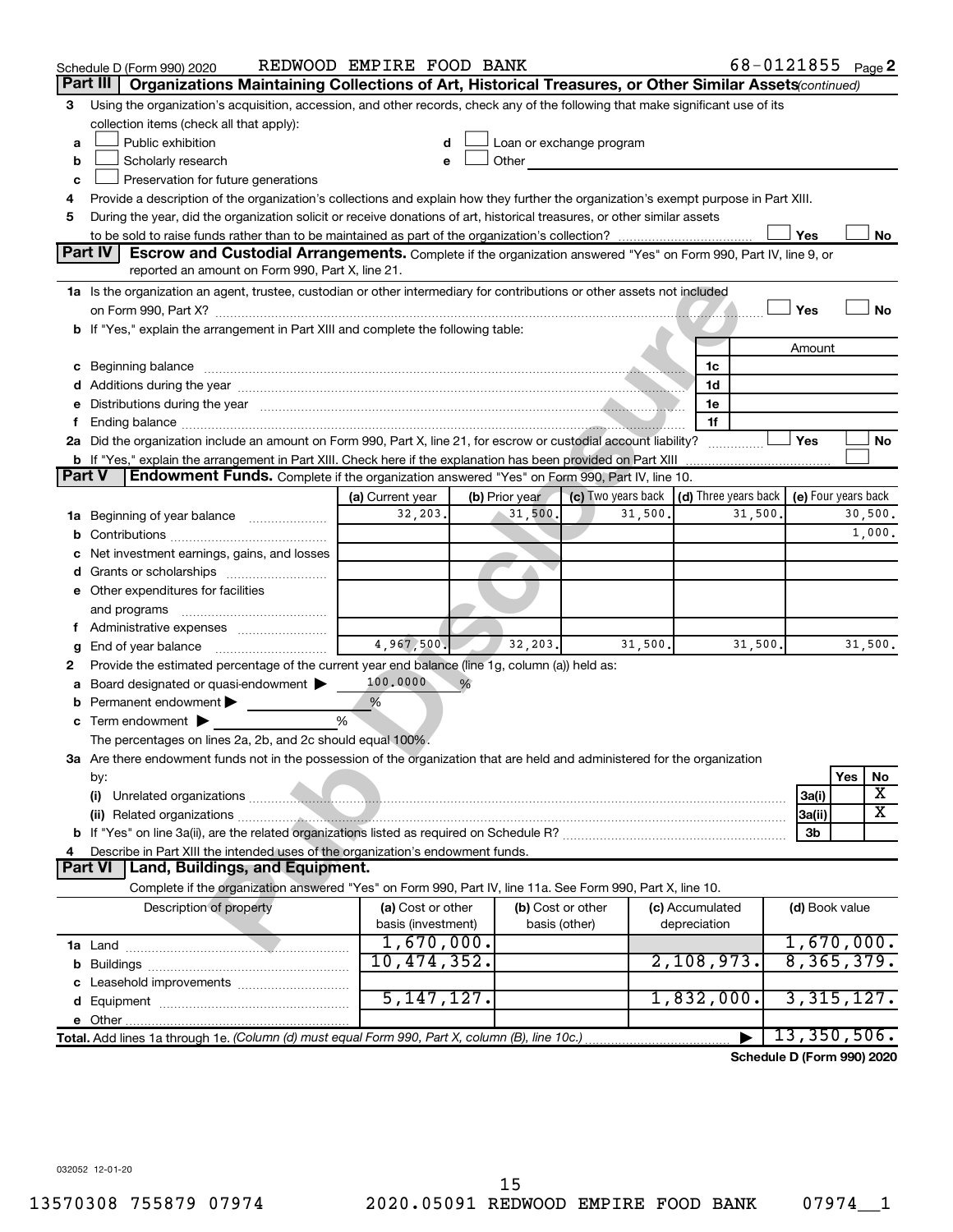| Complete if the organization answered "Yes" on Form 990, Part IV, line 11b. See Form 990, Part X, line 12.                              |                 |                                                           |
|-----------------------------------------------------------------------------------------------------------------------------------------|-----------------|-----------------------------------------------------------|
| (a) Description of security or category (including name of security)                                                                    | (b) Book value  | (c) Method of valuation: Cost or end-of-year market value |
| (1) Financial derivatives                                                                                                               |                 |                                                           |
| (2) Closely held equity interests                                                                                                       |                 |                                                           |
| (3) Other                                                                                                                               |                 |                                                           |
| MORGAN STANLEY<br>(A)                                                                                                                   | 17,670,772.     | END-OF-YEAR MARKET VALUE                                  |
| (B)                                                                                                                                     |                 |                                                           |
| (C)                                                                                                                                     |                 |                                                           |
| (D)                                                                                                                                     |                 |                                                           |
| (E)                                                                                                                                     |                 |                                                           |
| (F)                                                                                                                                     |                 |                                                           |
| (G)                                                                                                                                     |                 |                                                           |
| (H)                                                                                                                                     |                 |                                                           |
| Total. (Col. (b) must equal Form 990, Part X, col. (B) line 12.) $\blacktriangleright$                                                  | 17,670,772.     |                                                           |
| Part VIII Investments - Program Related.                                                                                                |                 |                                                           |
| Complete if the organization answered "Yes" on Form 990, Part IV, line 11c. See Form 990, Part X, line 13.                              |                 |                                                           |
| (a) Description of investment                                                                                                           | (b) Book value  | (c) Method of valuation: Cost or end-of-year market value |
| (1)                                                                                                                                     |                 |                                                           |
| (2)                                                                                                                                     |                 |                                                           |
| (3)                                                                                                                                     |                 |                                                           |
| (4)                                                                                                                                     |                 |                                                           |
| (5)                                                                                                                                     |                 |                                                           |
| (6)                                                                                                                                     |                 |                                                           |
| (7)                                                                                                                                     |                 |                                                           |
| (8)                                                                                                                                     |                 |                                                           |
|                                                                                                                                         |                 |                                                           |
|                                                                                                                                         |                 |                                                           |
| (9)<br>Total. (Col. (b) must equal Form 990, Part X, col. (B) line 13.) $\blacktriangleright$<br><b>Part IX</b><br><b>Other Assets.</b> |                 |                                                           |
| Complete if the organization answered "Yes" on Form 990, Part IV, line 11d. See Form 990, Part X, line 15.                              | (a) Description | (b) Book value                                            |
| (1)                                                                                                                                     |                 |                                                           |
|                                                                                                                                         |                 |                                                           |
|                                                                                                                                         |                 |                                                           |
|                                                                                                                                         |                 |                                                           |
|                                                                                                                                         |                 |                                                           |
|                                                                                                                                         |                 |                                                           |
|                                                                                                                                         |                 |                                                           |
| (2)<br>(3)<br>(4)<br>(5)<br>(6)<br>(7)<br>(8)                                                                                           |                 |                                                           |
| (9)                                                                                                                                     |                 |                                                           |
| Total. (Column (b) must equal Form 990, Part X, col. (B) line 15.)<br><b>Other Liabilities.</b><br><b>Part X</b>                        |                 |                                                           |
| Complete if the organization answered "Yes" on Form 990, Part IV, line 11e or 11f. See Form 990, Part X, line 25.                       |                 |                                                           |
| (a) Description of liability                                                                                                            |                 | (b) Book value                                            |
| Federal income taxes                                                                                                                    |                 |                                                           |
|                                                                                                                                         |                 |                                                           |
|                                                                                                                                         |                 |                                                           |
| (1)<br>(2)<br>(3)<br>(4)                                                                                                                |                 |                                                           |
|                                                                                                                                         |                 |                                                           |
|                                                                                                                                         |                 |                                                           |
|                                                                                                                                         |                 |                                                           |
|                                                                                                                                         |                 |                                                           |
| (5)<br>(6)<br>(7)<br>(8)<br>(9)                                                                                                         |                 |                                                           |

032053 12-01-20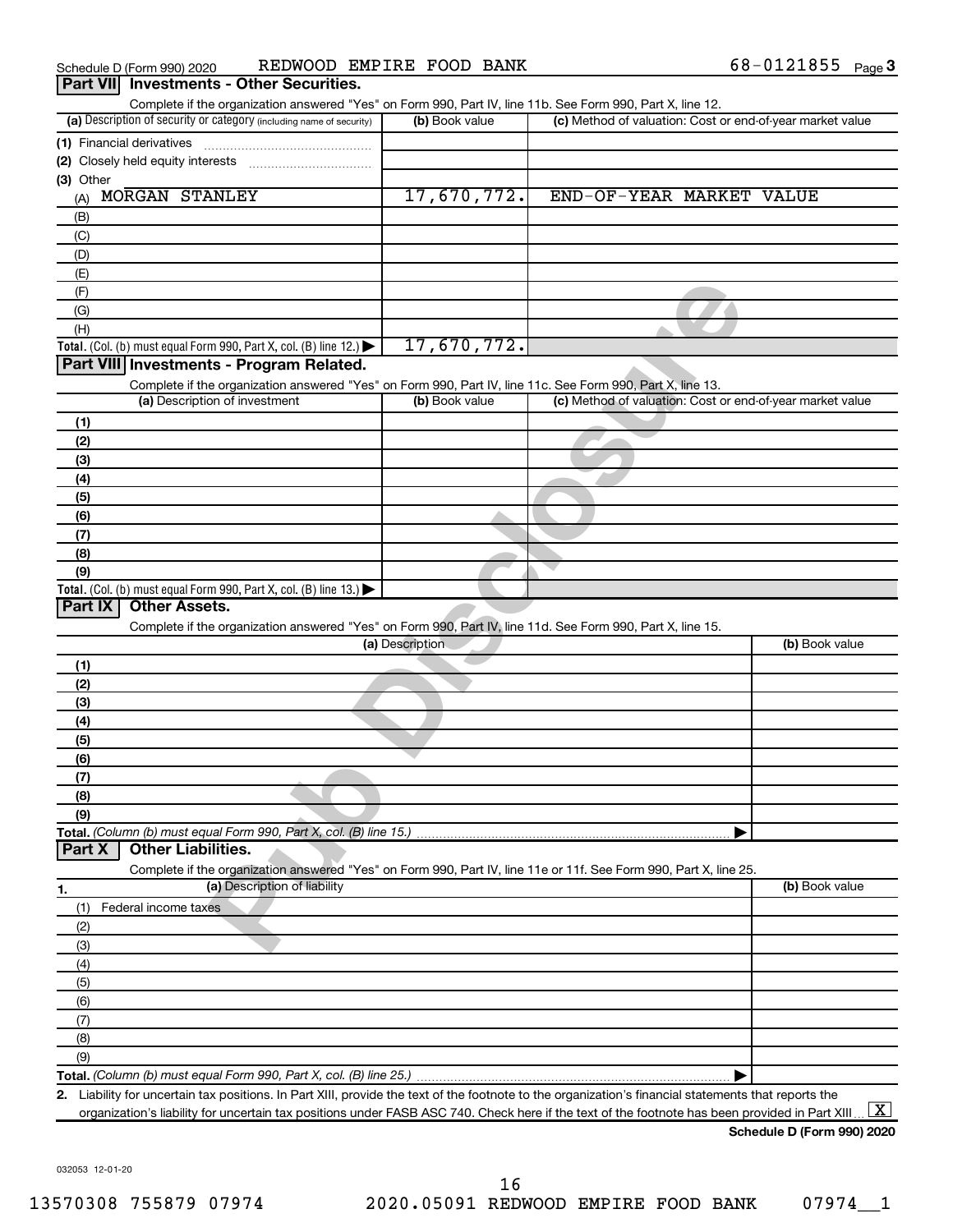|                | REDWOOD EMPIRE FOOD BANK<br>Schedule D (Form 990) 2020                                                                                                                                                                               |                | $68 - 0121855$ Page 4 |
|----------------|--------------------------------------------------------------------------------------------------------------------------------------------------------------------------------------------------------------------------------------|----------------|-----------------------|
| <b>Part XI</b> | Reconciliation of Revenue per Audited Financial Statements With Revenue per Return.                                                                                                                                                  |                |                       |
|                | Complete if the organization answered "Yes" on Form 990, Part IV, line 12a.                                                                                                                                                          |                |                       |
| 1              | Total revenue, gains, and other support per audited financial statements [11] [11] Total revenue, [21] Total revenue of the support per audited financial statements                                                                 | $\blacksquare$ | 70, 711, 657.         |
| 2              | Amounts included on line 1 but not on Form 990, Part VIII, line 12:                                                                                                                                                                  |                |                       |
| а              | 2a                                                                                                                                                                                                                                   |                |                       |
| b              | 2 <sub>b</sub>                                                                                                                                                                                                                       |                |                       |
| с              | 2 <sub>c</sub>                                                                                                                                                                                                                       |                |                       |
| d              | 2d                                                                                                                                                                                                                                   |                |                       |
| е              | Add lines 2a through 2d                                                                                                                                                                                                              | 2e             | υ.                    |
| з              |                                                                                                                                                                                                                                      | $\mathbf{3}$   | 70, 711, 657.         |
| 4              | Amounts included on Form 990. Part VIII. line 12, but not on line 1:                                                                                                                                                                 |                |                       |
|                | 4a                                                                                                                                                                                                                                   |                |                       |
| b              | 4 <sub>h</sub>                                                                                                                                                                                                                       |                |                       |
|                | Add lines 4a and 4b                                                                                                                                                                                                                  |                | υ.                    |
|                |                                                                                                                                                                                                                                      | 4с             | 70, 711, 657.         |
| 5              | Part XII Reconciliation of Expenses per Audited Financial Statements With Expenses per Return.                                                                                                                                       |                |                       |
|                |                                                                                                                                                                                                                                      |                |                       |
|                | Complete if the organization answered "Yes" on Form 990, Part IV, line 12a.<br><b>Contract Contract</b>                                                                                                                              |                | 61, 560, 035.         |
| 1              |                                                                                                                                                                                                                                      | $\blacksquare$ |                       |
| 2              | Amounts included on line 1 but not on Form 990, Part IX, line 25:                                                                                                                                                                    |                |                       |
| а              | 2a                                                                                                                                                                                                                                   |                |                       |
| b              | 2 <sub>b</sub><br>Prior year adjustments [111] Prior year adjustments [11] Masseum Masseum Masseum Masseum Masseum Masseum Mass                                                                                                      |                |                       |
|                | 2 <sub>c</sub>                                                                                                                                                                                                                       |                |                       |
| d              |                                                                                                                                                                                                                                      |                |                       |
| е              | Add lines 2a through 2d <b>contained a contained a contained a contained a contained a contained a contained a contained a contact a contact a contact a contact a contact a contact a contact a contact a contact a contact a c</b> | 2e             |                       |
| з              |                                                                                                                                                                                                                                      | $\mathbf{3}$   | 61, 560, 035.         |
| 4              | Amounts included on Form 990, Part IX, line 25, but not on line 1:                                                                                                                                                                   |                |                       |
| a              | 4a                                                                                                                                                                                                                                   |                |                       |
| b              | 4h<br>Other (Describe in Part XIII.) [11] [2000] [2010] [2010] [2010] [2010] [2010] [2010] [2010] [2010] [2010] [20                                                                                                                  |                |                       |
|                | c Add lines 4a and 4b                                                                                                                                                                                                                | 4с             | υ.                    |
| 5              |                                                                                                                                                                                                                                      | 5              | 61,560,035.           |
|                | Part XIII Supplemental Information.                                                                                                                                                                                                  |                |                       |
|                | Provide the descriptions required for Part II, lines 3, 5, and 9; Part III, lines 1a and 4; Part IV, lines 1b and 2b; Part V, line 4; Part X, line 2; Part XI,                                                                       |                |                       |
|                | lines 2d and 4b; and Part XII, lines 2d and 4b. Also complete this part to provide any additional information.                                                                                                                       |                |                       |
|                |                                                                                                                                                                                                                                      |                |                       |
|                |                                                                                                                                                                                                                                      |                |                       |
|                | PART V, LINE 4:                                                                                                                                                                                                                      |                |                       |
|                |                                                                                                                                                                                                                                      |                |                       |
|                | THE ORGANIZATION'S INTENDED USE OF THE BOARD DESIGNATED ENDOWMENT FUND IS                                                                                                                                                            |                |                       |
|                |                                                                                                                                                                                                                                      |                |                       |
|                | TO PROVIDE LONG-TERM FUNDING FOR THE MISSION OF THE REDWOOD EMPIRE FOOD                                                                                                                                                              |                |                       |
|                |                                                                                                                                                                                                                                      |                |                       |
|                | BANK. THE ASSETS OF THIS FUND SHALL BE MANAGED IN SUCH A WAY AS TO                                                                                                                                                                   |                |                       |
|                |                                                                                                                                                                                                                                      |                |                       |
|                | FACILITATE THE ORGANIZATION'S GOALS AND OBJECTIVES AS OUTLINED BY THE                                                                                                                                                                |                |                       |
|                |                                                                                                                                                                                                                                      |                |                       |
|                |                                                                                                                                                                                                                                      |                |                       |
|                | BOARD OF DIRECTORS. DONATIONS PLACED IN THE ENDOWMENT FUND ARE NOT                                                                                                                                                                   |                |                       |
|                |                                                                                                                                                                                                                                      |                |                       |

| THE ORGANIZATION'S INTENDED USE OF THE BOARD DESIGNATED ENDOWMENT FUND IS |
|---------------------------------------------------------------------------|
| TO PROVIDE LONG-TERM FUNDING FOR THE MISSION OF THE REDWOOD EMPIRE FOOD   |
| BANK. THE ASSETS OF THIS FUND SHALL BE MANAGED IN SUCH A WAY AS TO        |
| FACILITATE THE ORGANIZATION'S GOALS AND OBJECTIVES AS OUTLINED BY THE     |
| BOARD OF DIRECTORS. DONATIONS PLACED IN THE ENDOWMENT FUND ARE NOT        |
| DESIGNATED BY THE DONOR AS THIS IS A OUASI ENDOWMENT AND ALL FUNDS HELD   |
| CURRENTLY ARE DESIGNATED BY THE BOARD.                                    |
|                                                                           |
|                                                                           |

PART X, LINE 2:

THE FOOD BANK IS A NOT-FOR-PROFIT ORGANIZATION AND IS EXEMPT FROM FEDERAL

032054 12-01-20 **Schedule D (Form 990) 2020** AND STATE INCOME TAXES UNDER SECTION 501(C)(3) OF THE INTERNAL REVENUE 13570308 755879 07974 2020.05091 REDWOOD EMPIRE FOOD BANK 07974\_\_1 17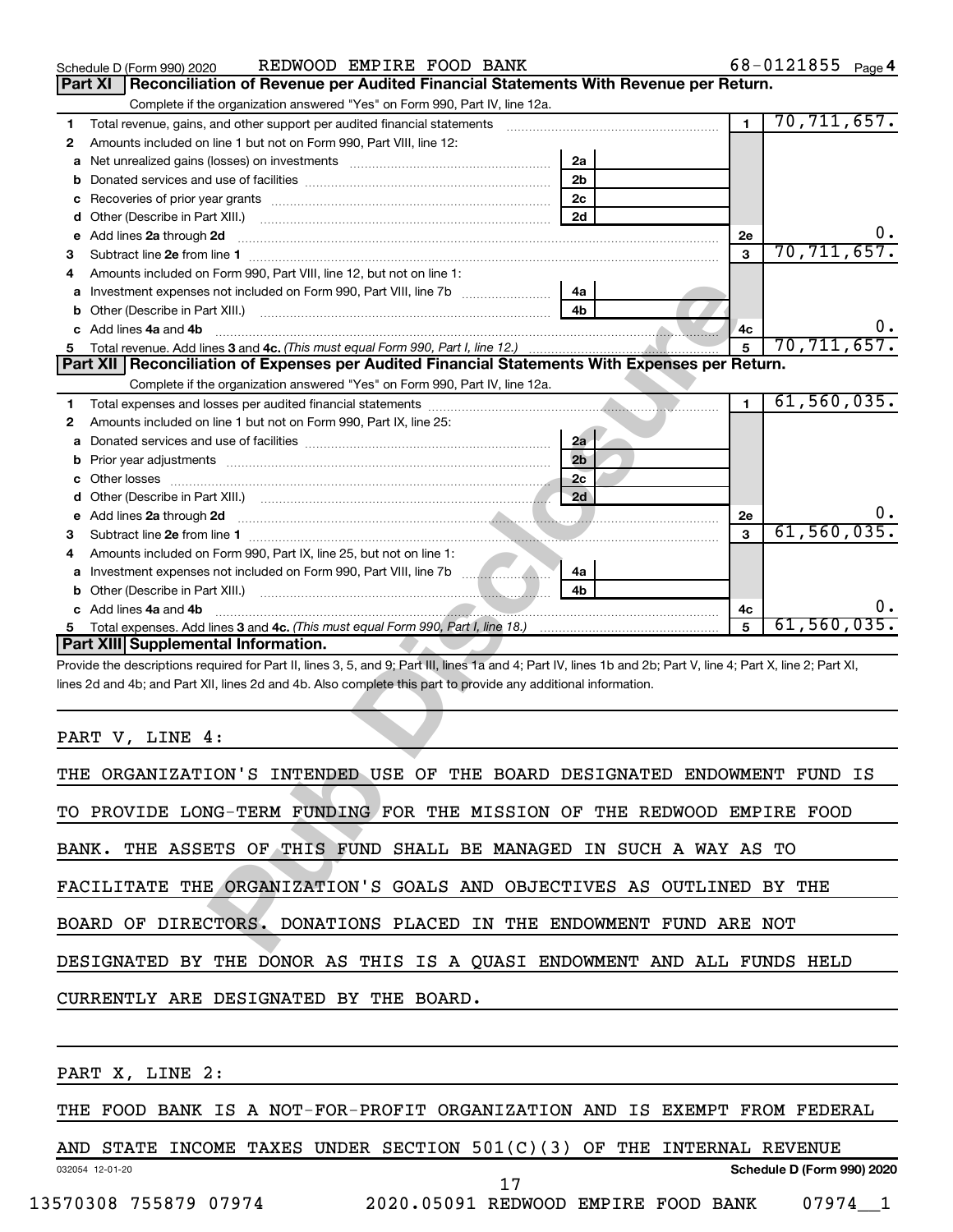| Schedule D (Form 990) 2020                            | REDWOOD EMPIRE FOOD BANK                                                   | 68-0121855 Page 5 |
|-------------------------------------------------------|----------------------------------------------------------------------------|-------------------|
| <b>Part XIII Supplemental Information (continued)</b> |                                                                            |                   |
|                                                       | CODE AND SECTION 23701(D) OF THE CALIFORNIA REVENUE AND TAXATION CODE.     |                   |
|                                                       | HOWEVER, THE FOOD BANK IS SUBJECT TO INCOME TAXES ON ANY NET               | INCOME<br>THAT    |
|                                                       | IS DERIVED FROM A TRADE OR BUSINESS, REGULARLY CARRIED ON, AND NOT IN      |                   |
|                                                       | FURTHERANCE OF THE PURPOSES FOR WHICH IT WAS GRANTED EXEMPTION, COMMONLY   |                   |
|                                                       | REFERRED TO AS UNRELATED BUSINESS INCOME. NO INCOME TAX PROVISION HAS BEEN |                   |
|                                                       | RECORDED FOR THE YEARS ENDED JUNE 30, 2021 AND 2020, AS MANAGEMENT         |                   |
| DETERMINED                                            | THAT THE FOOD BANK HAD NO UNRELATED                                        | BUSINESS INCOME.  |

THE YEARS ENDED JUNE 30, 2021 AND 2020, AS MANAGEMENT<br>THE YEARS ENDED JUNE 30, 2021 AND 2020, AS MANAGEMENT<br>THE FOOD BANK HAD NO UNRELATED BUSINESS INCOME.<br>DETERMINES WHETHER ITS TAX POSITIONS ARE "MORE-LIKEI<br>TAINED UPON E THE FOOD BANK DETERMINES WHETHER ITS TAX POSITIONS ARE "MORE-LIKELY-THAN NOT" TO BE SUSTAINED UPON EXAMINATION BY THE APPLICABLE TAXING AUTHORITY BASED ON THE TECHNICAL MERITS OF THE POSITIONS. AS OF JUNE 30, 2021, THE FOOD BANK HAS REVIEWED ITS TAX POSITIONS AND HAS CONCLUDED NO RESERVE FOR UNCERTAIN TAX POSITIONS IS REQUIRED. THE FOOD BANK'S OPEN TAX YEARS SUBJECT TO REVIEW ARE FOR 3 YEARS AFTER THE DATE OF FILING FOR FEDERAL AND 4 YEARS AFTER THE DATE OF FILING FOR CALIFORNIA. THE FOOD BANK IS NOT CLASSIFIED AS A PRIVATE FOUNDATION.



032055 12-01-20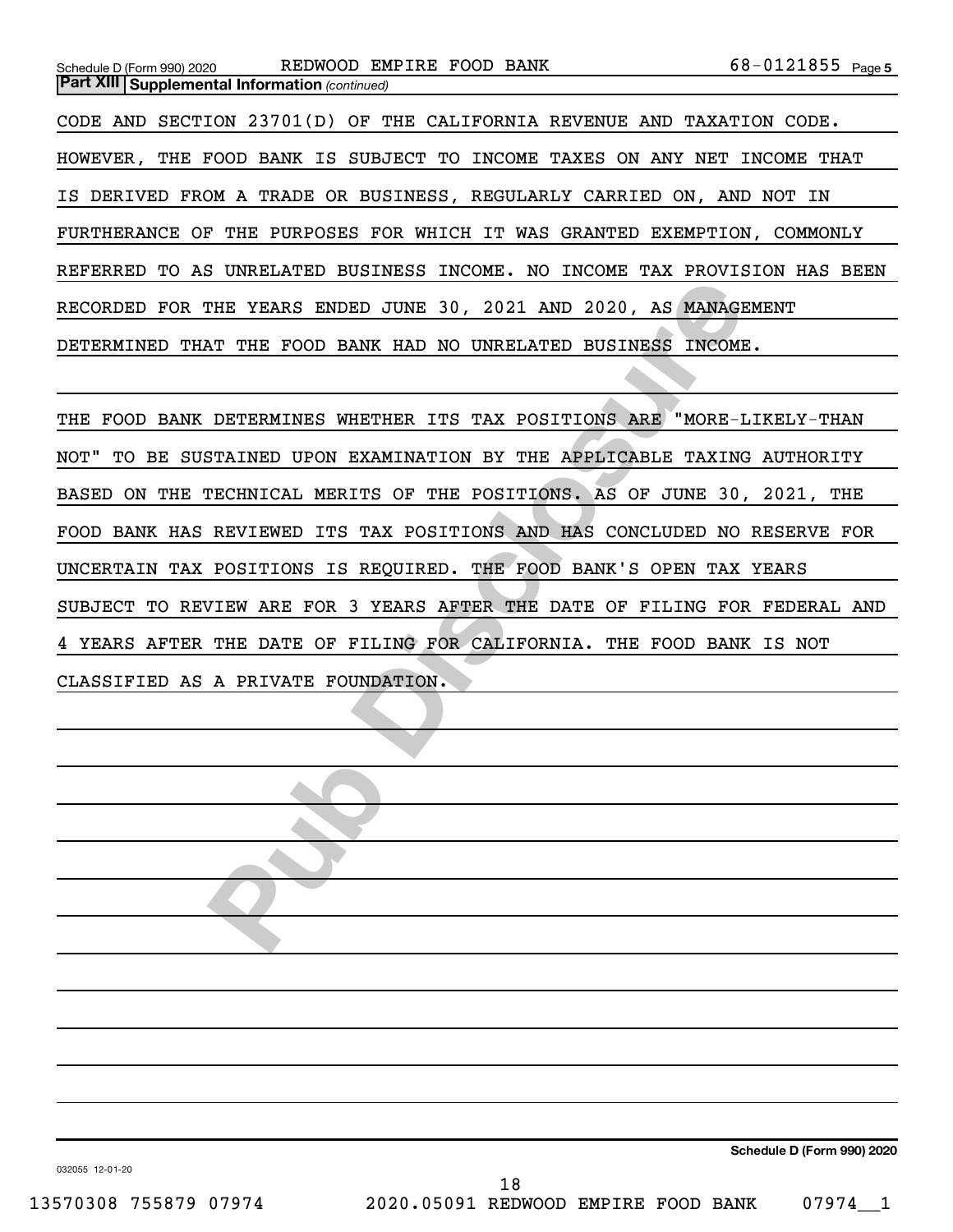| <b>SCHEDULE G</b>                                 |                                                                                                                                                                     | <b>Supplemental Information Regarding Fundraising or Gaming Activities</b>                                                                         |                       |                               |                                       |  |                                   | OMB No. 1545-0047                     |
|---------------------------------------------------|---------------------------------------------------------------------------------------------------------------------------------------------------------------------|----------------------------------------------------------------------------------------------------------------------------------------------------|-----------------------|-------------------------------|---------------------------------------|--|-----------------------------------|---------------------------------------|
| (Form 990 or 990-EZ)                              | Complete if the organization answered "Yes" on Form 990, Part IV, line 17, 18, or 19, or if the<br>organization entered more than \$15,000 on Form 990-EZ, line 6a. |                                                                                                                                                    |                       |                               |                                       |  |                                   |                                       |
| Department of the Treasury                        |                                                                                                                                                                     |                                                                                                                                                    | <b>Open to Public</b> |                               |                                       |  |                                   |                                       |
| Internal Revenue Service                          | Go to www.irs.gov/Form990 for instructions and the latest information.                                                                                              |                                                                                                                                                    | Inspection            |                               |                                       |  |                                   |                                       |
| Name of the organization                          |                                                                                                                                                                     |                                                                                                                                                    |                       |                               |                                       |  |                                   | <b>Employer identification number</b> |
|                                                   |                                                                                                                                                                     | REDWOOD EMPIRE FOOD BANK                                                                                                                           |                       |                               |                                       |  | 68-0121855                        |                                       |
| Part I                                            | required to complete this part.                                                                                                                                     | Fundraising Activities. Complete if the organization answered "Yes" on Form 990, Part IV, line 17. Form 990-EZ filers are not                      |                       |                               |                                       |  |                                   |                                       |
|                                                   |                                                                                                                                                                     | 1 Indicate whether the organization raised funds through any of the following activities. Check all that apply.                                    |                       |                               |                                       |  |                                   |                                       |
| Mail solicitations<br>a                           |                                                                                                                                                                     | е                                                                                                                                                  |                       |                               | Solicitation of non-government grants |  |                                   |                                       |
| b                                                 | Internet and email solicitations                                                                                                                                    | f                                                                                                                                                  |                       |                               | Solicitation of government grants     |  |                                   |                                       |
| Phone solicitations<br>c                          |                                                                                                                                                                     | Special fundraising events<br>g                                                                                                                    |                       |                               |                                       |  |                                   |                                       |
| In-person solicitations<br>d                      |                                                                                                                                                                     |                                                                                                                                                    |                       |                               |                                       |  |                                   |                                       |
|                                                   |                                                                                                                                                                     | 2 a Did the organization have a written or oral agreement with any individual (including officers, directors, trustees, or                         |                       |                               |                                       |  |                                   |                                       |
|                                                   |                                                                                                                                                                     | key employees listed in Form 990, Part VII) or entity in connection with professional fundraising services?                                        |                       |                               |                                       |  | Yes                               | <b>No</b>                             |
| compensated at least \$5,000 by the organization. |                                                                                                                                                                     | b If "Yes," list the 10 highest paid individuals or entities (fundraisers) pursuant to agreements under which the fundraiser is to be              |                       |                               |                                       |  |                                   |                                       |
|                                                   |                                                                                                                                                                     |                                                                                                                                                    |                       |                               |                                       |  |                                   |                                       |
| (i) Name and address of individual                |                                                                                                                                                                     |                                                                                                                                                    |                       | (iii) Did<br>fundraiser       | (iv) Gross receipts                   |  | (v) Amount paid                   | (vi) Amount paid                      |
| or entity (fundraiser)                            |                                                                                                                                                                     | (ii) Activity                                                                                                                                      |                       | have custody<br>or control of | from activity                         |  | to (or retained by)<br>fundraiser | to (or retained by)                   |
|                                                   |                                                                                                                                                                     |                                                                                                                                                    |                       | contributions?                |                                       |  | listed in col. (i)                | organization                          |
|                                                   |                                                                                                                                                                     |                                                                                                                                                    | Yes                   | No.                           |                                       |  |                                   |                                       |
|                                                   |                                                                                                                                                                     |                                                                                                                                                    |                       |                               |                                       |  |                                   |                                       |
|                                                   |                                                                                                                                                                     |                                                                                                                                                    |                       |                               |                                       |  |                                   |                                       |
|                                                   |                                                                                                                                                                     |                                                                                                                                                    |                       |                               |                                       |  |                                   |                                       |
|                                                   |                                                                                                                                                                     |                                                                                                                                                    |                       |                               |                                       |  |                                   |                                       |
|                                                   |                                                                                                                                                                     |                                                                                                                                                    |                       |                               |                                       |  |                                   |                                       |
|                                                   |                                                                                                                                                                     |                                                                                                                                                    |                       |                               |                                       |  |                                   |                                       |
|                                                   |                                                                                                                                                                     |                                                                                                                                                    |                       |                               |                                       |  |                                   |                                       |
|                                                   |                                                                                                                                                                     |                                                                                                                                                    |                       |                               |                                       |  |                                   |                                       |
|                                                   |                                                                                                                                                                     |                                                                                                                                                    |                       |                               |                                       |  |                                   |                                       |
|                                                   |                                                                                                                                                                     |                                                                                                                                                    |                       |                               |                                       |  |                                   |                                       |
|                                                   |                                                                                                                                                                     |                                                                                                                                                    |                       |                               |                                       |  |                                   |                                       |
|                                                   |                                                                                                                                                                     |                                                                                                                                                    |                       |                               |                                       |  |                                   |                                       |
| Total                                             |                                                                                                                                                                     |                                                                                                                                                    |                       |                               |                                       |  |                                   |                                       |
| or licensing.                                     |                                                                                                                                                                     | 3 List all states in which the organization is registered or licensed to solicit contributions or has been notified it is exempt from registration |                       |                               |                                       |  |                                   |                                       |
|                                                   |                                                                                                                                                                     |                                                                                                                                                    |                       |                               |                                       |  |                                   |                                       |
|                                                   |                                                                                                                                                                     |                                                                                                                                                    |                       |                               |                                       |  |                                   |                                       |
|                                                   |                                                                                                                                                                     |                                                                                                                                                    |                       |                               |                                       |  |                                   |                                       |
|                                                   |                                                                                                                                                                     |                                                                                                                                                    |                       |                               |                                       |  |                                   |                                       |
|                                                   |                                                                                                                                                                     |                                                                                                                                                    |                       |                               |                                       |  |                                   |                                       |
|                                                   |                                                                                                                                                                     |                                                                                                                                                    |                       |                               |                                       |  |                                   |                                       |
|                                                   |                                                                                                                                                                     |                                                                                                                                                    |                       |                               |                                       |  |                                   |                                       |
|                                                   |                                                                                                                                                                     |                                                                                                                                                    |                       |                               |                                       |  |                                   |                                       |
|                                                   |                                                                                                                                                                     |                                                                                                                                                    |                       |                               |                                       |  |                                   |                                       |
|                                                   |                                                                                                                                                                     |                                                                                                                                                    |                       |                               |                                       |  |                                   |                                       |
|                                                   |                                                                                                                                                                     |                                                                                                                                                    |                       |                               |                                       |  |                                   |                                       |

**For Paperwork Reduction Act Notice, see the Instructions for Form 990 or 990-EZ. Schedule G (Form 990 or 990-EZ) 2020** LHA

032081 11-25-20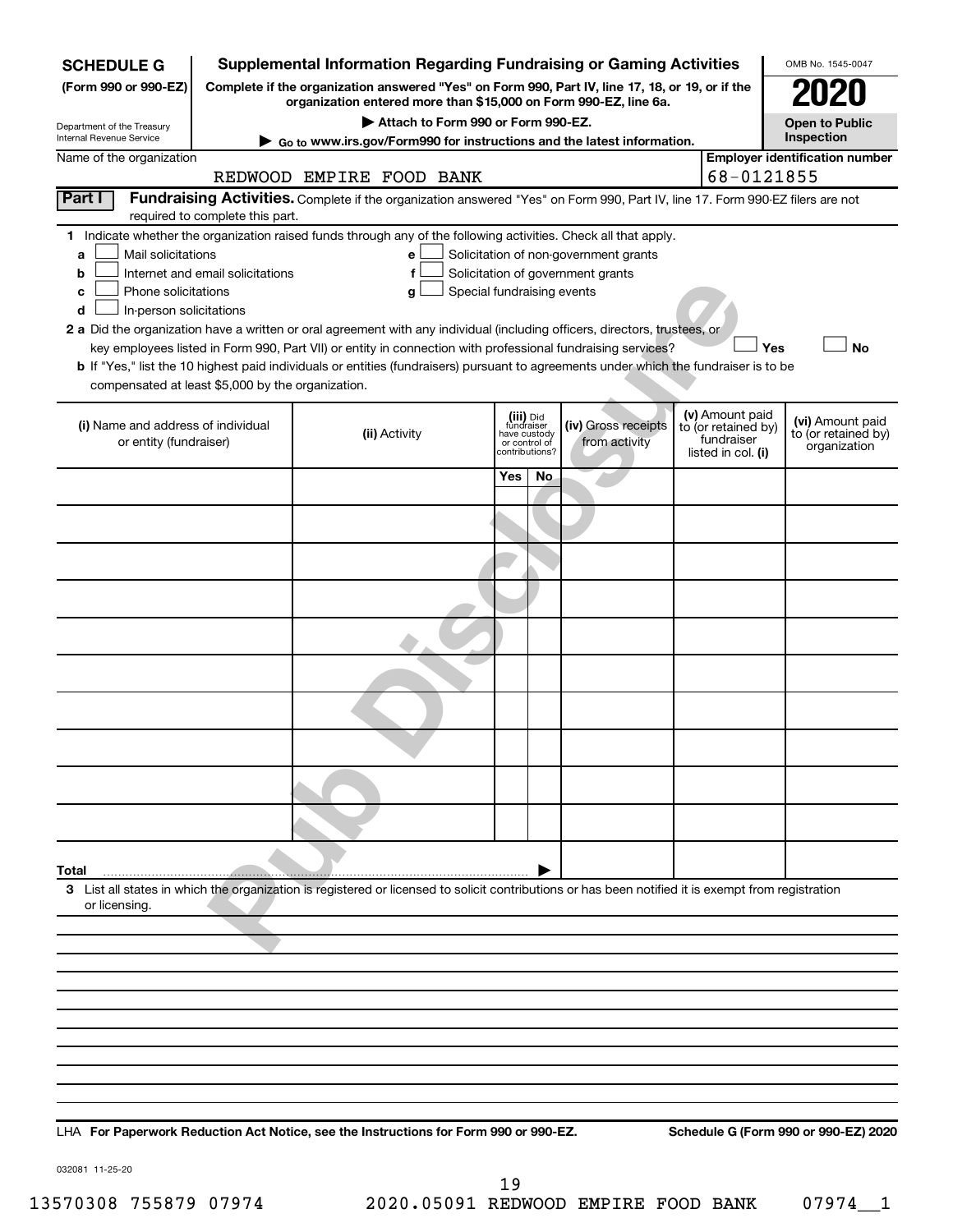#### Schedule G (Form 990 or 990-EZ) 2020 REDWOOD EMPIRE FOOD BANK  $68-0121855$  Page

Part II | Fundraising Events. Complete if the organization answered "Yes" on Form 990, Part IV, line 18, or reported more than \$15,000

|                 |              | of fundraising event contributions and gross income on Form 990-EZ, lines 1 and 6b. List events with gross receipts greater than \$5,000. |              |                         |                  |                                      |
|-----------------|--------------|-------------------------------------------------------------------------------------------------------------------------------------------|--------------|-------------------------|------------------|--------------------------------------|
|                 |              |                                                                                                                                           | (a) Event #1 | (b) Event #2            | (c) Other events | (d) Total events                     |
|                 |              |                                                                                                                                           |              |                         |                  | (add col. (a) through                |
|                 |              |                                                                                                                                           | EMPTY BOWLS  |                         |                  | col. (c))                            |
|                 |              |                                                                                                                                           | (event type) | (event type)            | (total number)   |                                      |
| Revenue         |              |                                                                                                                                           |              |                         |                  |                                      |
|                 | 1.           |                                                                                                                                           |              |                         |                  |                                      |
|                 |              |                                                                                                                                           |              |                         |                  |                                      |
|                 |              |                                                                                                                                           |              |                         |                  |                                      |
|                 | 3            | Gross income (line 1 minus line 2)                                                                                                        |              |                         |                  |                                      |
|                 |              |                                                                                                                                           |              |                         |                  |                                      |
|                 |              |                                                                                                                                           |              |                         |                  |                                      |
|                 |              |                                                                                                                                           |              |                         |                  |                                      |
|                 | 5            |                                                                                                                                           |              |                         |                  |                                      |
| Direct Expenses | 6            |                                                                                                                                           |              |                         |                  |                                      |
|                 |              |                                                                                                                                           |              |                         |                  |                                      |
|                 | 7            |                                                                                                                                           |              |                         |                  |                                      |
|                 |              |                                                                                                                                           |              |                         |                  |                                      |
|                 | 8            |                                                                                                                                           |              |                         |                  |                                      |
|                 | 9            |                                                                                                                                           |              |                         |                  |                                      |
|                 |              |                                                                                                                                           |              |                         |                  |                                      |
| <b>Part III</b> |              | Gaming. Complete if the organization answered "Yes" on Form 990, Part IV, line 19, or reported more than                                  |              |                         |                  |                                      |
|                 |              | \$15,000 on Form 990-EZ, line 6a.                                                                                                         |              |                         |                  |                                      |
|                 |              |                                                                                                                                           | (a) Bingo    | (b) Pull tabs/instant   | (c) Other gaming | (d) Total gaming (add                |
| Revenue         |              |                                                                                                                                           |              | bingo/progressive bingo |                  | col. (a) through col. (c))           |
|                 |              |                                                                                                                                           |              |                         |                  |                                      |
|                 |              |                                                                                                                                           |              |                         |                  |                                      |
|                 |              |                                                                                                                                           |              |                         |                  |                                      |
|                 |              |                                                                                                                                           |              |                         |                  |                                      |
|                 | 3            |                                                                                                                                           |              |                         |                  |                                      |
| Direct Expenses |              |                                                                                                                                           |              |                         |                  |                                      |
|                 | 4            |                                                                                                                                           |              |                         |                  |                                      |
|                 |              |                                                                                                                                           |              |                         |                  |                                      |
|                 |              |                                                                                                                                           |              |                         |                  |                                      |
|                 |              |                                                                                                                                           | Yes<br>%     | Yes<br>%                | Yes<br>%         |                                      |
|                 |              |                                                                                                                                           | No           | No                      | No               |                                      |
|                 | $\mathbf{7}$ | Direct expense summary. Add lines 2 through 5 in column (d)                                                                               |              |                         |                  |                                      |
|                 |              |                                                                                                                                           |              |                         |                  |                                      |
|                 |              |                                                                                                                                           |              |                         |                  |                                      |
|                 |              |                                                                                                                                           |              |                         |                  |                                      |
|                 |              | 9 Enter the state(s) in which the organization conducts gaming activities:                                                                |              |                         |                  |                                      |
|                 |              |                                                                                                                                           |              |                         |                  | Yes<br><b>No</b>                     |
|                 |              |                                                                                                                                           |              |                         |                  |                                      |
|                 |              |                                                                                                                                           |              |                         |                  |                                      |
|                 |              |                                                                                                                                           |              |                         |                  | Yes<br>No                            |
|                 |              |                                                                                                                                           |              |                         |                  |                                      |
|                 |              |                                                                                                                                           |              |                         |                  |                                      |
|                 |              |                                                                                                                                           |              |                         |                  |                                      |
|                 |              | 032082 11-25-20                                                                                                                           |              |                         |                  | Schedule G (Form 990 or 990-EZ) 2020 |
|                 |              |                                                                                                                                           |              |                         |                  |                                      |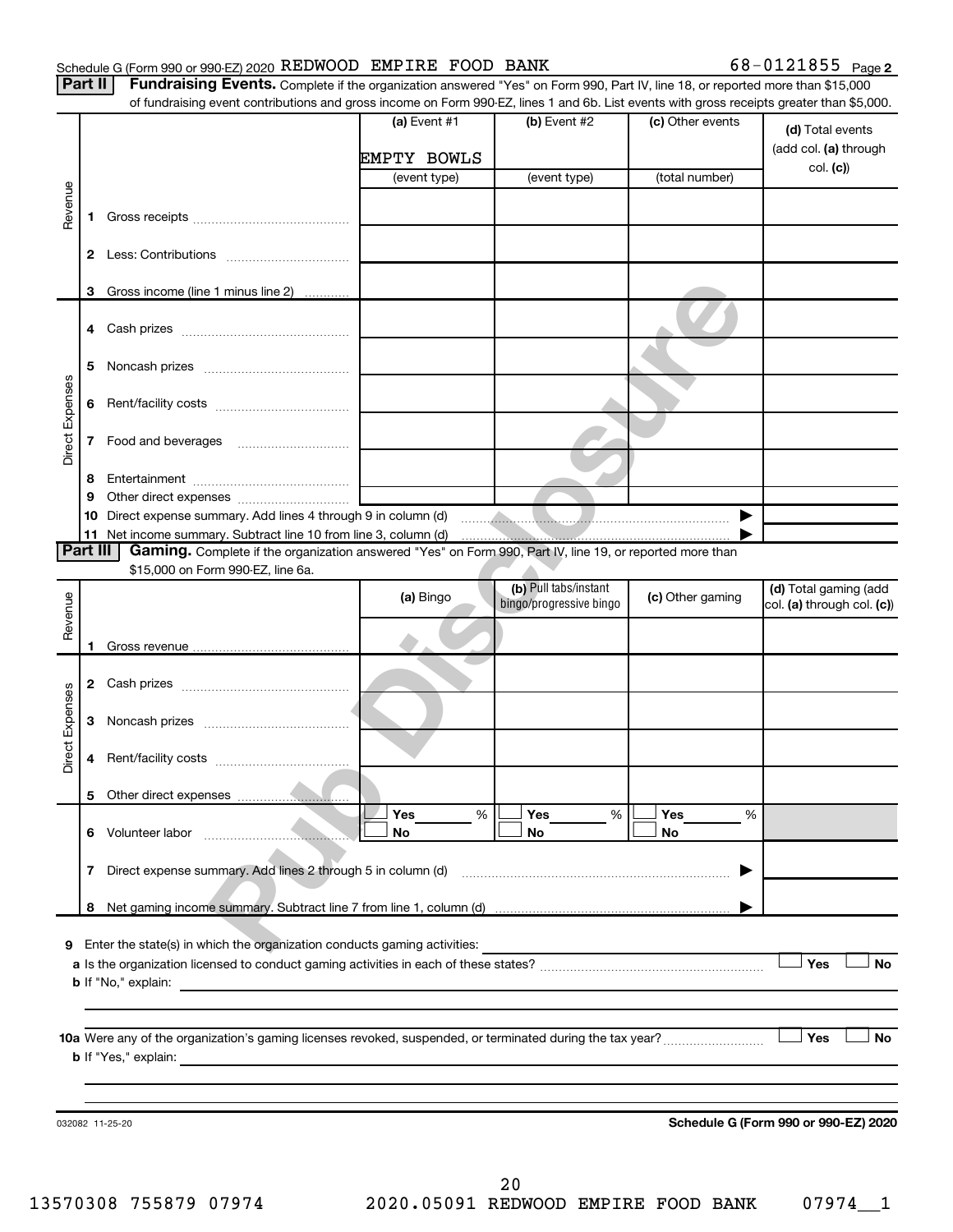| Schedule G (Form 990 or 990-EZ) 2020 REDWOOD EMPIRE FOOD BANK                                                                                            | 68-0121855 Page 3                    |
|----------------------------------------------------------------------------------------------------------------------------------------------------------|--------------------------------------|
| 11                                                                                                                                                       | $\Box$ Yes<br><b>No</b>              |
| 12 Is the organization a grantor, beneficiary or trustee of a trust, or a member of a partnership or other entity formed                                 |                                      |
|                                                                                                                                                          | $\Box$ Yes<br><b>No</b>              |
| 13 Indicate the percentage of gaming activity conducted in:                                                                                              |                                      |
|                                                                                                                                                          | 13а<br>%                             |
|                                                                                                                                                          | $\%$<br>13b                          |
| 14 Enter the name and address of the person who prepares the organization's gaming/special events books and records:                                     |                                      |
|                                                                                                                                                          |                                      |
| Name $\sum_{n=1}^{\infty}$                                                                                                                               |                                      |
|                                                                                                                                                          |                                      |
| Address $\blacktriangleright$                                                                                                                            |                                      |
| 15a Does the organization have a contract with a third party from whom the organization receives gaming revenue?                                         | — ∣ Yes<br><b>No</b>                 |
| <b>b</b> If "Yes," enter the amount of gaming revenue received by the organization $\triangleright$ \$                                                   | and the amount                       |
| of gaming revenue retained by the third party $\triangleright$ \$                                                                                        |                                      |
| c If "Yes," enter name and address of the third party:                                                                                                   |                                      |
|                                                                                                                                                          |                                      |
| Name $\blacktriangleright$<br><u> 1980 - Jan Barbara, martxa al II-lea (h. 1980).</u>                                                                    |                                      |
|                                                                                                                                                          |                                      |
| Address $\blacktriangleright$                                                                                                                            |                                      |
| 16 Gaming manager information:                                                                                                                           |                                      |
| Name $\blacktriangleright$                                                                                                                               |                                      |
| <u> 1980 - Andrea Amerikaanse kommunister (</u>                                                                                                          |                                      |
| Gaming manager compensation $\triangleright$ \$                                                                                                          |                                      |
|                                                                                                                                                          |                                      |
| Description of services provided $\blacktriangleright$                                                                                                   |                                      |
|                                                                                                                                                          |                                      |
|                                                                                                                                                          |                                      |
|                                                                                                                                                          |                                      |
| Director/officer<br>Independent contractor<br>Employee                                                                                                   |                                      |
|                                                                                                                                                          |                                      |
| 17 Mandatory distributions:                                                                                                                              |                                      |
| a Is the organization required under state law to make charitable distributions from the gaming proceeds to                                              |                                      |
| retain the state gaming license?                                                                                                                         | $\Box$ Yes $\Box$ No                 |
| <b>b</b> Enter the amount of distributions required under state law to be distributed to other exempt organizations or spent in the                      |                                      |
| organization's own exempt activities during the tax year $\triangleright$ \$                                                                             |                                      |
| <b>Part IV</b><br>Supplemental Information. Provide the explanations required by Part I, line 2b, columns (iii) and (v); and Part III, lines 9, 9b, 10b, |                                      |
| 15b, 15c, 16, and 17b, as applicable. Also provide any additional information. See instructions.                                                         |                                      |
|                                                                                                                                                          |                                      |
|                                                                                                                                                          |                                      |
|                                                                                                                                                          |                                      |
|                                                                                                                                                          |                                      |
|                                                                                                                                                          |                                      |
|                                                                                                                                                          |                                      |
|                                                                                                                                                          |                                      |
|                                                                                                                                                          |                                      |
|                                                                                                                                                          |                                      |
|                                                                                                                                                          |                                      |
|                                                                                                                                                          |                                      |
|                                                                                                                                                          |                                      |
|                                                                                                                                                          |                                      |
|                                                                                                                                                          |                                      |
|                                                                                                                                                          |                                      |
|                                                                                                                                                          |                                      |
| 032083 11-25-20                                                                                                                                          | Schedule G (Form 990 or 990-EZ) 2020 |
| 21                                                                                                                                                       |                                      |

| 13570308 755879 0797 |  |  |
|----------------------|--|--|
|----------------------|--|--|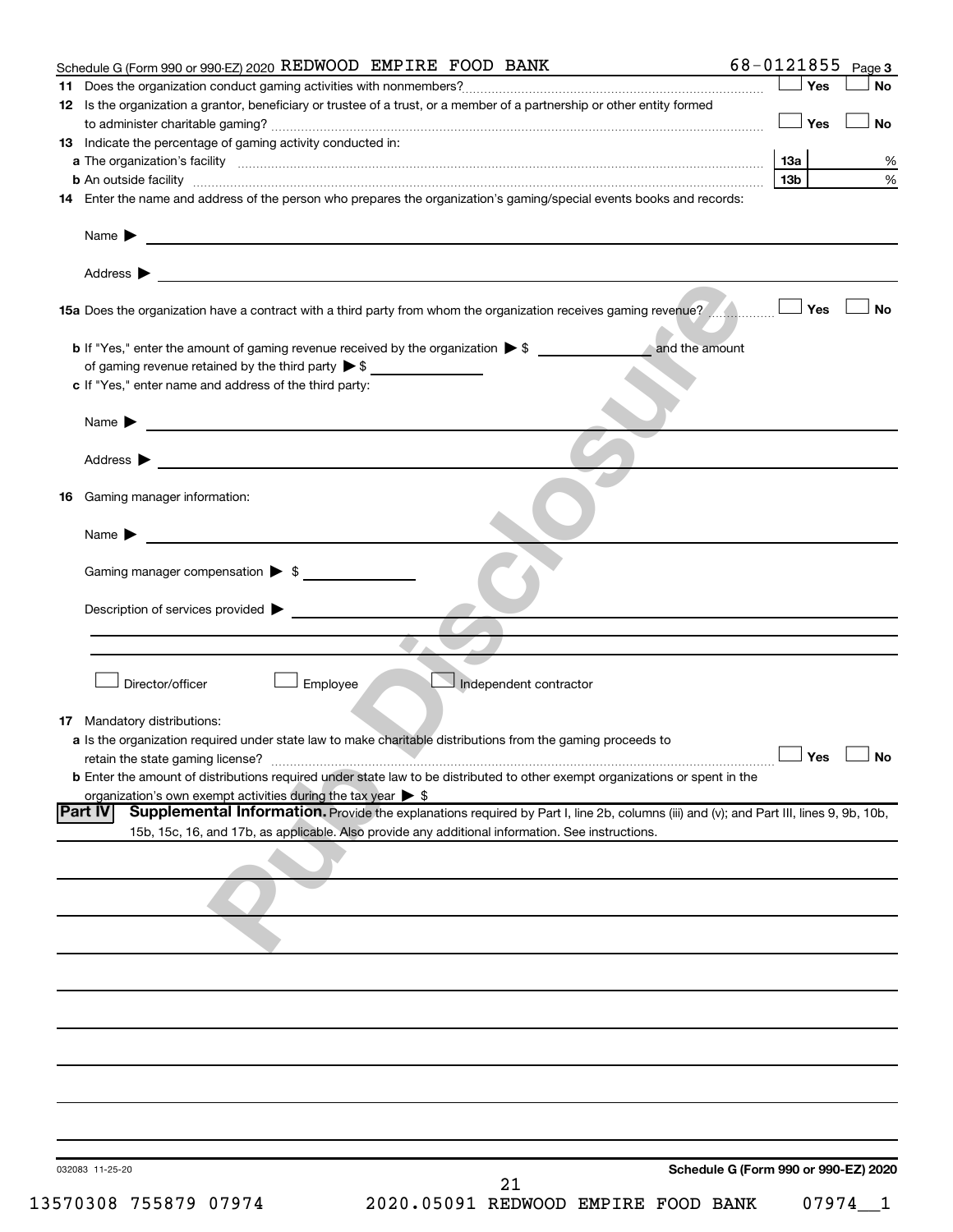| 032084 04-01-20       | Schedule G (Form 990 or 990-EZ)                                  |
|-----------------------|------------------------------------------------------------------|
| 13570308 755879 07974 | ${\bf 22}$<br>2020.05091 REDWOOD EMPIRE FOOD BANK<br>$07974 - 1$ |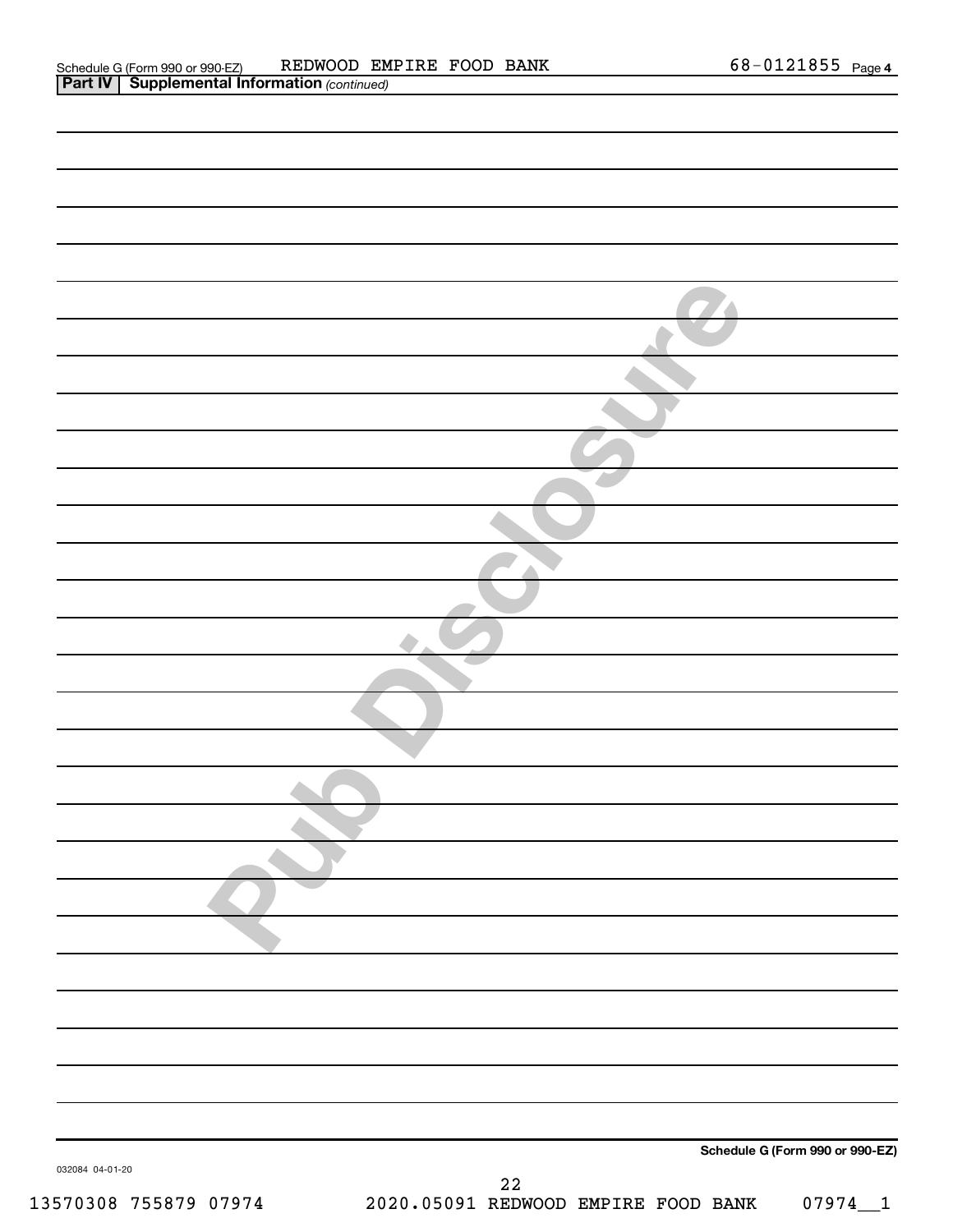|   | <b>SCHEDULE J</b>                                                                                                | <b>Compensation Information</b>                                                                                        |                                       | OMB No. 1545-0047          |            |                  |  |  |  |
|---|------------------------------------------------------------------------------------------------------------------|------------------------------------------------------------------------------------------------------------------------|---------------------------------------|----------------------------|------------|------------------|--|--|--|
|   | (Form 990)<br>For certain Officers, Directors, Trustees, Key Employees, and Highest                              |                                                                                                                        |                                       |                            |            |                  |  |  |  |
|   |                                                                                                                  | <b>Compensated Employees</b><br>Complete if the organization answered "Yes" on Form 990, Part IV, line 23.             |                                       |                            | 2020       |                  |  |  |  |
|   | <b>Open to Public</b><br>Attach to Form 990.<br>Department of the Treasury                                       |                                                                                                                        |                                       |                            |            |                  |  |  |  |
|   | Inspection<br>Go to www.irs.gov/Form990 for instructions and the latest information.<br>Internal Revenue Service |                                                                                                                        |                                       |                            |            |                  |  |  |  |
|   | Name of the organization                                                                                         |                                                                                                                        | <b>Employer identification number</b> |                            |            |                  |  |  |  |
|   |                                                                                                                  | REDWOOD EMPIRE FOOD BANK                                                                                               |                                       | 68-0121855                 |            |                  |  |  |  |
|   | Part I                                                                                                           | <b>Questions Regarding Compensation</b>                                                                                |                                       |                            |            |                  |  |  |  |
|   |                                                                                                                  |                                                                                                                        |                                       |                            | <b>Yes</b> | No               |  |  |  |
|   |                                                                                                                  | Check the appropriate box(es) if the organization provided any of the following to or for a person listed on Form 990, |                                       |                            |            |                  |  |  |  |
|   |                                                                                                                  | Part VII, Section A, line 1a. Complete Part III to provide any relevant information regarding these items.             |                                       |                            |            |                  |  |  |  |
|   | First-class or charter travel                                                                                    | Housing allowance or residence for personal use                                                                        |                                       |                            |            |                  |  |  |  |
|   | Travel for companions                                                                                            | Payments for business use of personal residence                                                                        |                                       |                            |            |                  |  |  |  |
|   |                                                                                                                  | Health or social club dues or initiation fees<br>Tax indemnification and gross-up payments                             |                                       |                            |            |                  |  |  |  |
|   |                                                                                                                  | Discretionary spending account<br>Personal services (such as maid, chauffeur, chef)                                    |                                       |                            |            |                  |  |  |  |
|   |                                                                                                                  | <b>b</b> If any of the boxes on line 1a are checked, did the organization follow a written policy regarding payment or |                                       |                            |            |                  |  |  |  |
|   |                                                                                                                  | reimbursement or provision of all of the expenses described above? If "No," complete Part III to explain               |                                       | 1b                         |            |                  |  |  |  |
| 2 |                                                                                                                  | Did the organization require substantiation prior to reimbursing or allowing expenses incurred by all directors,       |                                       |                            |            |                  |  |  |  |
|   |                                                                                                                  | trustees, and officers, including the CEO/Executive Director, regarding the items checked on line 1a?                  |                                       | $\mathbf{2}$               |            |                  |  |  |  |
|   |                                                                                                                  |                                                                                                                        |                                       |                            |            |                  |  |  |  |
| 3 |                                                                                                                  | Indicate which, if any, of the following the organization used to establish the compensation of the organization's     |                                       |                            |            |                  |  |  |  |
|   |                                                                                                                  | CEO/Executive Director. Check all that apply. Do not check any boxes for methods used by a related organization to     |                                       |                            |            |                  |  |  |  |
|   |                                                                                                                  | establish compensation of the CEO/Executive Director, but explain in Part III.                                         |                                       |                            |            |                  |  |  |  |
|   | Compensation committee                                                                                           | Written employment contract                                                                                            |                                       |                            |            |                  |  |  |  |
|   |                                                                                                                  | X<br>Compensation survey or study<br>Independent compensation consultant                                               |                                       |                            |            |                  |  |  |  |
|   | $X$ Form 990 of other organizations                                                                              | Approval by the board or compensation committee                                                                        |                                       |                            |            |                  |  |  |  |
|   |                                                                                                                  |                                                                                                                        |                                       |                            |            |                  |  |  |  |
|   |                                                                                                                  | During the year, did any person listed on Form 990, Part VII, Section A, line 1a, with respect to the filing           |                                       |                            |            |                  |  |  |  |
|   | organization or a related organization:                                                                          |                                                                                                                        |                                       |                            |            |                  |  |  |  |
| а |                                                                                                                  | Receive a severance payment or change-of-control payment?                                                              |                                       | 4a                         | х          |                  |  |  |  |
| b |                                                                                                                  |                                                                                                                        |                                       | 4b                         |            | X<br>$\mathbf x$ |  |  |  |
| с | Participate in or receive payment from an equity-based compensation arrangement?<br>4c                           |                                                                                                                        |                                       |                            |            |                  |  |  |  |
|   |                                                                                                                  | If "Yes" to any of lines 4a-c, list the persons and provide the applicable amounts for each item in Part III.          |                                       |                            |            |                  |  |  |  |
|   |                                                                                                                  |                                                                                                                        |                                       |                            |            |                  |  |  |  |
|   |                                                                                                                  | Only section 501(c)(3), 501(c)(4), and 501(c)(29) organizations must complete lines 5-9.                               |                                       |                            |            |                  |  |  |  |
|   |                                                                                                                  | For persons listed on Form 990, Part VII, Section A, line 1a, did the organization pay or accrue any compensation      |                                       |                            |            |                  |  |  |  |
|   | contingent on the revenues of:                                                                                   |                                                                                                                        |                                       |                            |            |                  |  |  |  |
| a |                                                                                                                  |                                                                                                                        |                                       | 5a                         |            | х<br>X           |  |  |  |
|   |                                                                                                                  |                                                                                                                        |                                       | 5b                         |            |                  |  |  |  |
|   |                                                                                                                  | If "Yes" on line 5a or 5b, describe in Part III.                                                                       |                                       |                            |            |                  |  |  |  |
|   |                                                                                                                  | 6 For persons listed on Form 990, Part VII, Section A, line 1a, did the organization pay or accrue any compensation    |                                       |                            |            |                  |  |  |  |
|   | contingent on the net earnings of:                                                                               |                                                                                                                        |                                       |                            |            | х                |  |  |  |
| a |                                                                                                                  |                                                                                                                        |                                       | 6а                         |            | X                |  |  |  |
|   |                                                                                                                  | If "Yes" on line 6a or 6b, describe in Part III.                                                                       |                                       | 6b                         |            |                  |  |  |  |
|   |                                                                                                                  | 7 For persons listed on Form 990, Part VII, Section A, line 1a, did the organization provide any nonfixed payments     |                                       |                            |            |                  |  |  |  |
|   |                                                                                                                  |                                                                                                                        |                                       | 7                          |            | x                |  |  |  |
| 8 |                                                                                                                  | Were any amounts reported on Form 990, Part VII, paid or accrued pursuant to a contract that was subject to the        |                                       |                            |            |                  |  |  |  |
|   |                                                                                                                  |                                                                                                                        |                                       | 8                          |            | x                |  |  |  |
| 9 |                                                                                                                  | If "Yes" on line 8, did the organization also follow the rebuttable presumption procedure described in                 |                                       |                            |            |                  |  |  |  |
|   |                                                                                                                  |                                                                                                                        |                                       | 9                          |            |                  |  |  |  |
|   |                                                                                                                  | LHA For Paperwork Reduction Act Notice, see the Instructions for Form 990.                                             |                                       | Schedule J (Form 990) 2020 |            |                  |  |  |  |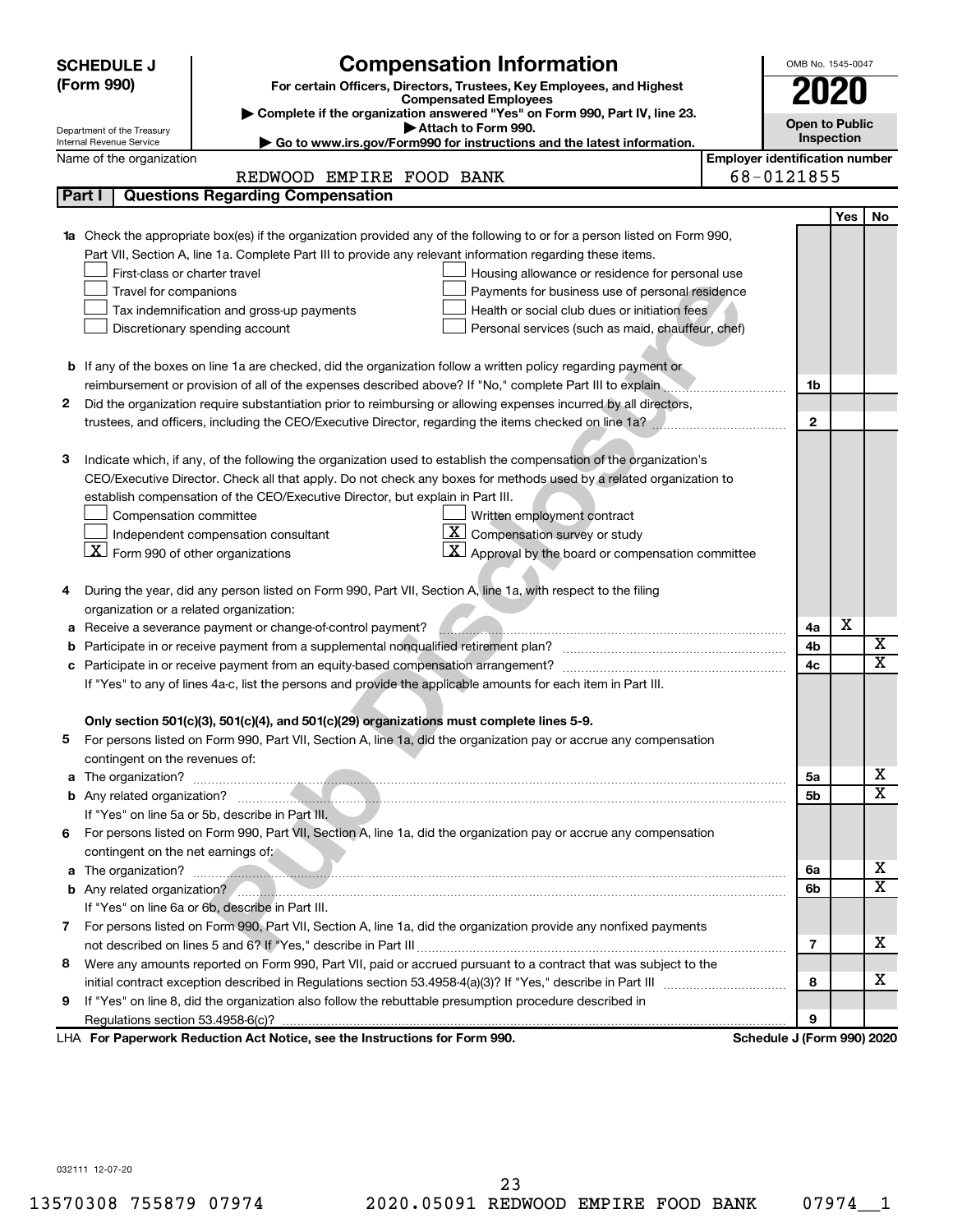**2**

#### Part II | Officers, Directors, Trustees, Key Employees, and Highest Compensated Employees. Use duplicate copies if additional space is needed.

For each individual whose compensation must be reported on Schedule J, report compensation from the organization on row (i) and from related organizations, described in the instructions, on row (ii). Do not list any individuals that aren't listed on Form 990, Part VII.

Note: The sum of columns (B)(i)-(iii) for each listed individual must equal the total amount of Form 990, Part VII, Section A, line 1a, applicable column (D) and (E) amounts for that individual.

|                            |       |                          | (B) Breakdown of W-2 and/or 1099-MISC compensation |                                           | (C) Retirement and<br>other deferred | (D) Nontaxable<br>benefits | (E) Total of columns | (F) Compensation<br>in column (B)         |
|----------------------------|-------|--------------------------|----------------------------------------------------|-------------------------------------------|--------------------------------------|----------------------------|----------------------|-------------------------------------------|
| (A) Name and Title         |       | (i) Base<br>compensation | (ii) Bonus &<br>incentive<br>compensation          | (iii) Other<br>reportable<br>compensation | compensation                         |                            | $(B)(i)-(D)$         | reported as deferred<br>on prior Form 990 |
| DAVID J GOODMAN<br>(1)     | (i)   | 324, 431.                | $\overline{\mathbf{0}}$ .                          | $\overline{0}$ .                          | $\overline{0}$ ,                     | 27,681                     | 352, 112.            | $\overline{0}$ .                          |
| CEO                        | (ii)  | $\overline{0}$ .         | $\overline{\mathbf{0}}$ .                          | $\overline{0}$ .                          | $\overline{0}$ .                     | О.                         | $\overline{0}$ .     | $\overline{0}$ .                          |
| PAULA HANDELMAN<br>(2)     | (i)   | 148,450.                 | $\overline{0}$ .                                   | $\overline{\mathbf{0}}$ .                 | $\overline{0}$                       | 29,831.                    | 178,281.             | $\overline{0}$ .                          |
| DIRECTOR OF FINANCE        | (ii)  | 0.                       | $\overline{0}$ .                                   | $\overline{\mathbf{0}}$ .                 | $\overline{0}$ .                     | 0.                         | $\mathbf 0$ .        | $\overline{0}$ .                          |
| ALISON SMITH<br>(3)        | (i)   | 150,650.                 | $\overline{0}$ .                                   | $\overline{0}$ .                          | $\overline{0}$                       | 22,468.                    | 173, 118.            | $\overline{0}$ .                          |
| DIRECTOR OF OPERATIONS & S | (ii)  | $\overline{0}$ .         | $\overline{\mathfrak{o}}$ .                        | $\overline{0}$ .                          | $\overline{0}$ .                     | $\overline{0}$ .           | 0.                   | $\overline{0}$ .                          |
| ALLISON GOODWIN<br>(4)     | (i)   | 150,650.                 | $\overline{\mathfrak{o}}$ .                        | $\overline{\mathbf{0}}$ .                 | $\overline{0}$ .                     | 7,219.                     | 157,869.             | $\overline{0}$ .                          |
| DIRECTOR OF PROGRAMS       | (ii)  | $\overline{0}$ .         | $\overline{0}$ .                                   | $\overline{0}$ .                          | σ.                                   | 0.                         | 0.                   | $\overline{0}$ .                          |
|                            | (i)   |                          |                                                    |                                           |                                      |                            |                      |                                           |
|                            | (ii)  |                          |                                                    |                                           |                                      |                            |                      |                                           |
|                            | (i)   |                          |                                                    |                                           |                                      |                            |                      |                                           |
|                            | (ii)  |                          |                                                    |                                           |                                      |                            |                      |                                           |
|                            | (i)   |                          |                                                    |                                           |                                      |                            |                      |                                           |
|                            | (ii)  |                          |                                                    |                                           |                                      |                            |                      |                                           |
|                            | (i)   |                          |                                                    |                                           |                                      |                            |                      |                                           |
|                            | (ii)  |                          |                                                    |                                           |                                      |                            |                      |                                           |
|                            | (i)   |                          |                                                    |                                           |                                      |                            |                      |                                           |
|                            | (ii)  |                          |                                                    |                                           |                                      |                            |                      |                                           |
|                            | (i)   |                          |                                                    |                                           |                                      |                            |                      |                                           |
|                            | (iii) |                          |                                                    |                                           |                                      |                            |                      |                                           |
|                            | (i)   |                          |                                                    |                                           |                                      |                            |                      |                                           |
|                            | (i)   |                          |                                                    |                                           |                                      |                            |                      |                                           |
|                            | (i)   |                          |                                                    |                                           |                                      |                            |                      |                                           |
|                            | (ii)  |                          |                                                    |                                           |                                      |                            |                      |                                           |
|                            | (i)   |                          |                                                    |                                           |                                      |                            |                      |                                           |
|                            | (ii)  |                          |                                                    |                                           |                                      |                            |                      |                                           |
|                            | (i)   |                          |                                                    |                                           |                                      |                            |                      |                                           |
|                            | (ii)  |                          |                                                    |                                           |                                      |                            |                      |                                           |
|                            | (i)   |                          |                                                    |                                           |                                      |                            |                      |                                           |
|                            | (ii)  |                          |                                                    |                                           |                                      |                            |                      |                                           |
|                            | (i)   |                          |                                                    |                                           |                                      |                            |                      |                                           |
|                            | (ii)  |                          |                                                    |                                           |                                      |                            |                      |                                           |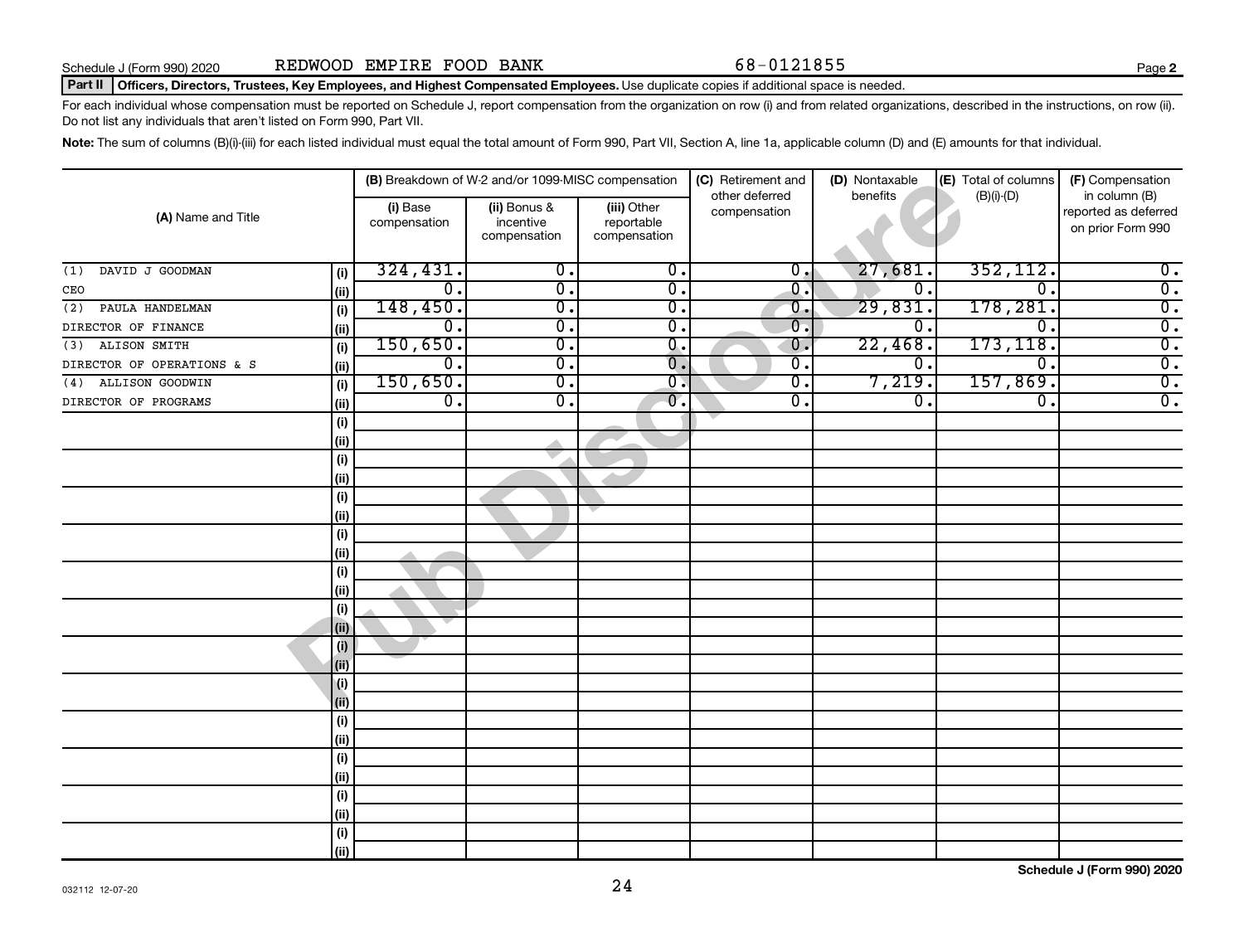## **Part III Supplemental Information**

Provide the information, explanation, or descriptions required for Part I, lines 1a, 1b, 3, 4a, 4b, 4c, 5a, 5b, 6a, 6b, 7, and 8, and for Part II. Also complete this part for any additional information.

| $\sim$ |
|--------|
|        |
|        |
|        |
|        |
|        |
|        |
|        |
|        |
|        |
|        |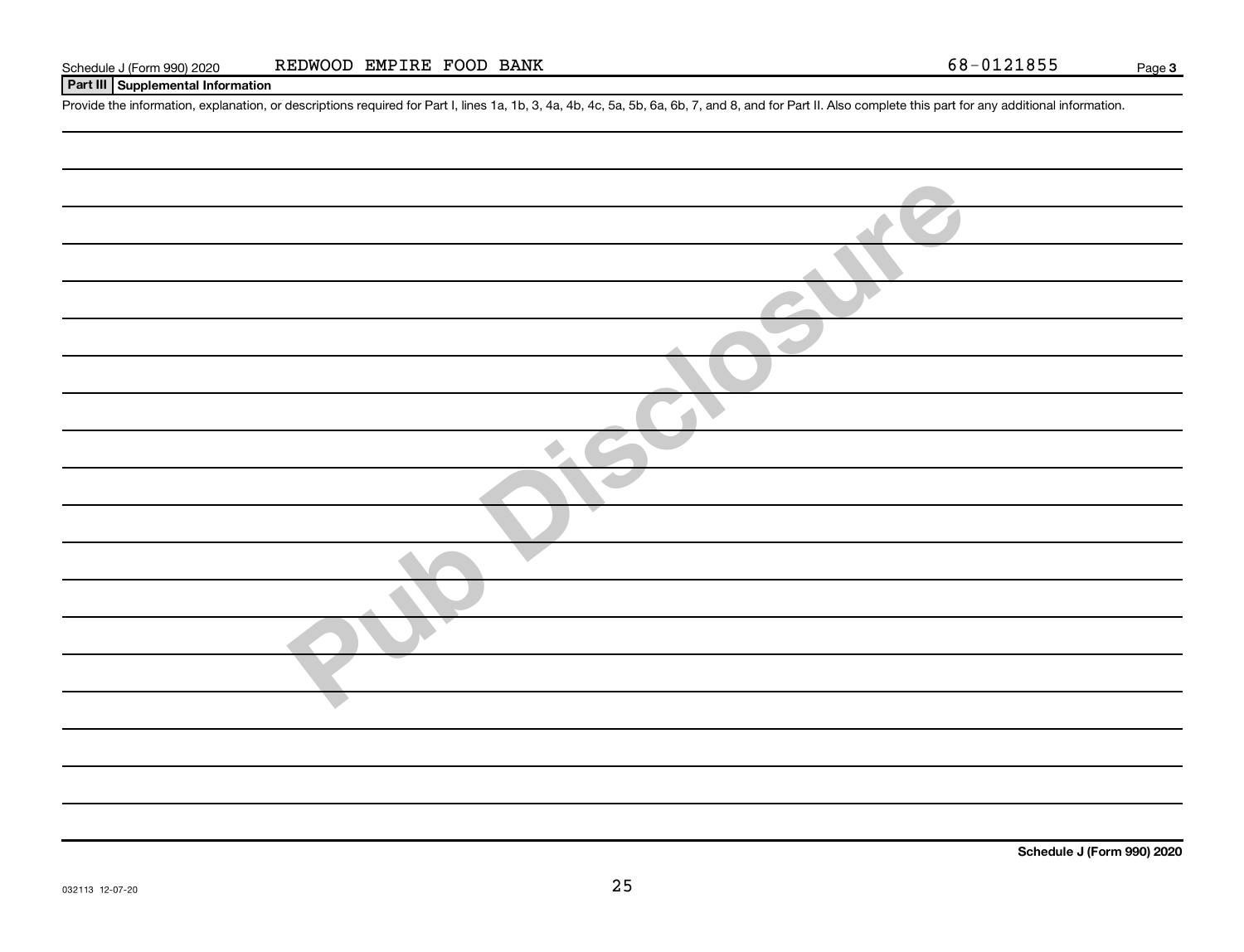### **SCHEDULE M (Form 990)**

## **Noncash Contributions**

OMB No. 1545-0047

| Department of the Treasury |
|----------------------------|
|                            |
| Internal Revenue Service   |
|                            |

**Part I** Ty

◆ Complete if the organizations answered "Yes" on Form 990, Part IV, lines 29 or 30.<br>● Complete if the organizations answered "Yes" on Form 990, Part IV, lines 29 or 30. **Attach to Form 990.** J

**Open to Public Inspection**

|  | Name of the organization |  |
|--|--------------------------|--|
|  |                          |  |
|  |                          |  |

 **Go to www.irs.gov/Form990 for instructions and the latest information.** J

| anization |                 |                  |         |              |                         | l Emplover identification number |
|-----------|-----------------|------------------|---------|--------------|-------------------------|----------------------------------|
|           | REDWOOD         | EMPIRE FOOD BANK |         |              |                         | 68-0121855                       |
|           | pes of Property |                  |         |              |                         |                                  |
|           |                 |                  | $I - 1$ | $\mathbf{u}$ | $\cdot$ $\cdot$ $\cdot$ | $\mathbf{L}$                     |

|    |                                                                                                                                | (a)<br>Check if<br>applicable | (b)<br>Number of<br>contributions or | (c)<br>Noncash contribution<br>amounts reported on<br>items contributed Form 990, Part VIII, line 1g | (d)<br>Method of determining<br>noncash contribution amounts |     |     |    |
|----|--------------------------------------------------------------------------------------------------------------------------------|-------------------------------|--------------------------------------|------------------------------------------------------------------------------------------------------|--------------------------------------------------------------|-----|-----|----|
| 1. |                                                                                                                                |                               |                                      |                                                                                                      |                                                              |     |     |    |
| 2  |                                                                                                                                |                               |                                      |                                                                                                      |                                                              |     |     |    |
| 3  | Art - Fractional interests                                                                                                     |                               |                                      |                                                                                                      |                                                              |     |     |    |
| 4  |                                                                                                                                |                               |                                      |                                                                                                      |                                                              |     |     |    |
| 5  | Clothing and household goods                                                                                                   |                               |                                      |                                                                                                      |                                                              |     |     |    |
| 6  | Cars and other vehicles                                                                                                        | $\overline{\text{x}}$         | 13                                   | 17,764.FMV                                                                                           |                                                              |     |     |    |
| 7  |                                                                                                                                |                               |                                      |                                                                                                      |                                                              |     |     |    |
| 8  |                                                                                                                                |                               |                                      |                                                                                                      |                                                              |     |     |    |
| 9  | Securities - Publicly traded                                                                                                   | $\overline{\text{x}}$         | 46                                   | 331, 533.FMV                                                                                         |                                                              |     |     |    |
| 10 | Securities - Closely held stock                                                                                                |                               |                                      |                                                                                                      |                                                              |     |     |    |
| 11 | Securities - Partnership, LLC, or                                                                                              |                               |                                      |                                                                                                      |                                                              |     |     |    |
|    | trust interests                                                                                                                |                               |                                      |                                                                                                      |                                                              |     |     |    |
| 12 |                                                                                                                                |                               |                                      |                                                                                                      |                                                              |     |     |    |
| 13 | Qualified conservation contribution -                                                                                          |                               |                                      |                                                                                                      |                                                              |     |     |    |
|    |                                                                                                                                |                               |                                      |                                                                                                      |                                                              |     |     |    |
| 14 | Qualified conservation contribution - Other                                                                                    |                               |                                      |                                                                                                      |                                                              |     |     |    |
| 15 | Real estate - Residential                                                                                                      |                               |                                      |                                                                                                      |                                                              |     |     |    |
| 16 | Real estate - Commercial                                                                                                       |                               |                                      |                                                                                                      |                                                              |     |     |    |
| 17 |                                                                                                                                |                               |                                      |                                                                                                      |                                                              |     |     |    |
| 18 |                                                                                                                                |                               |                                      |                                                                                                      |                                                              |     |     |    |
| 19 |                                                                                                                                | X                             | 44, 316, 592                         |                                                                                                      | LBS X EST COST/LB                                            |     |     |    |
| 20 |                                                                                                                                |                               |                                      |                                                                                                      |                                                              |     |     |    |
| 21 |                                                                                                                                |                               |                                      |                                                                                                      |                                                              |     |     |    |
| 22 |                                                                                                                                |                               |                                      |                                                                                                      |                                                              |     |     |    |
| 23 |                                                                                                                                |                               |                                      |                                                                                                      |                                                              |     |     |    |
| 24 |                                                                                                                                |                               |                                      |                                                                                                      |                                                              |     |     |    |
| 25 | Other $\blacktriangleright$                                                                                                    |                               |                                      |                                                                                                      |                                                              |     |     |    |
| 26 | Other $\blacktriangleright$                                                                                                    |                               |                                      |                                                                                                      |                                                              |     |     |    |
| 27 | Other $\blacktriangleright$                                                                                                    |                               |                                      |                                                                                                      |                                                              |     |     |    |
| 28 | Other $\blacktriangleright$                                                                                                    |                               |                                      |                                                                                                      |                                                              |     |     |    |
| 29 | Number of Forms 8283 received by the organization during the tax year for contributions                                        |                               |                                      |                                                                                                      |                                                              |     |     |    |
|    | for which the organization completed Form 8283, Part V, Donee Acknowledgement                                                  |                               |                                      | 29                                                                                                   |                                                              |     |     |    |
|    |                                                                                                                                |                               |                                      |                                                                                                      |                                                              |     | Yes | No |
|    | 30a During the year, did the organization receive by contribution any property reported in Part I, lines 1 through 28, that it |                               |                                      |                                                                                                      |                                                              |     |     |    |
|    | must hold for at least three years from the date of the initial contribution, and which isn't required to be used for          |                               |                                      |                                                                                                      |                                                              |     |     |    |
|    |                                                                                                                                |                               |                                      |                                                                                                      |                                                              | 30a |     | x  |
|    | <b>b</b> If "Yes," describe the arrangement in Part II.                                                                        |                               |                                      |                                                                                                      |                                                              |     |     |    |
| 31 | Does the organization have a gift acceptance policy that requires the review of any nonstandard contributions?                 |                               |                                      |                                                                                                      | .                                                            | 31  | x   |    |
|    | 32a Does the organization hire or use third parties or related organizations to solicit, process, or sell noncash              |                               |                                      |                                                                                                      |                                                              |     |     |    |
|    | contributions?                                                                                                                 |                               |                                      |                                                                                                      |                                                              | 32a | х   |    |

**33** If the organization didn't report an amount in column (c) for a type of property for which column (a) is checked, describe in Part II.

**For Paperwork Reduction Act Notice, see the Instructions for Form 990. Schedule M (Form 990) 2020** LHA

032141 11-23-20

**b** If "Yes," describe in Part II.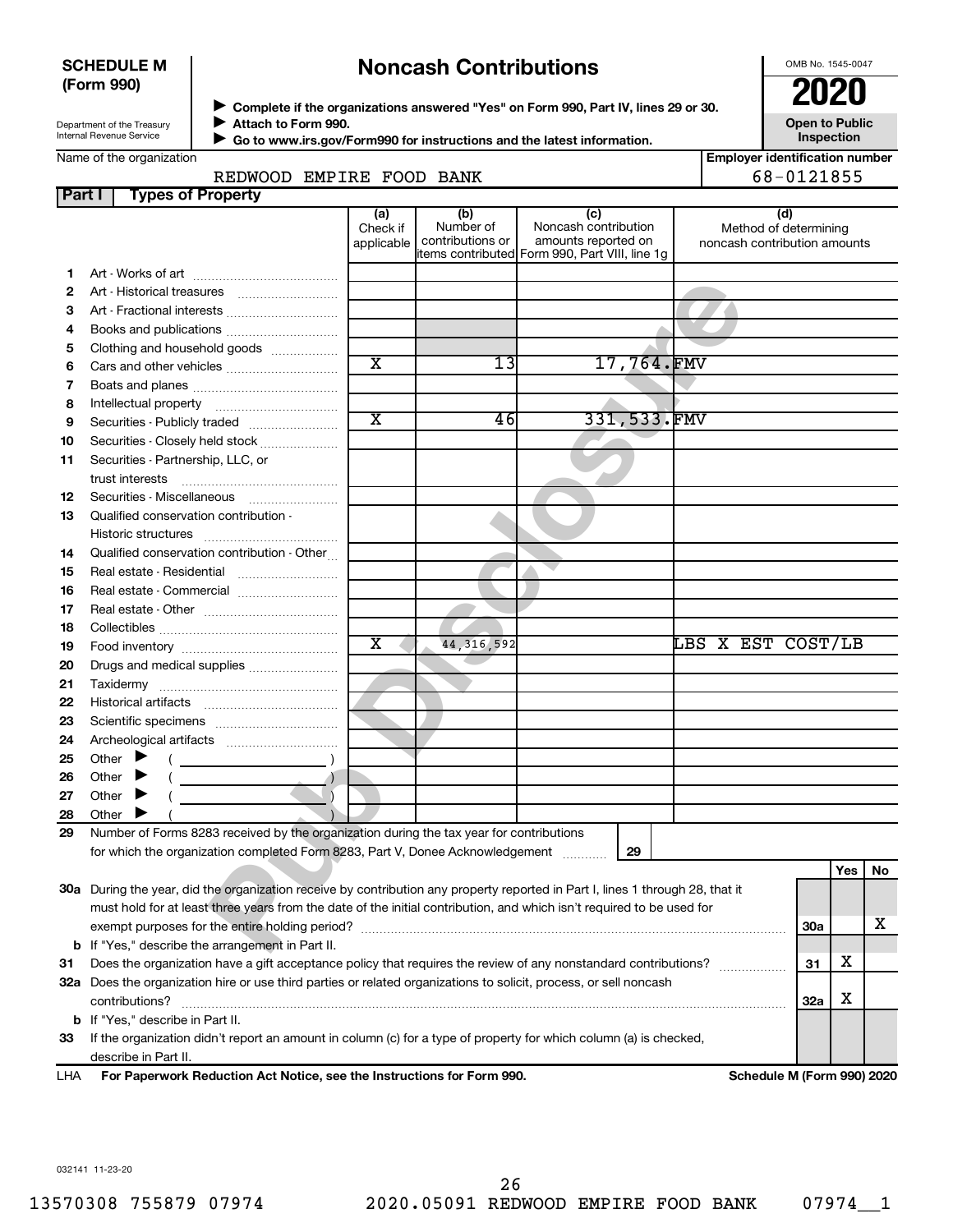Provide the information required by Part I, lines 30b, 32b, and 33, and whether the organization is reporting in Part I, column (b), the number of contributions, the number of items received, or a combination of both. Also complete this part for any additional information. **Part II Supplemental Information.** 

#### SCHEDULE M, LINE 32B:

THE ORGANIZATION USES A THIRD PARTY TO SELL DONATED VEHICLES.

| 032142 11-23-20       |                                     |    |  | Schedule M (Form 990) 2020 |
|-----------------------|-------------------------------------|----|--|----------------------------|
|                       |                                     | 27 |  |                            |
| 13570308 755879 07974 | 2020.05091 REDWOOD EMPIRE FOOD BANK |    |  | $07974 - 1$                |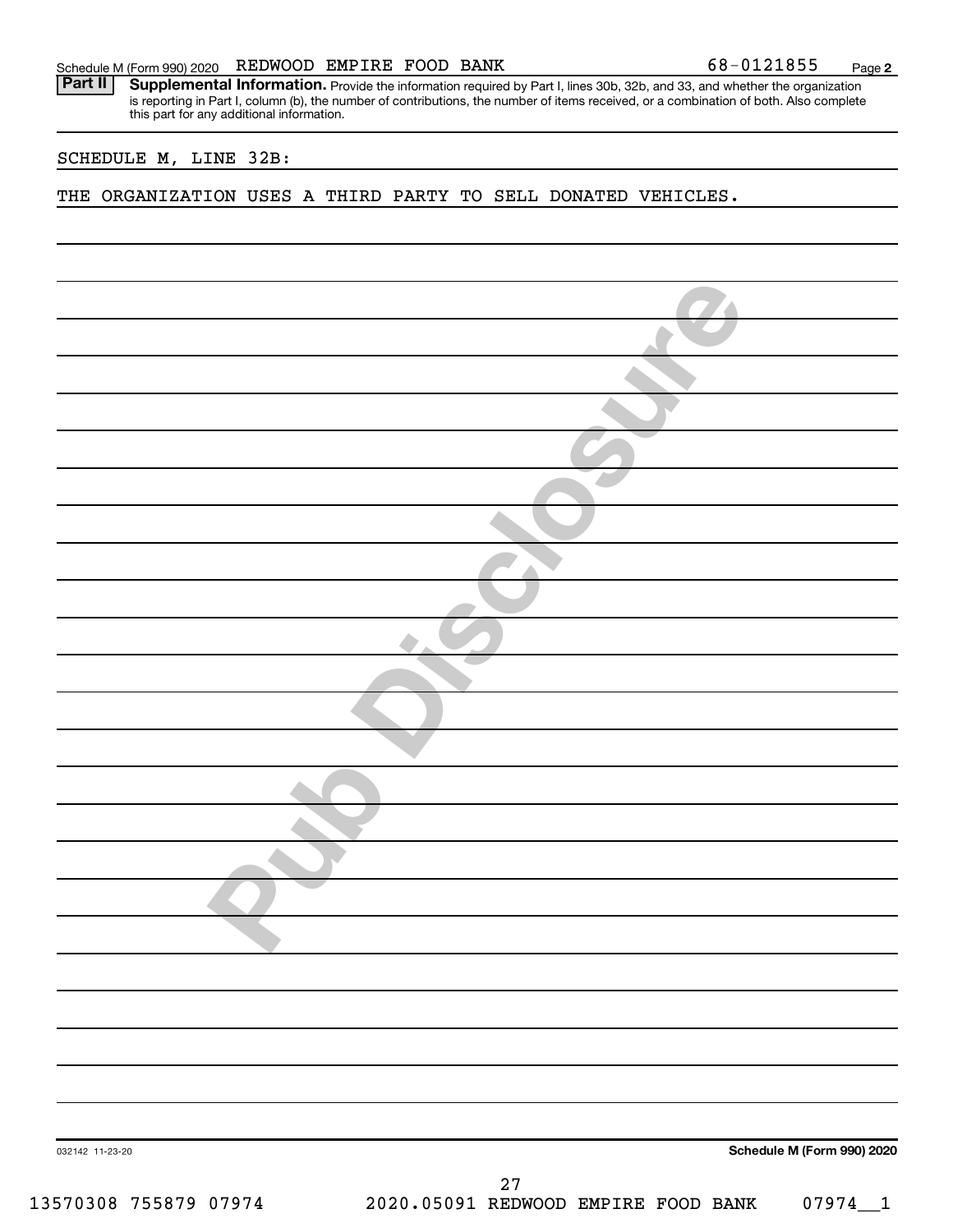| <b>SCHEDULE O</b><br>(Form 990 or 990-EZ)<br>Department of the Treasury<br>Internal Revenue Service | Supplemental Information to Form 990 or 990-EZ<br>Complete to provide information for responses to specific questions on<br>Form 990 or 990-EZ or to provide any additional information.<br>Attach to Form 990 or 990-EZ.<br>Go to www.irs.gov/Form990 for the latest information. | OMB No. 1545-0047<br><b>Open to Public</b><br>Inspection |
|-----------------------------------------------------------------------------------------------------|------------------------------------------------------------------------------------------------------------------------------------------------------------------------------------------------------------------------------------------------------------------------------------|----------------------------------------------------------|
| Name of the organization                                                                            | REDWOOD EMPIRE FOOD BANK                                                                                                                                                                                                                                                           | <b>Employer identification number</b><br>68-0121855      |
|                                                                                                     | FORM 990, PART VI, SECTION B, LINE 11B:                                                                                                                                                                                                                                            |                                                          |
|                                                                                                     | THE DIRECTOR OF FINANCE REVIEWS THE 990. THE REVIEW CONSISTS OF READING AND                                                                                                                                                                                                        |                                                          |
|                                                                                                     | RECONCILING THE FORM 990 TO THE ORGANIZATION'S AUDITED FINANCIAL STATEMENTS                                                                                                                                                                                                        |                                                          |
|                                                                                                     | AND RELATED INTERNAL RECORDS. THE CEO REVIEWS THE 990 AND THE BOARD OF                                                                                                                                                                                                             |                                                          |
|                                                                                                     | DIRECTORS IS PROVIDED THE 990 FOR REVIEW PRIOR TO FILING.                                                                                                                                                                                                                          |                                                          |
|                                                                                                     |                                                                                                                                                                                                                                                                                    |                                                          |
|                                                                                                     | FORM 990, PART VI, SECTION B, LINE 12C:                                                                                                                                                                                                                                            |                                                          |
|                                                                                                     | BOARD MEMBERS MUST INFORM THE GOVERNANCE COMMITTEE, AND THEN DISCLOSE AT A                                                                                                                                                                                                         |                                                          |
|                                                                                                     | BOARD MEETING, IF THERE MAY BE, OR IS A PERCEPTION OF, A CONFLICT OF                                                                                                                                                                                                               |                                                          |
| INTEREST.                                                                                           |                                                                                                                                                                                                                                                                                    |                                                          |
|                                                                                                     |                                                                                                                                                                                                                                                                                    |                                                          |
|                                                                                                     | FORM 990, PART VI, SECTION B, LINE 15:                                                                                                                                                                                                                                             |                                                          |
|                                                                                                     | THE BOARD REVIEWS THE CHIEF EXECUTIVE OFFICER'S COMPENSATION ANNUALLY.                                                                                                                                                                                                             |                                                          |
|                                                                                                     | LOCAL SALARY SURVEYS AND RELATED DATA ARE ANALYZED AND DISCUSSED TO                                                                                                                                                                                                                |                                                          |
|                                                                                                     | DETERMINE THE APPROPRIATE COMPENSATION PACKAGE.                                                                                                                                                                                                                                    |                                                          |
|                                                                                                     |                                                                                                                                                                                                                                                                                    |                                                          |
|                                                                                                     | FORM 990, PART VI, SECTION C, LINE 18:                                                                                                                                                                                                                                             |                                                          |
|                                                                                                     | THE ORGANIZATION MAKES ITS GOVERNING DOCUMENTS AND CONFLICT OF INTEREST                                                                                                                                                                                                            |                                                          |
|                                                                                                     | POLICY AVAILABLE UPON REQUEST. THE ORGANIZATION'S FINANCIAL STATEMENTS ARE                                                                                                                                                                                                         |                                                          |
| AVAILABLE ON ITS WEBSITE.                                                                           |                                                                                                                                                                                                                                                                                    |                                                          |
|                                                                                                     |                                                                                                                                                                                                                                                                                    |                                                          |
|                                                                                                     | FORM 990, PART VI, SECTION C, LINE 19:                                                                                                                                                                                                                                             |                                                          |
|                                                                                                     | THE ORGANIZATION MAKES ITS GOVERNING DOCUMENTS AND CONFLICT OF INTEREST                                                                                                                                                                                                            |                                                          |
|                                                                                                     | POLICY AVAILABLE UPON REQUEST. THE ORGANIZATION'S FINANCIAL STATEMENTS ARE                                                                                                                                                                                                         |                                                          |

AVAILABLE ON ITS WEBSITE.

032211 11-20-20 **For Paperwork Reduction Act Notice, see the Instructions for Form 990 or 990-EZ. Schedule O (Form 990 or 990-EZ) 2020** LHA

28